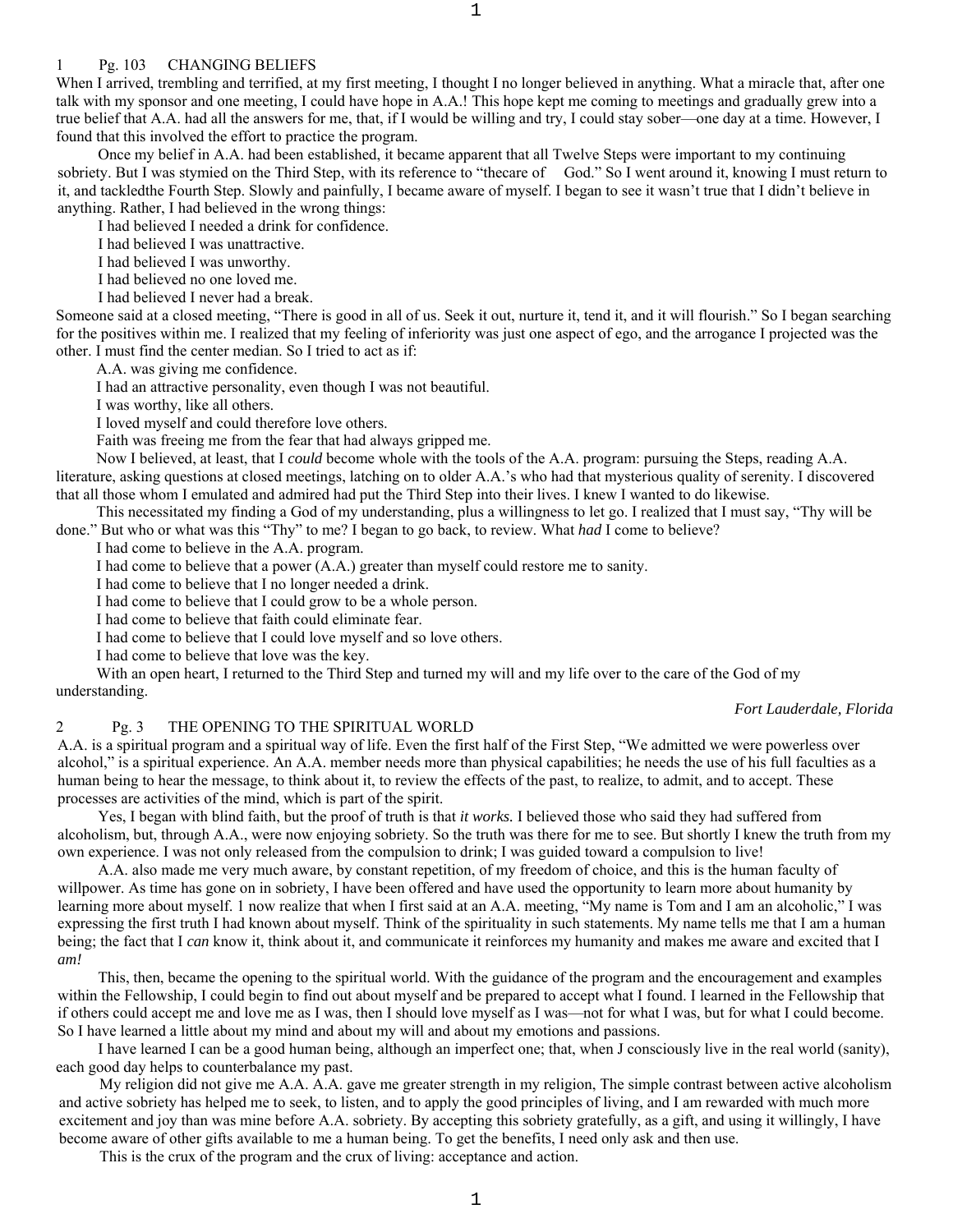The gift of understanding has allowed the simple messages from my parents, my teachers, and my church to take on new meaning and soundness. With the gift of serenity, I am ready and willing to accept what God permits to happen to me; with the gift of courage, to take action to change the things I can for the good of myself and others. The gift of wisdom has been given to me so that in personal relationships I may act intelligently and with love or, as it has also been expressed, with competence and compassion.

Now I am trying to grasp the idea of living "inside out." The Big Book, "As Bill Sees It—the A.A. Way of Life," "24 Hours a Day," the meetings, the experiences, the consciousness of change in myself, in my thinking, my consciences, and my habits—all of these are spiritual. There is the spirituality the A.A. way of life, which simply makes us aware of our individual inner resources. There is no materialism in A.A.—-just spirituality. If yve take care of our inner needs, our other needs will be provided for.

I have come to believe that the gift of sobriety is what gives value and dignity to jny life. It is this that I have to share, and it grows as it is shared.

### 3 Pg. 7 HE HAD BEEN LISTENING

In my early youth, I was confronted with a choice: what seemed to be a dull, moral life or what appeared to be an exciting, adventurous life— after a few drinks of alcohol. I had been brought up in the tradition of a stern and vengeful God, who was watching every move I made. I could not work up too much love for that type of deity, and I felt guilty about it. But after a drink or two, I would forget my guilt. This, I decided, was I he life for me!

*El Cerrito, California* 

It started off pleasantly enough, promoting dreams of glittering fame and fortune. But this life gradually regressed to a constant nightmare of fear and remorse over my condition and resentment and anger at a normal way of life which went on all around me, but which apparently I could not enter. The truth was that I drank myself out of society, coming by degrees to live in a mental state that sealed off any social or moral contact with anybody. But at that time I could not see my excessive drinking as the cause. I had become convinced that God and society had frozen me out, denying me the breaks in life. I could see no sense in living. I lacked the courage to kill myself, but I believe that desperation would have broken this barrier of cowardice had it not been for an experience that changed my mental outlook entirely.

This experience came about through the death of my father in Scotland. He had lived a good life in his community and was honored in his passing by all who had known him. I had received newspapers giving accounts of his funeral. That evening, I was seated at a small table in a crowded tavern, drunk and brooding over what I had read. I felt no sorrow at my father's passing. Hate and envy saturated my mind, and I was muttering to myself, "Why should he and other people get all the breaks in life, while good men like me don't get a chance? What a rotten deal I'm getting! People would love and honor me, too, if I had the chances in life he had." In the tavern, the noise of conversation was deafening. But suddenly I heard a voice in my mind ring out loud and clear: "What accounting are you going to give to God of your life?" I looked around, astounded, for it was my grandmother's voice. She had passed from this life and out of my thoughts over twenty years earlier. This was her favorite quotation. I had heard her say it often in my youth, and now I heard it again in the tavern.

As soon as I heard this voice, my mind cleared up, and I knew beyond all doubt that no other person nor any situation was responsible for my state. I alone was responsible.

The effect was shattering. First, I had heard that voice, and then my whole excuse for my failure in life—that I had never got any breaks —was wiped out of my mind forever. The thought hit me that if I killed myself, as I wanted to, there was a chance that I might meet up with God, and have to give Him an account of the life I lived, with no one else to blame for it. I wanted no part of that, and the idea of killing myself was dropped then and there. But the thought that I might die at any time remained to haunt me.

All this was crazy, I thought. But, no matter how much I argued with myself that I was having a hallucination, I could not dismiss the implication of the experience. I could visualize myself being brought before a stern-looking deity, who would coldly look down His nose at me with utter contempt and say grimly, "Speak up!" That was as far as my imagination would carry me, and from then on I would get blind drunk trying to blot out the whole experience. But when I came to in the morning, the experience would still be with me, strong as ever.

I thought I had better quit drinking for a while and start to reshape my life. This resolution led to a terrible shock. Up to this time, I had never tied in my troubles with alcohol. I knew that I drank too much, but I had always felt that I had good reason to drink. Now I found, to my amazement and horror, that I could not quit. Drinking had become such a part of my life that I could not function without it.

I did not know where to turn for help. Believing that people thought about me the way I thought about them, I was sure I could not turn to them. This left only God, and if He felt about me as I felt about Him, this was a slim hope indeed. In this manner, I passed through the three blackest months of my life. During that time, it seemed, I drank more than I ever had before, and I prayed to "nothing" for help to get away from alcohol.

One morning, I came to on the floor in my room, horribly sick, convinced that God was not going to listen to me. More on reflex than anything else, I got to work that morning and attempted to make up a payroll, though it was hard to hold my shaking hands still enough to put the figures in the right place. After a great deal of trouble, I finally completed the job. With a sigh of relief, I looked out the window and noticed a man approaching the hut I was working in. As I recognized him, hate surged into my mind. Seven months before, he had had the temerity to ask me in front of other men if I was having trouble with my drinking, and I had been deeply insulted by his question. I had not seen him for months, but my hatred of him was alive and vital as he passed by the hut.

Then something happened that has never ceased to amaze me. As he moved out of sight, everything went blank. The next thing I knew, I was standing before him outside the hut, hearing myself ask him whether he would help me to stop drinking. If I had consciously decided to ask any individual for help, he would have been the last man I would have approached! He smiled and said that he would try to help me, and he brought me to the A.A. recovery program.

In thinking all this over, it finally became obvious to me that the God I thought had judged and damned me had done nothing of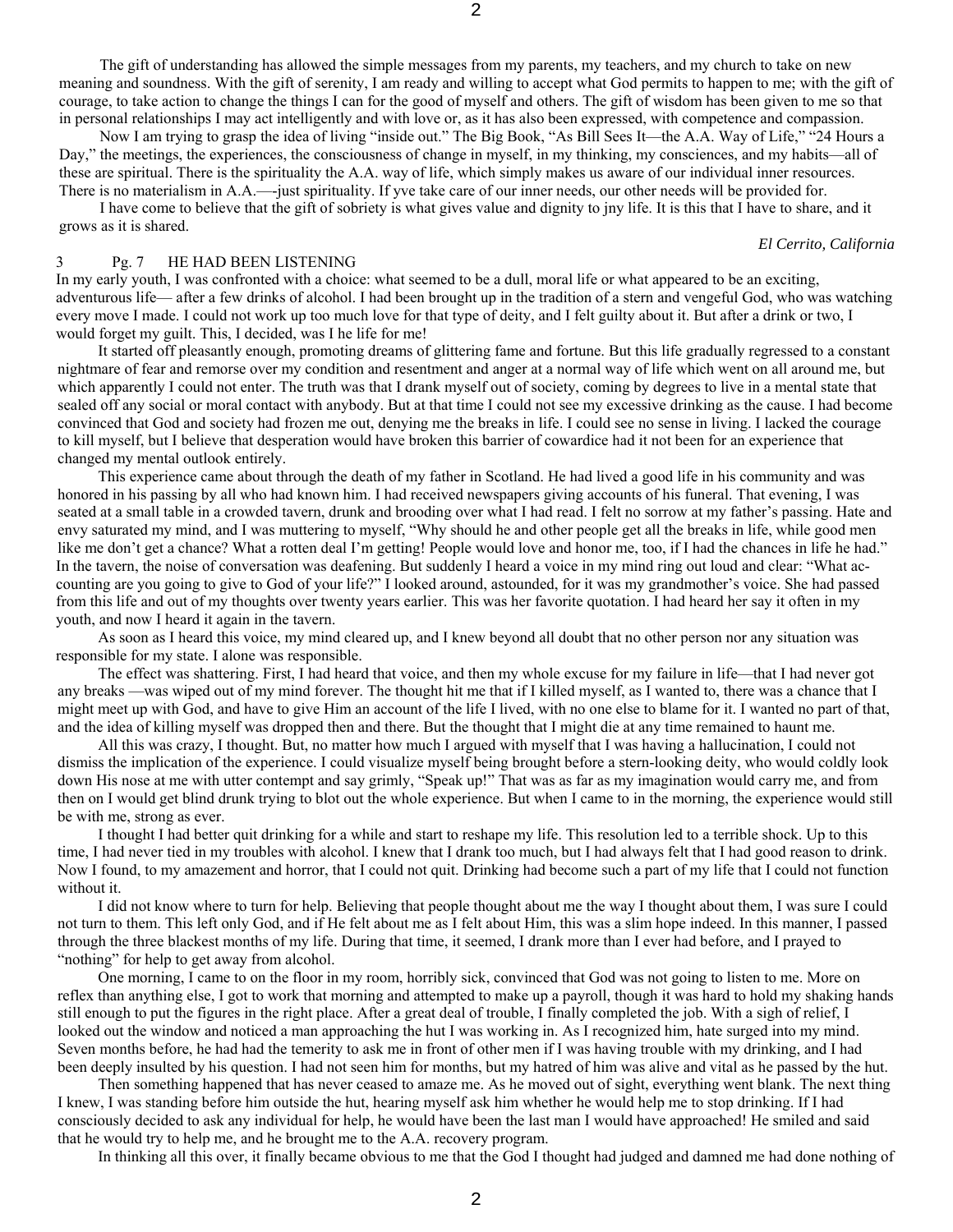3

the sort. He had been listening, and in His own good time His answer came. His answer was threefold: the opportunity for a life of sobriety; Twelve Steps to practice, in order to attain and maintain that life of sobriety; fellowship within the program, ever ready to sustain and help me each twenty-four-hour day.

I hold no illusion that / brought the A.A. program of recovery into my life. I must always consider it as a gift of opportunity. In the use of this opportunity, the onus is on me.

# 4 Pg. 21 INFINITE NEED

In practice, I have always found it rather difficult to let Allah's superior and flawless will prevail in my life and govern *my* will. However, when I make humble efforts, serenely accepting His will for me at some moment in my life, I feel absolutely relieved of the load I have carried on my shoulders. The mind does not wander any more, and the heart is full of happiness at every breath I take.

The most wonderful thing I have discovered is that prayer does work. I am beginning to think of Allah as a most loving Creator who is specially interested in me—otherwise. He would not have led me to A.A. nor given me so many chances to come out of slips. He is patient and merciful.

Although a moral inventory and a daily inventory reveal myriads of flaws in our makeups, still we, as human beings, cannot unravel *all* our liabilities in the personality. So at night, when I offer thanks to Him for the day's sobriety, I add a prayer: I ask Him to forgive my failings during the day, to help me to improve, and to grant me the wisdom to discover those faults in myself which I cannot lay my finger on.

In short, the need for prayer is infinite!

# 5 Pg. 30 TOTAL SURRENDER

What has always impressed me most about the program and myself is the *i* (instant, continuing challenge to try recapturing some of the true and honest rapture I felt upon total surrender, when I first came into A.A. I or me, that special peace of mind has never been duplicated. Now, after all the accumulated twenty-four-hour periods, I realize that it probably never will be. I have come close to it a few times, but it's never the same.

I think there is a relationship between that feeling and our need at the time we were introduced to the program. Our motivation, I believe, is a combination of enough hurt and the grace of God. Surely a strange combination! I would not knowhow to express it to anyone outside A.A.

*Des Plaines, Illinois* 

# 6 Pg. 35 "ASK GOD FOR STRENGTH"

My parents provided a wholesome atmosphere for my upbringing, offered me a good education, and took me to their church. But their concept of a fearsome, revengeful God was a threat to me, and I tried to stay far away from Him and His believers. Yet the need for the approval of my family and friends was in conflict with my disbelief. Unable to live up i" my parents' teaching, I ran and ran, denying myself a belief in God.

When I came into A.A. in 1955, I was only thirty-one. "You are too young. You haven't drunk enough. You haven't suffered enough," some members said. I still had my family (though it was a second one), a job, and a bank account, and I was buying a home. All the same, I had hit a high bottom, a low bottom, and all the bottoms in between. So I attended A.A. meetings, and for five months I awaited the striking of a thunderbolt that would transform this young man into a responsible, recovered alcoholic. My vision, however, was limited; my hearing, dulled. The disappointment of not experiencing a great spiritual reawakening caused me to relax my efforts to recover; but after each bout with the bottle, I always returned to A.A.

I had four good sponsors. One was my spiritual adviser, with whom I felt little empathy. Each time he stood at the podium, he spoke of God as he understood Him. While I resented the references and listened against my will, one day he struck a responding chord. He said, "When you have used up all resources of family, friends, doctors, and ministers, there is still one source of help. It is one that never fails and never gives up, and is always available and willing."

These words returned to me one morning, at the end of a three- week binge in a hotel room. I was acutely aware of the shambles my life had become. Now my second marriage was on the rocks, and the children were being hurt. That morning, I was able to be honest. I knew I had failed as a father, husband, and son. I had failed at school and in the service and had lost every job or business I had tried. Neither religion, the medical profession, nor A.A. had succeeded with me. I felt completely defeated. Then I remembered some of the words of my sponsor: "When all else has failed, grab a rope and hang on. Ask God for strength to stay sober for one day."

I went into the filthy bathroom and got down on my knees. "God, teach me to pray," I begged. I remained there a long time, and when I arose and left the room, I knew I never had to drink again. I came to believe, that day, that God would help me maintain my sobriety. Since then, I've come to believe that He will help me with any problem.

During the years since my last drink, I haven't encountered as many problems as before. As I grow more capable of understanding the things that have happened to me, I don't think it was on that morning in the hotel that I found God. I think He had been within me at all times, just as He is in all people, and I uncovered Him by clearing away the wreckage of my past, as the Big Book recommends.

# 7 Pg. 89 A LIVING PART OF A.A.

God is a living part of A.A. I feel His presence each time I look into the concerned eyes around me. His greatest commandment is "Love thy neighbor as thyself." This seems to me to be the entire purpose of A.A.

*Marysville, Ohio* 

*Birmingham, Alabama* 

# *Karachi, Pakistan*

*St. John's, Newfoundland*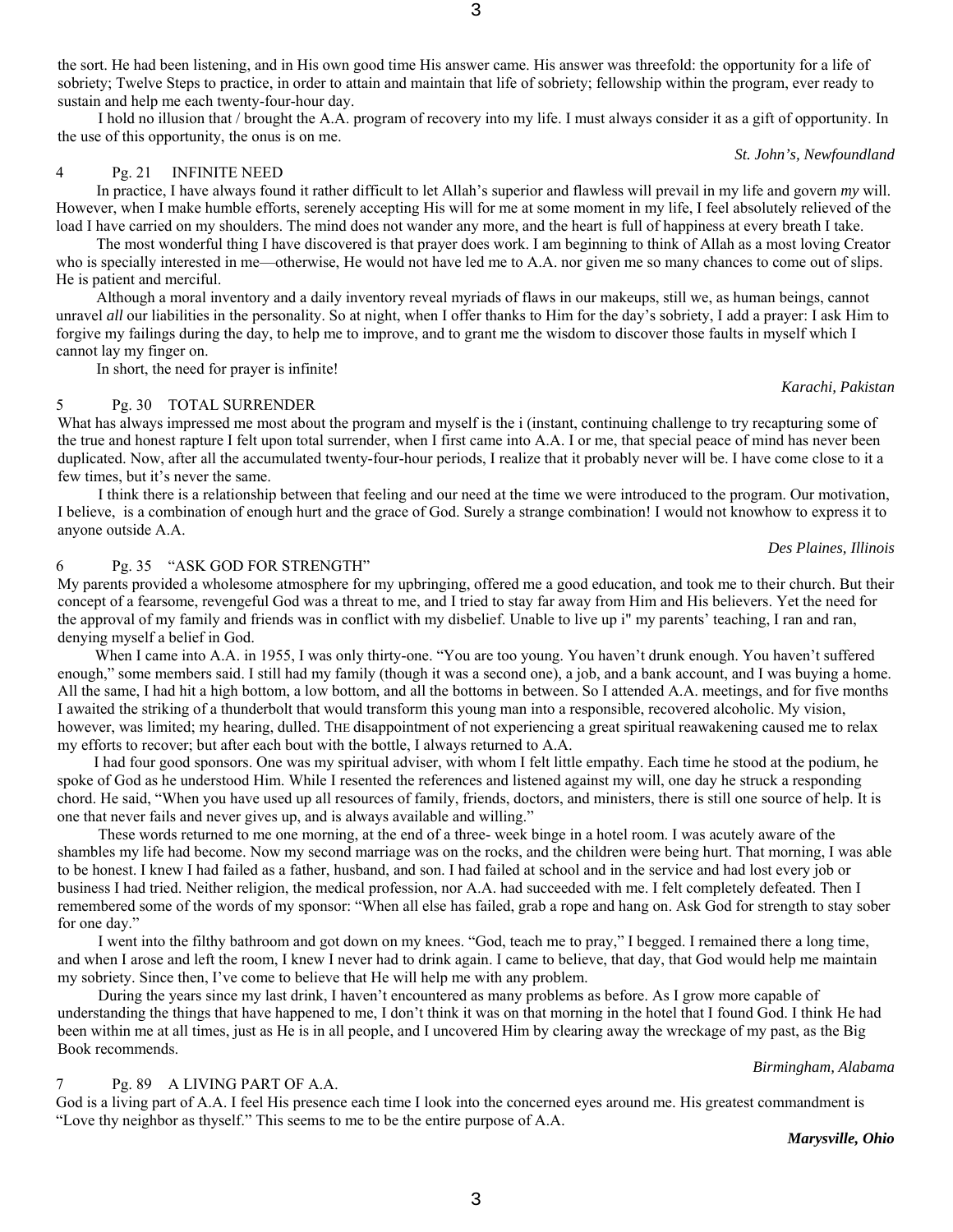A few years before coming to A.A., I knew I was going crazy. I do remember crying out to God to help me. Somehow, I got the strength to leave my husband. (I was afraid that, on one of my violent drunks, I would kill him or be killed by him.) It was a long road from that moment to the time that I was able to get help and to know that God was in my life.

I had the first glimmer of hope at my first A.A. meeting. My fear was that I might not have the disease of alcoholism; if I didn't, I knew I would never make it. Life had ceased to function for me in any normal way; my depressions were paralyzing.

A.A. seemed to present to me the direction and structure I had longed for. I began to have just the slightest motivation and just the slightest will to live. Through months of painful withdrawnness and hostility, I slowly began to find a voice within me that had to be heard. I forced myself to speak up at a meeting, so I could prove to myself that I existed. Then I began to get some freedom, but I was not really connecting. I had found friends in A.A., and it became a family for me, but after a while this wasn't enough. In facing life for the first time, I was full of fear. I could discuss problems with these friends and with doctors, but there was an ingredient missing in my life.

Always before, I had put myself in the hands of a man and made him the sole reason for my existence and my will to live. I knew that if I did this again, my disillusionment would be hard to bear. I had to have my *own* will to live. And this perhaps is when I began to rely on God—Someone to protect me, Someone who wouldn't possess me, Someone I could silently talk to and pray to. Perhaps I became willing to believe.

I would tell a friend of mine, who was having the same problems, that I prayed to God not to take a drink today and not to get married today. It was a sort of pact. I was very serious about this. I couldn't seem to handle romance and God too well at the same time. And God did start to give me the strength that I had always thought would come from the man in my life.

I need power each day, because I get weary. But with A.A. as my structure and God as my source of strength, I can face life without taking a drink. I don't have to stare out my window in total despair any more. The ocean and the sun and the trees and all the fantastic beauty that God has created have finally become very real to me. I crave and need the presence of nature. But I must also bear in mind that it is the spirit within me, which comes from God, that is going to be the healing force. I can turn to it wherever I am.

I want very much to share myself with another human being now. I am afraid of taking that step. But, then, I have been afraid of everything else, too, and now I know that it is possible to overcome fear.

# 9 Pg. 41 LETTING GO

For a long time, I had the idea that I must succeed, I must be right, I must be important If I let go, I thought, then I wouldn't be anybody. Well, who was I, anyway? Just a willful alcoholic woman.

Now I'm beginning to see that letting go doesn't mean giving up. It means opening myself to new vistas. There have been moments of what I would call ecstasy. I'm thrilled and I'm scared at the same time. I feel, "I'd better not enjoy this, because it is going to go away" It's so hard for me to say, "Okay, you've had a little insight. Just let it happen!"

The A.A. program says, "Look, we've got some things to give you that are really going to help—if you'll slow down long enough and if you'll relax."

These are not things that are going to make me special or get me a better job or make me important. They are just going to offer me a way of life that is beautiful. When I say, "I want to know something about the spirit in me," you say, "Go ahead. There isn't anything to be afraid of. The darkness you may encounter isn't going to last, because there will always be somebody to help you."

*San Francisco, California* 

*New York, New York* 

### 10 Pg. 56 BREAKTHROUGH

For me, the narrow spiritual path has been one of many and seemingly endless frustrations: three steps forward, two backward, or sometimes four backward. At first, words from the Big Book, from "Alcoholics Anonymous Comes of Age," and from other A.A. literature constantly harassed me. Finally, the pamphlet "Alcoholism the Illness"1 forced me to read "The Varieties of Religious Experience," by William James. Bill W. spoke of the immense importance of this book to him. Who was I not to give it at least a look-see? "Just try it for size," an A.A. friend suggested.

As I read the book (skipping over anything I did not understand, which was a great deal on the first reading), it seemed that I was actually beginning to discern my own personal conception of my own personal God. Now at last I saw a real possibility that I might come to know the difference between the spiritual life and the religious life. It was, indeed, this breakthrough that encouraged me to pursue the spiritual beliefs of A.A.

I began talking with people in the program who said they were agnostic. To me, it was interesting and most helpful to become aware of their thinking through private conversation. (Apparently, A.A. agnostics—at any rate, those I talked with—feel that when they speak out, even at closed meetings, their true ideas and sincerity are often misunderstood.) My attendance at spiritual retreats held for alcoholics only also has been of immense value.

Strangely, when I first started this direction of thought, it was inconceivable to me that there was or could be a God personal to me. Now, over five and a half years later, I believe that this God or Higher Power of mine actually and very definitely *loves me.* To Him, I am a complete and total world; He loves me as though I were the only person on earth or anywhere else.

It no longer is important to my big-shot-ism to go around saying, "I love God"—because I now know myself well enough to realize that I change; I am not constant. It is important for me only to have faith that *God loves me.*

## *Teaneck, New Jersey*

# 11 Pg. 69 WHY? I DON'T KNOW

When I came to A.A., I no longer believed in the God of my youth, a personal God who would help me as an individual. After being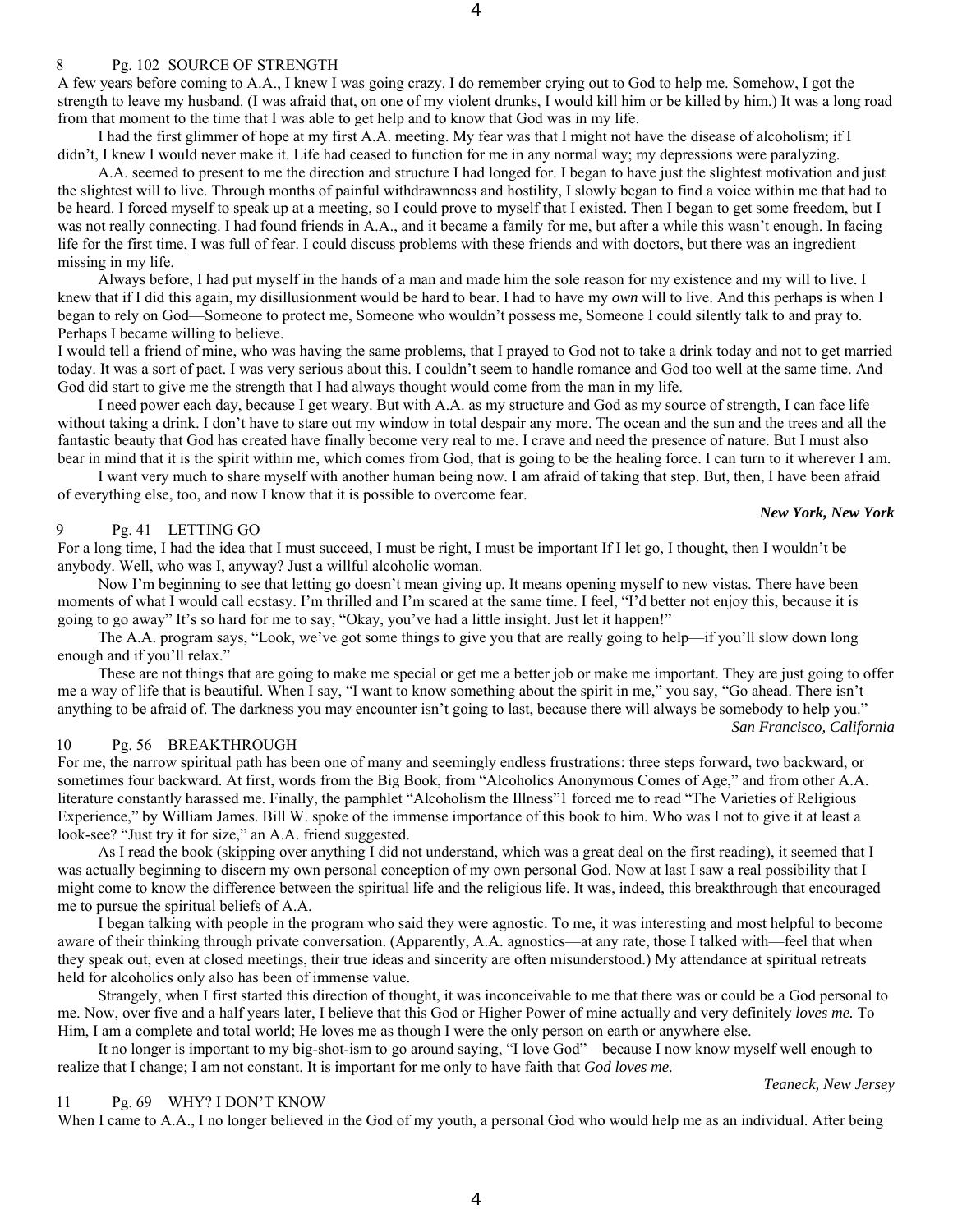in A.A. quite a while, I tried to take the Twelve Steps to the best of my ability, in the order in which (hey were written. It was a slow and painful path, but I did not give up; I kept on trying.

Step three, I now believe, was the key that opened some door within my being and allowed spirituality to enter, not in a sudden flow, but as a trickle, on occasions just a drop at a time. As I progressed through the Steps, I began to see some change in my thinking and my attitudes toward people. Al (he completion of Step Nine, I now believe, 1 did have a spiritual awakening. I came to the point where, not only could I give love and compassion to my fellowman, but, more important, I could receive love and compassion. Now spiritual experiences, as I understand them, began to happen.

At a recent A.A. state convention, Bill came up and introduced himself and said that he had heard me talk at an area meeting in a small town in Tennessee, more than three years earlier. That was Bill's first A.A. meeting. After hearing my story, he decided to do something about his drinking problem and became a member of A.A. Bill has not had a drink since that Sunday afternoon when he attended his first meeting. What did I say? I don't remember. Why was it necessary for me to be 300 miles from my home on a summer Sunday afternoon in order for Bill to get the message of A.A.? I don't know....

One Saturday morning, I decided to go see Ken. I had known him casually for twenty-live years, and I knew that he had a serious drinking problem; but I hadn't seen or spoken to him for a number of years. I knocked on his front door and asked him whether he remembered me. He said, "Yes," and invited me in. I asked him how he was doing, and he said, "Fine." I asked him how he was getting along with his drinking problem, and he said, "Oh, not too much trouble."

I told him part of my story. As I stood up to leave, I said, "How about going to a meeting with me tonight?" He said he would, and I told him I would pick him up. But when I returned that evening, Ken had decided not to go. I said, "Okay. I'll pick you up Monday night at the same time." Monday night, he was asleep, and his son said he didn't want to go to the meeting. Tuesday, after work, I called Ken to say that I would stop by and take him to a meeting. When I arrived at his home, he was sitting on the front porch waiting for me. As we were about to enter the meeting room, Ken saw through the doorway a man that he had drunk with for a number of years. This man had been sober for eighteen months. Ken now makes three to four meetings a week, has not had a drink since his first A.A. meeting, and in a short time will get his first-year chip.

Why did I decide that Saturday morning to go to see Ken, who had never called A.A.? I don't know. Why did Ken refuse to go to the first two meetings and then agree to go to the third, where he would meet his old friend and so have an immediate relationship with a recovering alcoholic? I don't know....

I don't attempt to explain with reason and logic why these things happen. When they happen, I just accept them. I feel perhaps that God, as I understand Him, found it necessary for me to suffer the pain and anguish of an addicted alcoholic and to go through the slow and, for me, difficult program of recovery in A.A. in order to be prepared and willing to do His will. I am grateful and thankful that God has given this to me. Perhaps it is because I take the Third Step every morning. My hopes and prayers are that each day I will be able to maintain this conscious contact with God.

### *Kingsport, Tennessee*

# 12 Pg. 79 MY FRIEND

I have recently made a friend of Someone I wish everyone could know. This Friend is never too busy to listen to me, my problems, my joys, and my sorrows. I le gives me the courage to face life squarely and helps me conquer my fears. The counsel I get is always good, for this Friend is wise, patient, and tolerant. Sometimes, I do not heed His advice, and then I must ask for and be willing to accept additional advice very humbly and sincerely.

Regardless of the mistakes I make, my Friend is always there, available to me at any time, day or night. I can talk, and He does not interrupt, no matter how I ramble on. Sometimes, while talking to Him, I receive a solution to my problem. Other times, just by putting my problem into words, I see how petty and unimportant it is. I feel as if my Friend is holding my hand and gently guiding me if I will listen. I feel that when I do not listen, my Friend is hurt, but never angry.

My Friend is with me at work or at home, my constant companion wherever I go. He is my Higher Power as **I** understand it. He is the God I know.

### *Colorado Springs, Colorado*

# 13 Pg. 93 DESTINATIONS

Only Twelve Steps. In a day when we are exposed to fantastic statistics, ii mere dozen doesn't seem to rate much. But what is involved in the Twelve Steps makes a great difference.

I can remember how thrilled my wife and I were when we saw each of our twins take the first step at eleven months. Soon, it was two steps, I hen three, then four, and in no time at all there was no way of counting I he steps they had taken. They were free free to go on and on.

That first step is very important, whether it is the first step of a beloved child learning to walk—or the First Step, taken by a man on his way to a new life. Looking into my little ones' faces, I can see the same qualities that we need for the Twelve Steps of A.A.: daring, to stake everything on the attempt; a sense of direction, to be followed with no swerving, no detour; decision, to move forward without hesitation or reservation; determination, to make it all the way. Destination: a full life, ii free life, a serene life.

### *Albany, Australia*

# 14 Pg. 107 WE WALK THIS WAY

After nearly ten years of sitting on bar stools, backing away from jobs, and running from people, I brought me and my drinking problem to Alcoholics Anonymous. It was not the most thrilling end that I could think of for a newly married young woman, but I had to admit that an unmanageable life would not be helpful to the baby I was expecting.

Still, since my husband had joined A.A. before we met, life seemed to be really complete once I became part of the Fellowship, too. I had been sober three months when our first child was born. One year and one month later, the second child arrived. Our third "A.A. baby" was born one year and four months after the second. So my progress in A.A. was marked by three little girls. I couldn't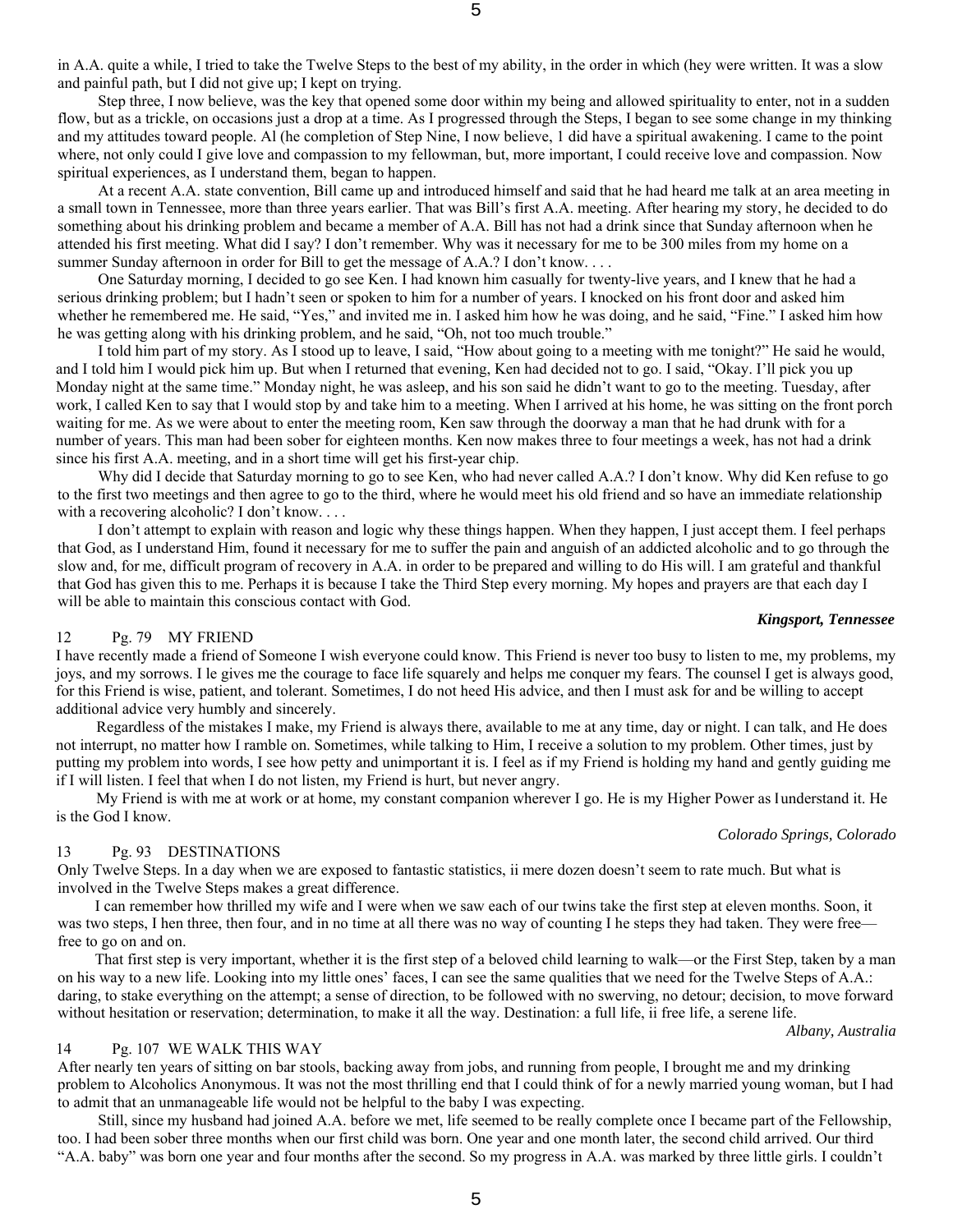imagine anyone feeling more fulfilled than I did on the third anniversary of my sobriety.

Then came a turning point. All of a sudden, I felt completely at odds with the A.A. way of life. A doctor confirmed our worst fears when he announced that something was seriously wrong with our youngest child. Muscular dystrophy was suspected, but hospital studies disproved that diagnosis. We were left with a vague definition of our little girl's problem; the doctors who had been called for consultation categorized her disability under the heading of cerebral palsy. None offered hope for her recovery, and an orthopedic specialist told us flatly that our daughter would never walk.

In the face of one pessimistic prediction after another, I wilted. Certainly, I knew that this was a time when my daughter needed whatever strength her mother could muster. I seemed to have none. My husband retained his faith; he had a positive belief that the doctors would prove to be mistaken. He never doubted that our daughter would walk.

Our A.A. friends also had this positive belief in the child's recovery. They did their best to revive my fast-dying energies, and these positive forces of loving faith caused me to reassess my progress in the A.A. program. I was sober, but had I turned my will over to the care of God as I understood Him? What was I doing about "conscious contact" with my Higher Power? Was the Tenth Step part of my daily life or only a once-tried effort?

Most of the answers were negative. This meant that, while my daughter might be in a hopeless situation physically, I was functioning in a way destined to retard any progress she might make spiritually and mentally. There was no other solution than to get out of the child's way and work on myself.

In the years that followed, my A.A. activity was increased. I reached out for my Higher Power—God—as I had never reached before. Then, one day, our daughter walked! I had accidentally let go of her hand. Our reaction to this was the same as the reaction of the people in the Scripture to the lame man's walking—''wonder and amazement." At this point, she is twelve years old, and medical authorities have called her progress "unprecedented." I am still haunted by a neurologist's statement that her coordination is controlled by her mental processes. So long as her spirit remains free and alert, her physical activity is enthusiastic and unhampered. When her spirit is dampened, activity falters. What better lesson could I need?

This child is my textbook on "How It Works." From the day that I let go mentally to the day that I let go physically, she progressed beyond anyone's fondest dreams and hopes. I now try to follow her lead in working my A. A. program. As a profound thinker once said, "Self-reliance is ultimately reliance on God." How can this truth be denied when personal experience shows it to be so?

# *Philadelphia, Pennsylvania*

# 15 PG. 4 HOW FORTUNATE WE ARE

I call Kinlochard my spiritual home. It is a wee hamlet nestling in a valley between the hills and on the banks of Loch Ard. I never tire of gazing across it to the forest on the far side, with its hundreds of shades of green, reflated in the surface of the loch. Peregrine falcons are nesting on the crags above, and the heron slowly wings its way up the loch to its nest in the huge trees on a small island. The swans, mallard, and grayback ducks share the banks with sandpipers and coots and a few fishermen, casting for trout. Sometimes I can see, far up the hill, a stag and a hind crossing a clearing and, if I am lucky, a couple of otters playing on the rocks beside the loch. Peace prevails.

When I first discovered Kinlochard, I was on one of my prolonged binges. Even then, the beauty and tranquility got through the alcoholic haze. Now that I have sobriety, I try to visit this place of rest twice a year and marvel at the majesty of our Creator. I see no beauty in art. Sculpture and architecture are man-made and cannot rival the Creator's work. How can we hope to better the Master who taught us? How fortunate we alcoholics are to have a malady which compels us to seek recovery through the spiritual. *Egremont, England* 

# 16 Pg. 87 "THE WHOLE COMPANY OF . . ."

I was born an Anglican (Church of England), and the following crops up in one of our services (perhaps in the services of other denominations also): "Therefore with angels and archangels and the whole company of heaven, we laud and glorify Thy name." Since I have no knowledge of heaven or the company kept there, whenever I repeat this passage of praise, I substitute the words "and the whole company of Alcoholics Anonymous."

Being an A.A. Loner, I have felt very out of things and on my own. But I do believe in the power of collective thought, whether for good or evil. Thus, I believe that the collective thought of the body of Alcoholics Anonymous throughout the world must have some effect on alcoholics, whether they are aware of it or not.

## 17 Pg. 116 ECSTASY

We ought not to settle for tepid A.A., for half-measures in taking the Steps, or for too much of the stale and flat in our sober days. Not if we want to stay sober.

No, I think we have to keep looking for something better than dullness, better than average living, better than mediocre spirituality. In an article called "The Search for Ecstasy," written for the A.A. Grapevine, philosopher Gerald Heard said, "It would seem that none of us is living in a sufficiently tonic way, so as to be able to meet the stresses to which we are now bound to be exposed, without breakdown. . . . Alcoholism (like all addictions) is not at base a search for utter sedation. It is a desire for that *ecstasis,* that 'standing out' from the landlocked lagoons of conformity, out onto the uncharted high seas where the only map is the star-set heavens."

Breathes there anywhere a sober alcoholic for whom this passage is not deeply meaningful?

A few years ago, I sat in a New York bar talking to a newspaperman who had just lost another job for drinking. He was interested in my A.A. story But he was lit up like a Christmas tree, angry, and thoroughly uninterested in any gab about regenerating *him*—that day.

A thought came to me. I said, "You know, H \_\_\_\_\_\_\_\_ , I think one

*Kenton-on-Sea, South Africa*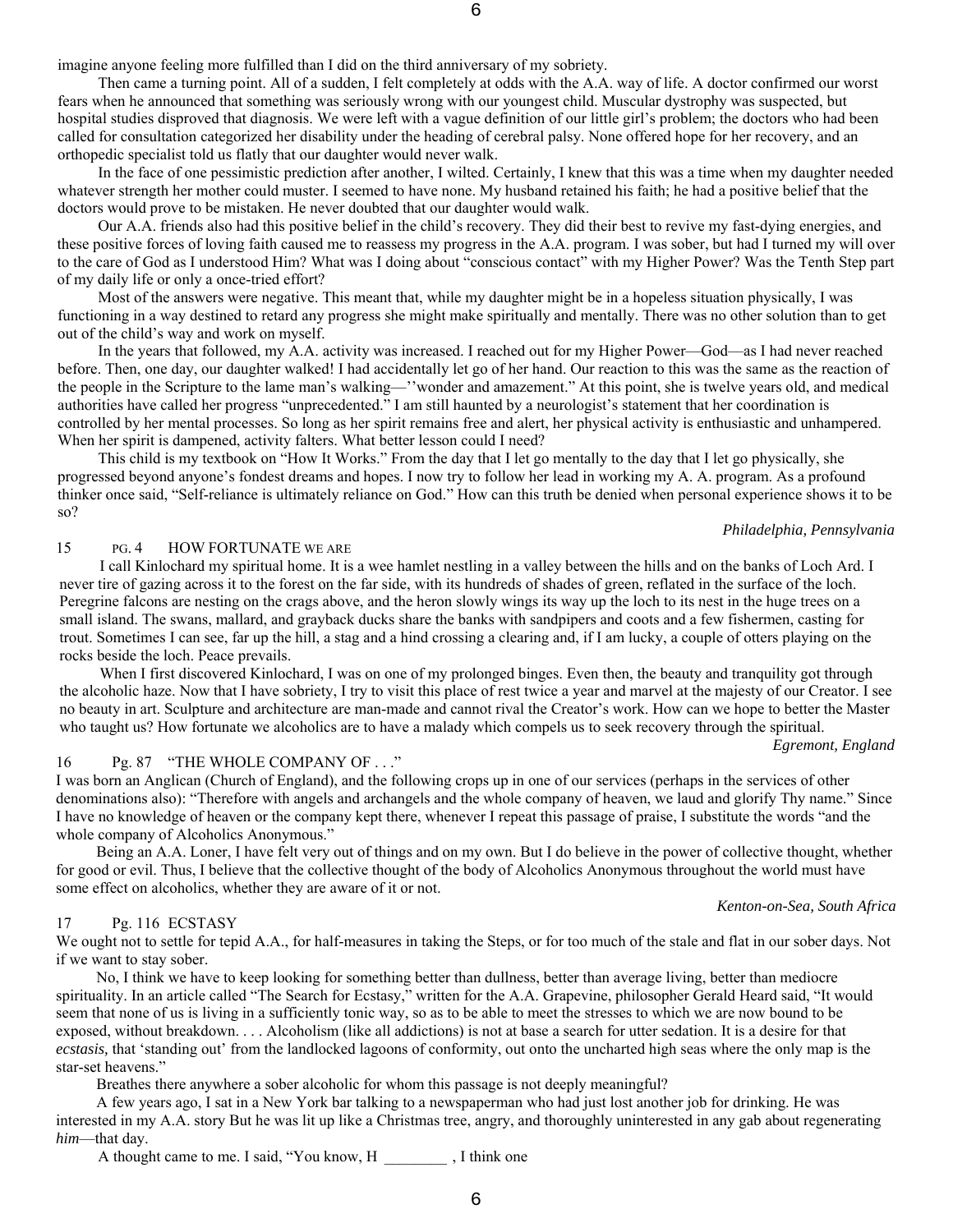of the great pleasures of way-out drinking is just that feeling of being miles apart from the boobs. You're running on a different track. Different clock. Different music. Really existentialist kick. On the knife's edge of pleasure-pain, progress-disaster." And more stuff to that effect.

I saw that I had an attentive listener at last. H. said that that was it exactly. It was living way-out that appealed to him, disasters or no. Living like the boobs was a bore, a drag, an accursed impossibility.

I think now that this thoroughly unsuccessful Twelfth Step effort (I pray H. may be in A.A. somewhere by now) helped *me.* I've never since stopped being aware of the fact that as an alcoholic I had better not set my sights on being just like everybody else, just as ordinary, just as unleavened. As a matter of fact, I don't really know anything about being ordinary—that is, nonalcoholic—so I ought not to set up some phony idea in my mind about normal living. No, let me stick with Mr. Heard's approach for a while. His emphasis is the one for me.

If as an alcoholic I am to "stand out from the landlocked lagoons of conformity" and stay sober, how am I to do it? Join a revolutionary gang? Go hippie? Take up Yoga?

Ah, but I *have* an answer. Take the Twelve Steps. Dull? Have I tried it? I certainly didn't attempt much beyond the first three Steps my first couple of years in A.A. My reaction to the last nine Steps was that they were put in to round out the picture; they were pious rather than practical. One hardly needed to go *that* far . . . and so on.

But I had, along the way, a bit of perverse luck. I got into some rather heavy weather: Job, health, family, everything seemed to go soberly haywire all at once. And I was moved (I see it now as a spiritual shove) to try the Fourth and Fifth Steps, inventory and confession. I didn't do a good job. I wrote some of the inventory, but not all of it. I told some of the wrongs, the pressing ones—but not all. Nonetheless, I had an exciting year of spiritual progress out of it. I was in some important way *changed.*

There came a slowdown, as evidently there always must. I began to think Steps Six and Seven needed more work. Interesting. Difficult. Existentialist. Knife-edge of disaster-progress. Strange new awareness of God, of self.

I saw that there could be no "lagoons of conformity" for the man who will face his character, confess it, become willing to change it, and ask God to change it.

Dynamite! Dare I set it off? Can't I just sort of let the whole thing go, and settle for modest, quiet, unexceptionable, not very spiritual, average living? After all, X can and Y can and Z can.

Are they alcoholics? Well, no. And do I really know anything about their spiritual lives? Well, no.

Back to me. I needed to be *other.* That's why I drank. I still need to be other. Having tried the toxic way of drugs and excess, let me try the "tonic" (in Heard's phrasing) way of the Steps, the way of health and joy. The Steps are the specific medicine for the thing that's wrong (or right—it doesn't matter) with me: alcoholism. They are the way to be other—and sane into the bargain.

I've come this far: I know now that what is involved in taking the A.A. program entire, as the early A.A.'s gave it to us, is not the prospect of turning into some sort of repulsive goody-goody. It's the threat of being truly alive, aware, and even perhaps *ecstatic.* I'm coming to believe that if I do not accept all of what this program offers (demands?), but instead walk away from it as somehow more than I bargained for, I might get drunk.

In other words, if I do not take A.A.'s Twelve Steps seriously and in full, I cannot expect to be "on the program."

# 18 Pg. 11 A PRESENCE

I am a radio officer on a tanker, and the final revelation of my condition and its cure came while I was sitting alone in my stateroom with my favorite bottle. I asked for God's help out loud, although only my own ears could hear. Suddenly, there was a Presence in the room, bringing a peculiar warmth, a changed, softer shade of light, and an immense feeling of relief. Though I was sober enough, I said to myself, "You're drunk again," and I went to bed.

In the morning, however—in broad daylight—the Presence was still there. I was not hung-over, either. I realized that I had asked and I had received. From that time on, I have had no alcohol. Whenever I get the urge, I think of that which happened to me, and it keeps me straight.

# 19 Pg. 21 MORE THAN A SYMBOL

In the not-too-distant days of my drunken past, when locomotion was failing and consciousness was fading, I would always manage to get at least one knee on the floor before I fell into bed. This gesture was accompanied by a mumbled "God, I'm checking in. I'm drunk." I tell this, not to elicit praise for having kept an outward vestige of the faith I knew as a child, but because I want to show the deep entrenchment of a symbol after the meaning was gone.

When my life was mercifully turned around and I threw in my lot with A.A.—because I could not do otherwise and live—a new prayer took the place of the old one. Monotonously, almost every moment when I was alone, I repeated, "God, please restore me to sanity."

And finally the answer began to come. A sane me was a startling revelation. Being able to look at the "what I was" part of my life with unclouded insight made me feel like a clairvoyant. I was looking into the life of someone I really had never known, though I knew everything that had taken place in her life. My perception is not keen enough to understand the how or why, but now at least I can see the pattern of that life.

Since my quiet miracle happened, when I happily found I did not need or want to drink, I have continued to pray. Now I say funny, private prayers, like one that is a line from a song, asking that there be peace on earth and that it begin with me. Most of my prayers are just short thank-yous for a favor or for making me stop to think before I act or react. My relationship with God has matured as any child's might normally do with his earthly father—I appreciate His kindness and wisdom more.

*Nashville, Tennessee* 

*A.A. Internationalists* 

*Vermont*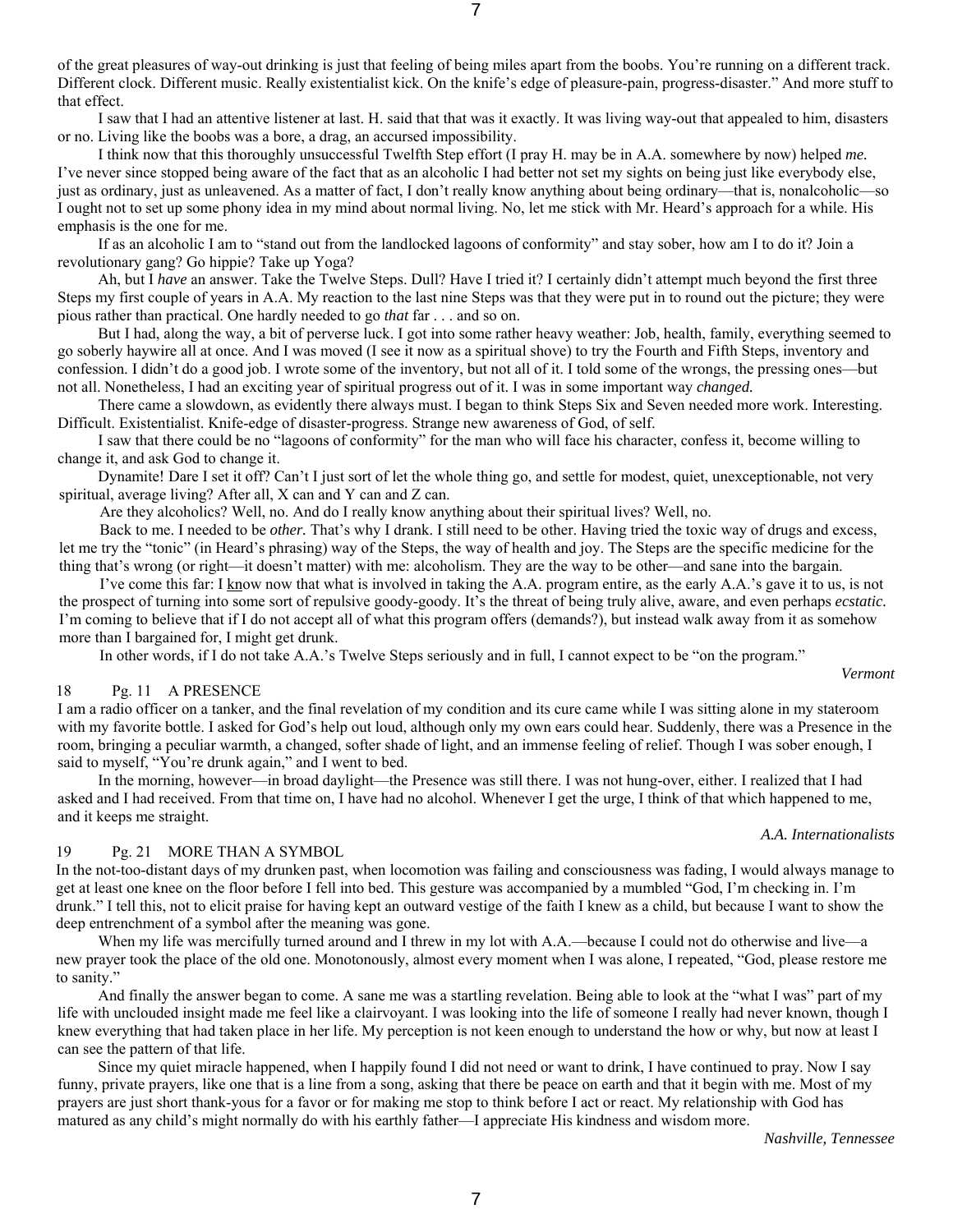### 20 Pg. 30 HE TOOK CONTROL

1 could not believe sobriety would benefit me. With a working wife, a beautiful home, a big, impressive automobile, and credit cards in my pocket, who needed help? I could not believe there would be any fun in life without booze, nightclubs, and honky-tonk angels. I could not believe "those rummies" in A.A. were as interested in my welfare as they claimed to be. And I certainly couldn't believe that people who admitted having spent time in the funny farm could show *me* a better way of life.

Nor did I need them to tell me about God. My grandmother, my .Hints, and many other people had tried that. Although not caring to be called a Christian, I did believe there was a God of some sort, somewhere, who would help me if I really needed outside help. But I was man enough and smart enough to help myself! So I wasn't asking God, or anyone else, for help.

In those last three years, while playing revolving door with the Fellowship, I drank up all my excuses for not needing A.A. One evening, I sat alone in my apartment, counting my bankroll—eighty-nine cents. There was no food in my apartment. Should I spend eighty-five cents for another bottle of wine?

Yes, I had to! It would be impossible for me to face the world in the morning without a drink. But, then, I really didn't have to face the world in the morning, because I no longer had a job to go to, nor a wife to nag at me, nor kids to badger me for school money.

What could I do? My mind became hopelessly weary at this point and refused even to attempt a decision. Desperately, hoping He might be listening, I knelt beside my empty wine bottle and prayed very simply, "Oh God, please help me."

The answer came immediately. I knew I could somehow get through the night—and even face the morning light—without another bottle.

The next day, I went to a rehabilitation house for alcoholic men. During my stay, attending A.A. meetings daily and talking about alcoholism and sobriety with people whose personal sobriety ranged from one day to twenty-five years, I came to believe.

The Higher Power had taken away, for that one night, my constant craving for alcohol, and He had guided me back to A.A. But the craving for booze came back to me. I had to fight it constantly, even though I was sincerely trying to work the A.A. program. When the Steps were read, "God *as we understood Him"* bothered me. These people had something I was unable to grasp. I had never been able to understand God, and still didn't. Changing His name to "Higher Power" didn't help any.

One of the oldtimers used the electricity metaphor, which I later found in the Big Book. "A person walking into a dark room does not worry about understanding electricity," he said. "He just finds the switch and turns on the light." He explained that we can turn on the switch of spirituality by simply asking God each morning for another day of sobriety and thanking Him at night for another beautiful sober day He said, "Do it mechanically if you really don't believe in it. But do it every day. There is probably no one who really understands the wonderful ways of the Higher Power, and we don't need to. He understands us."

So I prayed every morning and night. Sometimes I meant it; sometimes I didn't. I got a job, because I was no longer afraid to ask for one. It was not the type of job to be proud of, and the paycheck was small. However, it made me self-supporting, and I moved from the rehab to a little apartment.

One Saturday evening, my pity-pot got too big for me, and I fell in. Here was I, two months sober, trying so hard to work the program. Being so honest that it hurt. Continually fighting that physical craving for a drink. And what had it gotten me? Nothing. Living alone in a dingy place. Working at a job I despised. Earning barely enough to spare a quarter for the "no fees" basket.

To hell with it—I might as well be drunk! Heading for the territory I had favored during the latter period of my bar drinking, I unconsciously made three wrong turns—on streets I know as you know your own living room—and wound up at an A.A. club. I was out of the car and up on the porch before realizing I had driven the wrong way.

Well, I'd go in and say goodbye. . . . Somehow, I wound up going In a nearby meeting with two A.A. friends, and the meeting was so good that it completely washed the bar-hopping idea out of my mind.

When I walked into my apartment and flipped the light switch, another light came on. A light inside my thick skull!

That night, I fervently thanked the God I did not understand for taking complete control of my mind and body long enough to deliver me to my A.A. friends, thereby saving me from "one drunk too many." Then and there, I came to believe that God could and would do for me what no human power could. Since that time, I have not had a craving for a Ii ink of alcohol. Since that time, I have come to believe that anything relevant to a better life is made possible by daily living the A.A. way with the help of an understanding God, whom I still do not understand.

## 21 Pg. 41 ACTION AND PATIENCE

In common with many A.A.'s, I never enjoyed the luxury of a large and conscious spiritual experience, and I felt a little deprived. But "We have a better program than we know," as Bill, our co-founder, said. I came to believe by way of that program, though I have recognized the process only in retrospect.

I had started with an optimistic, idealized view of life, supported by a strong religious commitment and faith. Somewhere along the way, I became a victim of the "sickness unto death"—alienated, anxious, alone. I found myself in the midst of a journey into darkness, separated from God, from other people, from my own being. I regret many things that happened on this journey, but I no longer regret that it took place. Some of us are more blinded by our pride and willfulness than others, and have to be broken in order to see.

I had to realize that of myself I had no power to help myself. The day came, by the grace of God, when I had that "moment of truth," though at the time I experienced it more as a plunge into deeper darkness than as the "leap of faith" which it ultimately proved to be, more as a humiliating defeat than as the transforming experience of my life.

In shame and despair, I went to my first A.A. meeting. By some minor miracle, I was able to suspend opinion, analysis, judgment, and criticism, and instead to listen and hear. I heard someone say that A.A. works for those who work for it, those who put *action* into the program. For me, at that time, action consisted of simply showing up at an A.A. meeting and following the suggestions I heard. I heard that I should forget about yesterday and tomorrow and instead concentrate on today and staying away from the first

### *San Diego, California*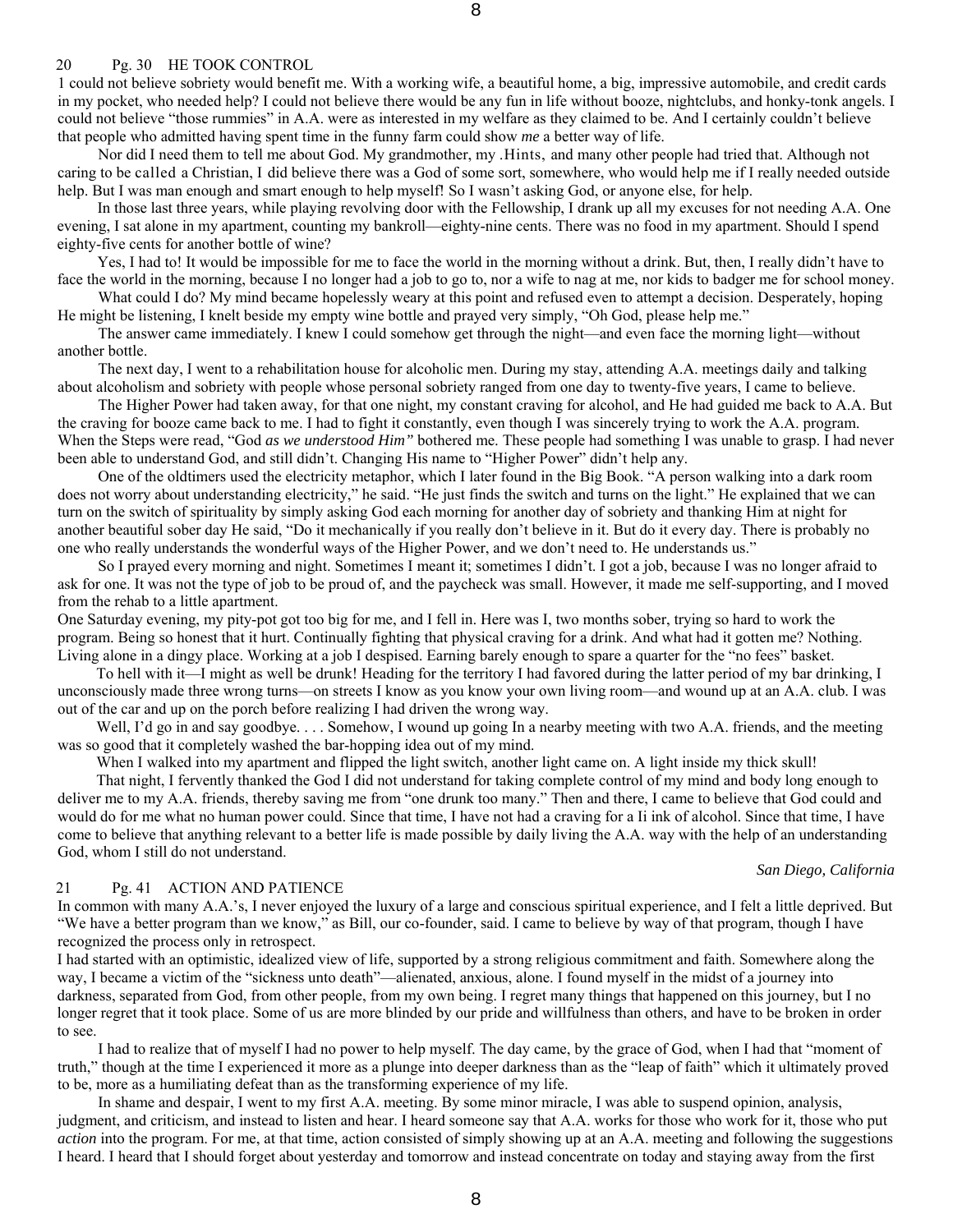drink today—now. I tried it, and it worked. The first step in the process of "coming to believe" had been taken.

I heard this action had to be backed up with *patience,* that in time, for instance, I would sleep without the sedation of alcohol. Each night, after the A.A. meeting, I surrounded myself with books and magazines and ginger ale and sat down before the television set, prepared to stay awake all night. This was action for me at that time—following instructions. I was prepared to wait for sleep. I didn't have to wait long. For the first time in memory, I fell asleep in a chair before the television set, and I came to believe a little more.

I heard that we can't keep what we have unless we give it away. And so I found a woman—someone a little newer than I was—and I shared with her what you had shared with me. Looking back on it, I doubt that I helped this woman very much, but I helped myself beyond measure. I stayed sober, day by day, through sharing my experience, strength, and hope with her, through putting *action* into the A.A. program—while, at the same time, waiting for her, not forcing my action on her. This was *patience* supporting the action, though I didn't call it patience at the time; the word was not a part of my emotional vocabulary.

As time went on, my life became totally involved in A.A. action. I had experienced the power of God's forgiveness, and, through grace, I was able to make this response of gratitude that is beyond verbal expression. God's grace had overcome the death that was in me and instead had made me a member of the "society of the second chance." If this grace had been contingent on my righteousness or obedience or goodness or sacrifice, as acts of the will, it would never have come to me, because I had none of these things going. It was an unearned favor to an unlikely prospect. This grace that overcomes death by forgiveness is the truth that has set me free to regard myself and you as acceptable, because God accepts us for what we are—imperfect creatures. And if, as I pray, I should continue to grow in grace, it will be through love and service to this Fellowship and to the Power greater than myself that I call God.

## 22 Pg. 56 "I'VE GOT IT!"

For about three years in A.A., I had sobriety and that was all. There was something missing, and I knew that it was the spiritual side of the program. I had tried to find it in the Steps and couldn't, perhaps because of my inability to use them as I should have. So I drifted aimlessly along in A.A.—sober, but resentful, negative, and unhappy.

After a glider crash (I was a glider pilot), which injured my back, I suffered from ill health, and my husband decided to take me away on a holiday. When we arrived at a little town 011 the east coast of South Africa, I was in a very bad mood.

I walked along the beach and along a coral reef. I found a big blowhole where the water was sucked down and then spouted up, and the thought came to me that it would be a very good idea to jump into this hole and finish the life I was leading. **1** wasn't staying sober for anybody else; I was staying sober for myself. This **1** knew, and for myself I didn't see any reason to go on living, to stay sober only to reach the state of mind I was in.

While standing there contemplating suicide, I looked out to sea and saw a cloud. This didn't impress me very much, because I knew what a cloud was made of. At the same time, I saw the moon—a day moon, away out at sea—and this didn't impress me very much, either. But then it came to my mind that out there, somewhere, there were stars. I couldn't see them, and yet I knew they were there. This began to have a profound effect on me and my train of thought.

I looked at the waves. I saw them coming in and going out and coming in again. I thought: How useless, how senseless! In and out for millions and millions of years, and all they achieved, it seemed to me, was to break up rocks into tiny pieces and make sea sand. And then I thought of the grain of sand. That grain of sand was made up of atoms; take the atoms away, and there would be no grain of sand. Remove the atoms from the rock I was standing on, and there would be no rock. And I, too, was made up of atoms; remove them, and there would be no me. Remove the atoms from the world, and there would be no world. What held all the atoms together? What held each single atom together?

I realized that the Power holding everything together was my Higher Power. This Power had created me—and I had the audacity to think that I could destroy that which was not mine to destroy.

Within that moment, I changed completely. The thought went through my mind: "You are negative no longer; you are now positive." A great feeling of uplift came over me. With the new joy that filled my heart, I ran down the beach toward my husband, tears pouring down my cheeks, shouting, "I've got it! I've got it!"

He said, "Oh my God, you're drunk again!"

"No!" I said. "The old me just died. You'll never see her again." And the new one had indeed been born. To this day, he's never seen the old one, nor have I. She died there and then, on those rocks. From that moment onward, I started going from one church to another, seeking, seeking, seeking. One day, somebody said to me, "Stop looking. God has not left. He is here all the time."

There I was, back on the rocky beach, and then I knew that all the time He had been within me.

*Port Elizabeth, South Africa* 

*New York, New York* 

## 23 Pg. 70 A RAINY NIGHT

After I had been sober some four years, there was a culmination of problems I couldn't face. I retreated from these problems without the aid of the bottle, but the reaction from this experience was severe—what many of us call a dry drunk. It was very frightening; I was motivated by all kinds of fears, and I couldn't distinguish reality from hallucinations.

I was living in a room in a seaside resort, out of season, while I tried different ways to straighten out my thinking. Little chores like washing my socks and shorts would take an hour. It would take an endless amount of time to dress; many times, I didn't know whether I was dressing or undressing. I would stop, sit down, and try to pray; but I couldn't get past "Our Father" in the Lord's Prayer. Then I would leave the room and walk ten or fifteen miles, trying to become exhausted enough to sleep.

This had been going on for about a month, and during this period my family left me. My health was waning; I had gone from 170 pounds down to 118 pounds, and I was getting desperate. There seemed to be all sorts of plots against me. If I passed people on the street talking, I imagined they were plotting against me. I also imagined someone was putting hallucinogens into my food. I wasn't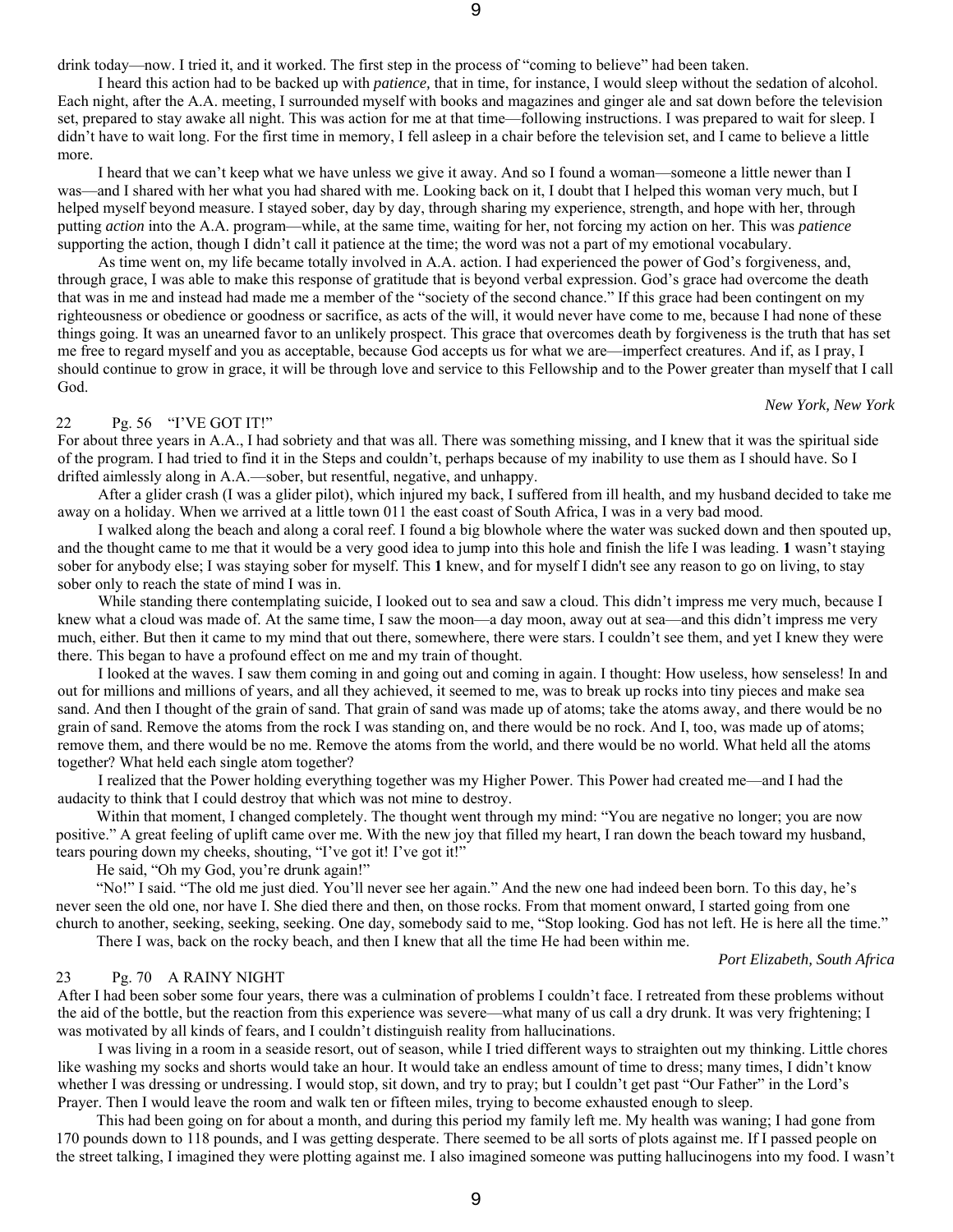able to sleep at all.

In the seaside resort, I visited an attorney's office to collect some money I had coming to me. As he had known me when I was normal, he tried to help me by sending me to the library to look something up for him. He thought this might help me forget my troubles. I walked into the library, and (due to the death, I suppose, of one of the town fathers) the walls were all draped in black. In my mixed-up mind, I thought that the mourning was for me and that it was some kind of directive. In other words, I had come to the end of my time.

At six p.m., the library closed and I had to leave. It was a cold and rainy night in March, yet I started up the boardwalk for my nightly walk. I believed that the seeming directive had told me to walk into the ocean. There was a deserted pier about a mile down the boardwalk, and I planned to walk out on this and step off. Full of fears, I walked along; worrying that I wouldn't have the courage to fulfill the directive and asking the Higher Power for strength and help to do what I thought was required of me.

Only a block or so from the pier, I saw a man approaching from the opposite direction, with his head down, walking into the rain. When he came to me, he stopped and smiled, and I recognized him as a priest I knew from home. I told him I was very ill. He then sat on a bench with me in the rain and assured me that in time all my troubles would pass and the day would come when I would understand them. He said I was not to do anything foolish, but ask God's help, and somehow everything would work out.

The feeling that I had to destroy myself vanished. Although I remained quite ill for several months more, the thought of selfdestruction never again entered my mind.

Quite some time passed. Once again, I was well and an active member of A.A. One night, I attended a meeting—and there was that same priest, as a guest speaker. I decided to ask him whether he remembered meeting me that March night, while walking in the rain. By this time, I was convinced that it had been a hallucination. But he told me he did remember and was very happy that I was well and back on the beam. He explained that he had gone to the seaside resort to address a convention of educators. He was sick of sitting in the hotel room; so, rain or not, he went out for some air. I believe now that the One taking care of me must have given him a little push.

Since then, almost thirteen years ago, I have been a successful member of the program.

*Spring Lake Heights, New Jersey* 

## 24 Pg. 79 AN ATHEIST'S JOURNEY

Four members of an A.A. group were called by a hospital as a last resort, a token gesture, to see a man who was in a nearly hopeless mental and physical state, lie was due to be committed to a state institution as an incurable alcoholic, and almost certainly that would be his final home. A.A.? Well, he decided, nothing could be worse than what he was facing. So he agreed to listen, on one condition: He didn't want "any of that God stuff." He was a professed atheist, and on that one point he was clear; he had no intention of changing, no matter what the consequences.

The four men talked; he listened; and when they had finished, he was interested. There was still the big drawback, however— God. If that idea was part of the program, A.A. was not for him. The four men thought, and then suddenly one of them spoke, quietly at first, unsure of how his new approach would be received. He pointed out the plight of the patient, his helplessness, his illness. As he talked, he became more certain he was taking the right path. He pointed out that he and the other three were sober and had managed to stay that way. They were working; they were happy. Surely, this made them stronger than the patient. The patient couldn't argue that point. Well then, couldn't they be considered a higher power of a sort, who possibly could help restore his sanity?

He thought about this, and somewhere deep in the shadowy, confused recesses of his mind, there flashed a faint hope. Yes, he told them, they could represent his higher power; he could turn his life over to their care. The four men looked at one another. At least, it was a place to start, but it wouldn't be easy.

It was indeed a long, slow process, but gradually the cobwebs began to clear. As the patient read more and more about A.A., he eagerly looked forward to the visits from his first four friends and from the other members of the group who were now coming to see him, too. His body took much longer to heal than his mind, so it was a red-letter day when he was finally able to dress and say goodbye to the hospital and to all the doctors and nurses who had helped restore him to physical health. As he dressed, he kept thinking how different this was from the departure he had almost made, to the state institution. His trust, his belief in four men had made it possible. But could he stay sober outside these doors? Well, he'd do it *today,* anyhow.

He threw himself into A.A. work with all the energy he could muster, attending several meetings a week. His body still tired quickly, but he was never too tired to answer a Twelfth Step call. The memory of his first visit from A.A. and what it had meant to him would always be clear.

One day, a call came for him to see someone who needed help. When he arrived, he discovered that fate had indeed dealt him a strange hand. The alcoholic he was visiting was a priest. He played that hand carefully and wisely, for it was a challenge unlike any he had ever faced or had ever imagined facing. He, who had shunned this man's God, must now find exactly the right words for communication. He fumbled for a start, and then suddenly it became easy to talk to this priest—this fellow alcoholic. A warm friendship developed between the two, and so it was a special joy when he became the priest's sponsor. They learned much from each other. Or perhaps, in each case, the knowledge had been there all along, just waiting for the right person to bring it to the surface.

In his remaining years, this man was called upon many more times to help someone find the way to sobriety. Of these calls, two took him to the side of other men of the cloth who needed help—in these cases, ministers. Twice more, he was privileged to sponsor men of God—by now his God, as well.

He left this world after seven years of uninterrupted sobriety, a man at peace with himself and his Higher Power. His legacy is the same as that left by A.A.'s everywhere, the world over, more valuable than any earthly riches. It is a living legacy, embodied in the men and women he has helped and in the alcoholics to whom they, in turn, have extended a hand. *Sioux City, Iowa*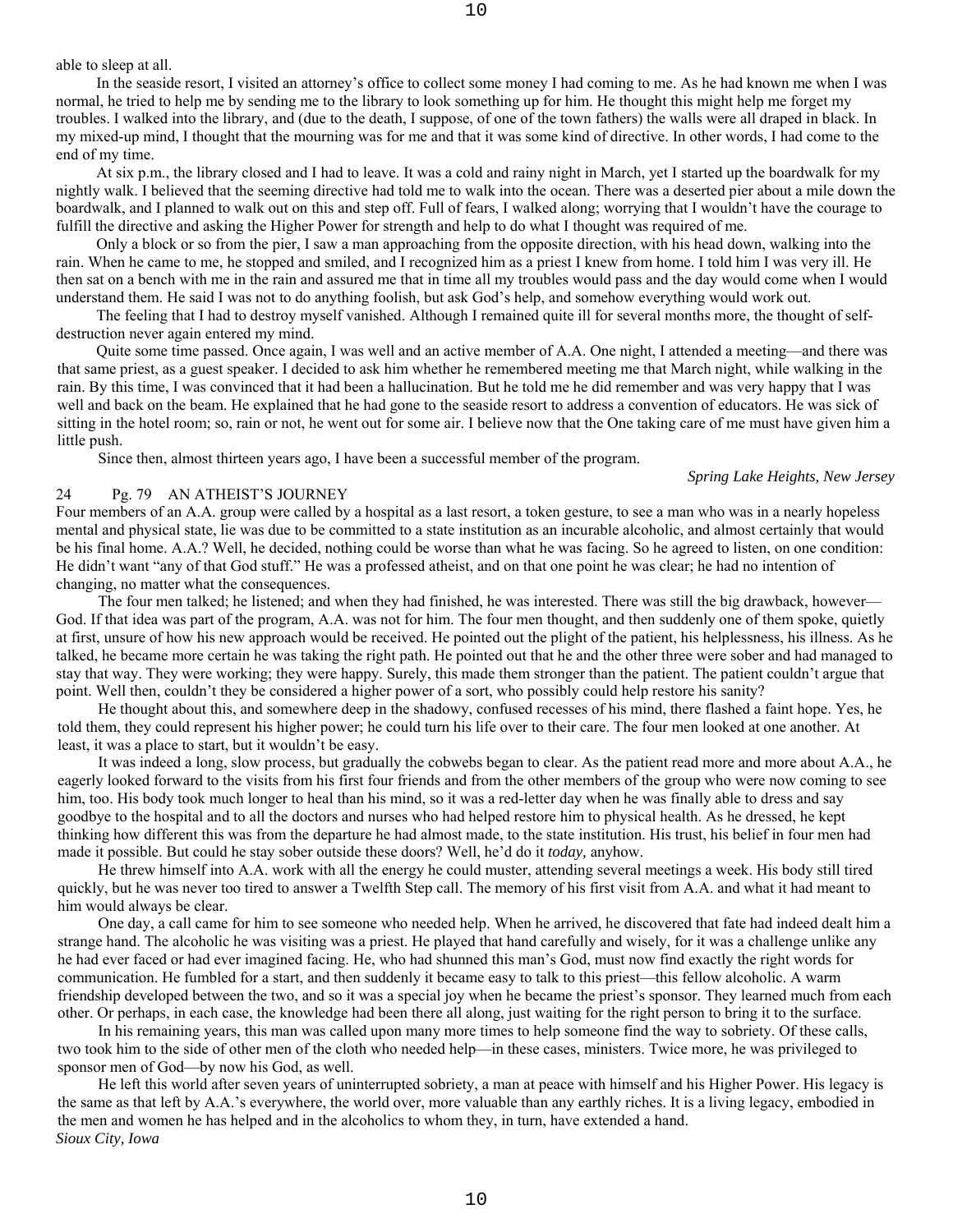# 25 Pg. 93 TOTALLY FREE

After eleven years' sobriety, one day at a time, I have growing awareness of how incredibly blessed I am. At first, it was all I could manage lo stay sober that one day. I never allowed myself an excuse to miss an A.A. meeting, and I read all the A.A. Conferenceapproved literature I could buy or borrow. I also read other publications, such as William James's "The Varieties of Religious Experience" (because Bill W. did). I read several daily devotionals (and still do, including my precious "24 Hours a Day"), I attended confirmation classes in my church to review the Christian teaching of my youth, from which I had become so far removed.

Growth and understanding came slowly, but they came steadily. And finally, I could feel gratitude for my sobriety—for the saving grace of God. Now I feel totally free, because I know the truth about myself. I learned about *people* in A.A., and this brought me to an understanding of myself. I know that spiritual growth is a great, wide, beautiful thing and that I have only stepped up to the open door.

By going to meetings and rubbing elbows with the new people in A.A., I find they have much to teach me. Their problems are a little different, and they haven't experienced the awful isolation that many of us older folks did. But they are better informed; they are more knowledgeable; and I suspect they are smarter, because they learn faster. Perhaps they don't have as far to go to get well as we did, but their path is more cluttered, and the way isn't as clear. So it is still the same struggle for all of us, and we need each other. We need each other's experience, strength, and hope, regardless of age or length of sobriety.

The saving grace of God doesn't come like a bolt out of the blue. It comes through, in, and from other suffering, as well as rescued, souls like you and me.

I am happy to be part of a living and growing fellowship with an infallible heartbeat. Divine power is the pulse of A.A., and it doesn't change, no matter how errant and foolish we mortals be.

### *Bismarck, North Dakota*

# 26 Pg. 108 FROM LONELINESS TO SOLITUDE

"I'm lonely—I'm lonely!" is the cry of drinking alcoholics all over the face of the earth—in a lonely room, in a crowded bar, in the heart of a family gathering, on a street in the midst of hundreds of people. Then, in contradiction, people would get on our nerves and we would go off by ourselves to "get away from it all." But this didn't work, either; we could not endure for long the burden of our dark thoughts.

We tried hard to remove our aloneness with the bottle, and for a little while we could, but not for long. When we hit bottom and realized we could not go on as we were, by the grace of God we found ourselves thrust into an unbearable aloneness, separated from everything and everybody. Thus separated, we were able to look at our lives, our problem, the hopelessness of our situation. Only now could we ask questions and give answers and make decisions. Now we could make a decision to do something about our drinking *and living* problems.

There are two sides of man's being alone. In our language, "loneliness" expresses the pain of being alone. "Solitude" expresses the glory of being alone.

What happens to us in A. A. that makes it possible for us, not only to endure, but to enjoy moments of solitude? What changes our loneliness to solitude?

The love and understanding we find in A.A. are a protective curtain between ourselves and the aching aloneness of our drinking days. The first few weeks, some of us spend most of our time in an A.A. club talking with others. Then it becomes evident that we must go to work and somehow meet the demands and responsibilities of our daily lives. We are afraid. Will the old loneliness hit us again when we are out of the actual presence of other A.A. members?

Sooner or later, by practicing the principles of the Twelve Steps, we find in ourselves a very precious thing, something inside that we can be comfortable with regardless of whether we are at home by ourselves or anywhere else that life takes us.

A.A. members are not emotional cripples who need someone to hold their hands every moment of the day and night to prevent their falling. We grow up with the help of God, as we understand Him, and the fellowship of the group, and by applying the Twelve Steps to our lives.

As the sober weeks go by, we can enjoy and treasure the few moments of solitude we are able to find in the rush and hurry of life today. When we cease to fear loneliness and begin to cherish and use our solitude to advantage, we have come a long way. We realize a little solitude is necessary to think and to try to work some of the Steps. In solitude, we take our inventories. In solitude, we admit to ourselves the exact nature of our wrongs. In solitude, our spirits seek that Power greater than we are; in solitude, we seek through prayer and meditation to be aware of God's will for us.

Solitude can be sought and experienced in many ways—in the silence of nature, in reading poetry, in listening to music, in looking at pictures, and in sincere thoughtfulness. We are alone, but not lonely. Yet these experiences cannot answer all the questions in our minds. So we return to the world of man.

Some of us long to become creative in some realm of life. But we cannot become or remain creative without solitude. One hour of *conscious* solitude will enrich our creativity far more than hours of trying to learn the creative process.

Solitude is not easy; sometimes, we can find it only by remaining silent and allowing our souls to sigh without words to God. This we can do even in a crowded day and a crowded room, even under the most difficult external conditions. No one can take these moments from us. The center of our being, the innermost self that is the ground of our aloneness, is elevated to the divine center and taken into it. Only in a movement that rises first to God and then returns from Him to the other person can we find communion with others.

Even love is reborn in solitude, for only in solitude can those who are alone reach those from whom they are separated. One hour of solitude may bring us closer to those we love than many hours of communication. We can take them with us to the "hills of eternity."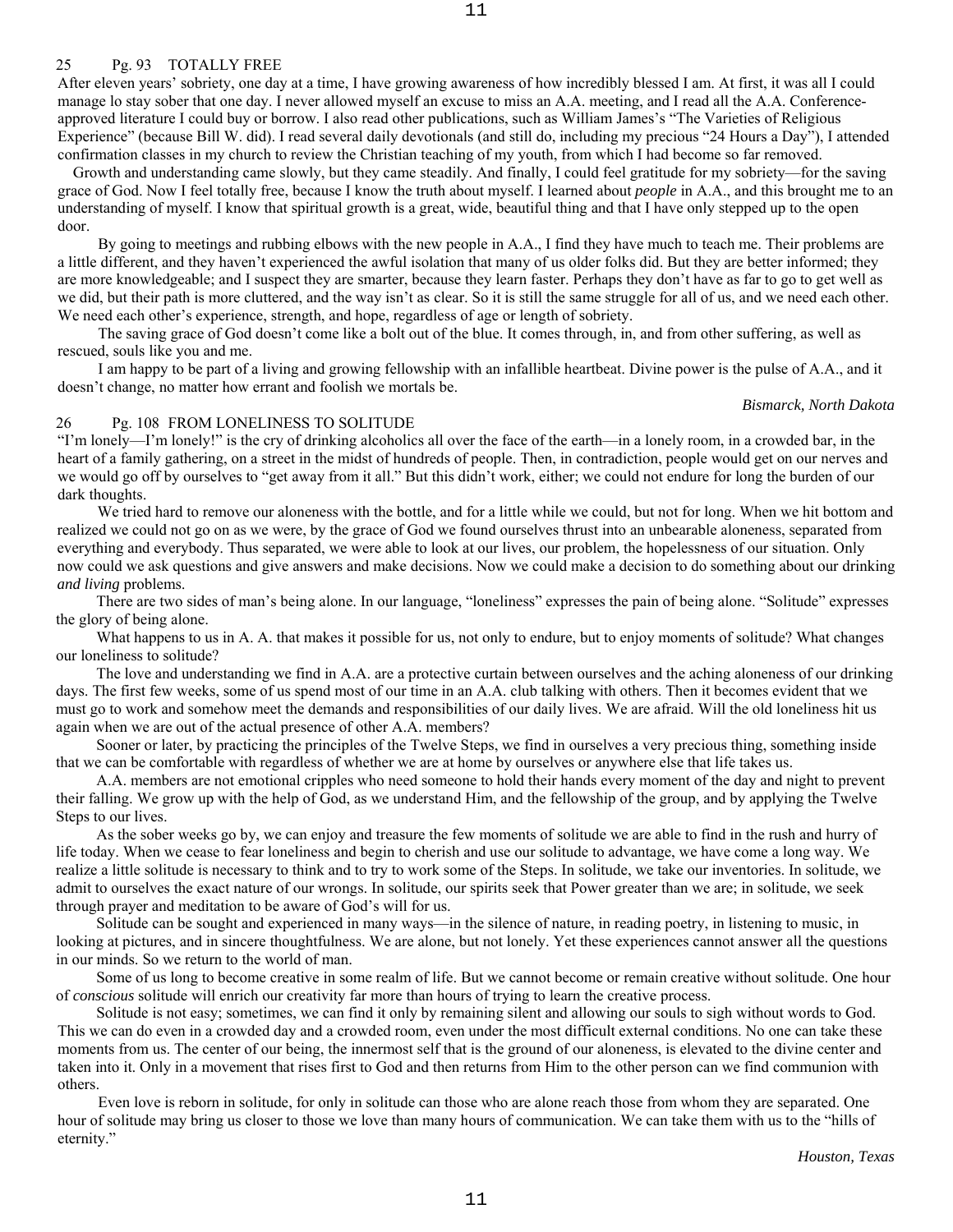# 27 Pg. 5 A.A. IS A PHILOSOPHY

A religion, properly, is of divine origin; governs the person in his relationship with his Higher Power; and promises its rewards and punishments after death. A philosophy is of human origin; governs the person in his relationship with his fellowman; and promises its rewards and punishments during life. A.A., I submit, is a philosophy. If we alcoholics follow the philosophy of A.A., we can regain an understanding of our several religions.

## 28 Pg. 12 FRESH SNOW

Exposed to the Fellowship of A.A. for over six years, I had known in that time three relapses, brutal and dismal episodes. Each increased my self-abasement and hopelessness. Sober once again, settled into a minor job, I learned that there was satisfaction in the accomplishment of even menial tasks and that humility—applied as teachability and the search for truth—could be a higher power in disguise.

Then, unexpectedly, I was offered an executive job, involving many responsibilities. I could answer only, "I'll have to think about it."

Was I capable of staying sober? Was I really sober or only dry? Could I handle the responsibilities entailed and cope with renewed success? Or would God permit me to punish myself again?

I called a woman friend whom I was sponsoring. We talked it over, and she believed I could and should take the offer. Her faith reassured me; I knew the stimulation of being able to feel dignity again and gratification just to be alive. This newfound sense remained with me throughout the A.A. meeting we attended that evening. The subject under discussion was Step Eleven: "Sought through prayer and meditation to improve our conscious contact with God *as we understood Him,* praying only for knowledge of His will for us and the power to carry that out." Home in the privacy of my room, I had another shock—a letter from my sister. I had seen her last in a sheriff's office, where she had regretfully ended the family's long effort to help me. "Even our prayers seem hopeless," she had said, "so I'll leave you to fend for yourself." Now came her letter, pleading to know where and how I was. Looking out the window at the soot and dirt of the rooftops and then inside at the meanness of my room, I thought with bitterness, "Yes indeed, if only they could see me now!" The saving grace was that I had nothing more to lose and naught to ask from anyone. Or had I?

All my youthful ideals had been washed away by alcohol. Now all the dreams and aspirations, family, position—everything I had once known—came back to jeer at me. I remembered hiding behind the trees in front of my former home to see my children go by the window; phoning my family just to hear familiar voices say, "Hello, hello—who's there?" before I hung up.

Sitting down on the bed, I picked up the letter and read it again and again. In my anguish, I could stand no more. Desperately, I cried, "Oh God, did You desert me? Or did I desert You?"

How much time went by, I don't know. Rising, I seemed to be drawn to the window. I beheld a transformation! The smut of that industrial city had disappeared under a covering of fresh snow. Everything was new and white and clean. Falling to my knees, I renewed that conscious contact with my God I had known as a boy. I didn't pray; I just talked. I didn't think; I just unburdened a heavy heart and a lost soul. I didn't thank; I only begged for help. That night, finally at peace with myself for the first time in years I slept the whole night through and awakened without fear and dread of another day. Continuing my prayer of the night before, I said, "I'll take I he job. But, dear God, let's You and I play it together from now on."

While some days may offer only a modicum of frantic serenity, twenty-six years later I still know the same inner tranquility that comes with forgiveness of self and the acceptance of God's will. Each new morning, there is faith in sobriety—sobriety not as mere abstinence from alcohol, but as progressive recovery in every facet of my life.

With my A.A. friend, my wife for twenty-five years now, I have joined my family for a joyous reunion. We know a contented and happy life, in which my sister and all the family share renewed and stronger bonds of affection. Since that day, I trust and am trusted.

# 29 Pg. 22 "HOW DO YOU PRAY?"

Many times while I was drinking, I asked God to help me—and ended up calling Him all the curse names I could think of and saying, "If You're so almighty, why did You let me end up drunk and in all this trouble again?"

One day, I was sitting on the side of my bed, feeling all alone, with a shotgun shell in my hand, ready to load. "If there is a God," I cried out, "give me the courage to pull the trigger."

A voice, soft and very clear, spoke: "Get rid of that shell." I threw the shell out the door.

In a moment of calm, I dropped to my knees, and that voice spoke again: "Call Alcoholics Anonymous."

It startled me. I looked around, wondering where the voice came from, and I said out loud, "Oh God!" I jumped up and ran to the phone. As I grabbed for it, I knocked it to the floor. I sat down beside it and, with a shaking hand, dialed the operator and yelled for her to call A.A.

"I will connect you with information," she said.

"I'm shaking too damned bad to dial any numbers. You go to hell!"

I can't explain why I didn't hang up. I just sat there on the floor, with the receiver to my ear. The next thing I heard was "Good afternoon. Alcoholics Anonymous. May we help you?"

After I had been sober in A.A. four months, my wife and I got back together. I had always said it was her fault that I drank so much— all those crying kids and her complaining would cause anyone to drink. But after we had been back together for three months, I realized how wonderful a wife and mother she was. For the first time, I knew what real love was, instead of just using her.

Then it happened. I had always been afraid to love. For me, to love meant to lose. I believed that was God's way of punishing me for ill the sins I had committed. My wife became very ill and was rushed to I lie hospital. She had cancer, a doctor finally told me. She might not pull through the operation, he said, and if she did, it would be only a matter of hours before she passed away.

*Maryland* 

## 12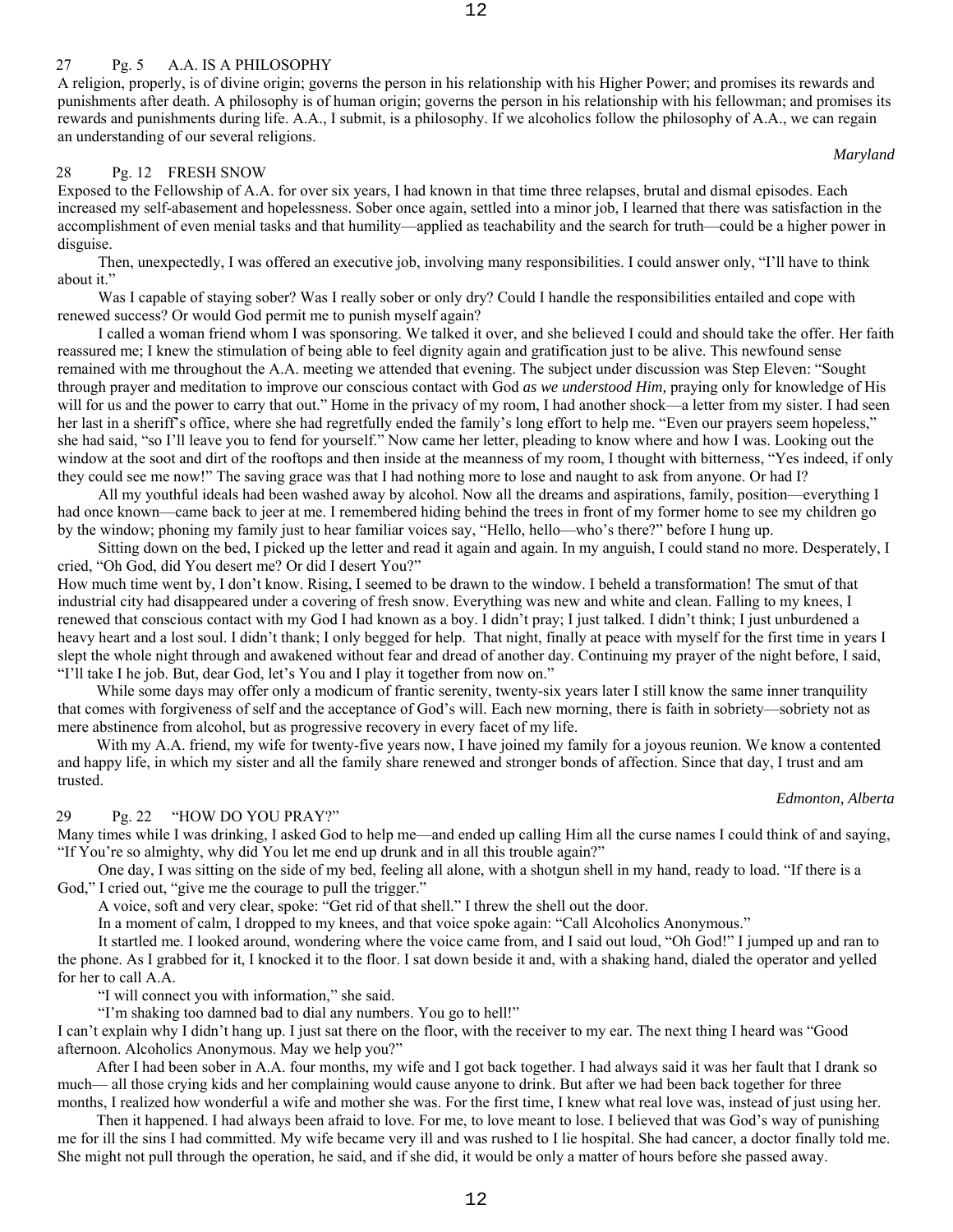I turned and ran down the hall. All I could think of was to get a bottle. I knew that if I got out the door, that's just what I would do. But a Power greater than myself caused me to stop and cry out, "My God, nurse! Call A.A.!"

I ran into the men's room and stayed there, crying, begging God to lake me instead of her. Again the fear took over, and in selfpity I said, "Is this what I get for trying to work those damned Steps?"

I looked up, and the room was full of men, standing there looking at me. It seemed to me that they all stuck out their hands and said their names at the same time. "We're from A.A."

"Cry it all out," one of them said. "You'll feel better. And we understand."

I asked them, "Why is God doing this to me? I've tried so hard, and that poor woman—"

One of the men stopped me and said, "How do you pray?" I said l hat I asked God not to take her, but to take me. He then said, "Why don't you ask that God give you the strength and courage to accept His will? Say, 'Thy will, not mine, be done.' "

Yes, that was the first time in my life that I prayed for His will to lie done. As I look back, I see that I had always asked God to do things *my* way.

I was sitting in the lobby with the A.A. men when two surgeons came up to me. One of them asked, "Can we talk to you in private?"

I heard myself answer, "Whatever you have to say, you can say it in front of them. They are my people."

The first doctor then spoke. "We have done all we can for her. She is still alive, and that is all we can say."

One of the A.A.'s put his arm around me and said to me, "Now why don't you turn her over to the greatest Surgeon of them all? Ask Him to give you the courage to accept." We all linked hands and joined in the Serenity Prayer.

How much time passed, I don't recall. The next thing I heard was a nurse speaking my name. She said softly, "You can see your wife now, but only for a couple of minutes."

As I ran up to the room, I thanked God for giving me this chance to let my wife know that I did love her and was sorry for my past. I was expecting to see a dying woman. To my surprise, my wife had a smile on her face and tears of joy in her eyes. She tried to reach out her arms, and in a weak voice she said, "You didn't leave me alone and go get drunk."

That was three years and four months ago. Today, we are still together. She works her program, Al-Anon, and I work mine, both of us living in today, one day at a time.

God answered my prayers, through the people of A.A.

# 30 Pg. 101 I MUST LEARN

Many in our Fellowship express our three stages of learning and growth this way: "I came. I came to. I came to believe."

In my case, it was about three years before the third stage began. Over the years since, I believe I have experienced a gradual strengthening and growth of frequency in my communication with God as I understand Him.

"Man is ready to die for an idea, provided that idea is not quite clear to him," Paul Eldridge wrote. That is the way the spiritual side of the A.A. program appears to me. I'm in trouble if I attempt to parse it; I don't attempt to understand it. These random notes represent the best I can do to put it into words:

Cardinal Newman said, "It is thy very energy of thought which keeps thee from thy God." So it was with me, I think. The saying "Let go and let God" must have been written just for me....

For me, God is that still, quiet voice I hear so many times each day, saying, "Roy, that wasn't good enough!" . . .

I live alone. And once I was lonely. But now I can enjoy the rewards that come only in moments of solitude. . . .

I often protest against things that I look on as limitations and obstructions. But these could be the very things I need most. For what I call hindrances, obstacles, or discouragements are probably God's opportunities. . . .

As I try to grow in this A.A. program, I must occasionally "remember when"—but not in order to brood about the past. A.A. taught me how to deal with it, how to put it in its proper place and perspective. I believe that I must learn, that I must let God teach me, that the only way to get rid of my past is to get a future out of it. God will waste nothing. . . .

Now that I am sober and have tried to turn my will and life over to the care of God, I believe that the greatest gift I can bestow—upon the world or upon any one group of persons or upon any person in the world—is my own self. I think God gave each of us a unique personality, so that we in turn might give it to others. Now I *can* give it, with joy in life, warm, friendly, happy, sober! I believe that God made us all different for another reason: I am convinced that there is some one thing that I can do better than anyone else in this world. God thinks so. And he wants me to do it! Through the Twelve Steps, a good many A.A. members have found out what *their* assigned chores on earth are. And they are doing them.

Thus, the Twelve Steps must continue to be more compelling to me and more binding on me than anything else that I encounter in life. For only through working on these Steps can I get closer and closer to finding out God's intent for me.

Perhaps God thinks that a very modest task in my community is all that I am capable of. But it is there. It is real. And so, with the help of my friends in A.A., I must search out what that task is. Then, with their help, I must *do* it!

### 31 Pg. 31 "UNDER GOD"

I lie desire to drink was removed and never returned once I accepted Slop Three—during a terrific storm in the North Pacific. After all, *you* don't have much to say about it. Lloyd's of London's definition of a master of a ship is "captain under God."

13

## *A.A. Internationalists*

32 Pg. 86 GOD IS GOOD Before A.A., I could not, or would not, admit I was wrong. My pride would not let me. And yet I was ashamed of me. Caught in this conflict, I banished God from my life because I felt He asked me to adhere to a behavior pattern too high for a man of my human frailty. Somehow, I believed that there could be no forgiveness for *any* failure, that God required me to be *all* good. The moral of the

*Huntington Beach, California* 

*Toronto, Ontario*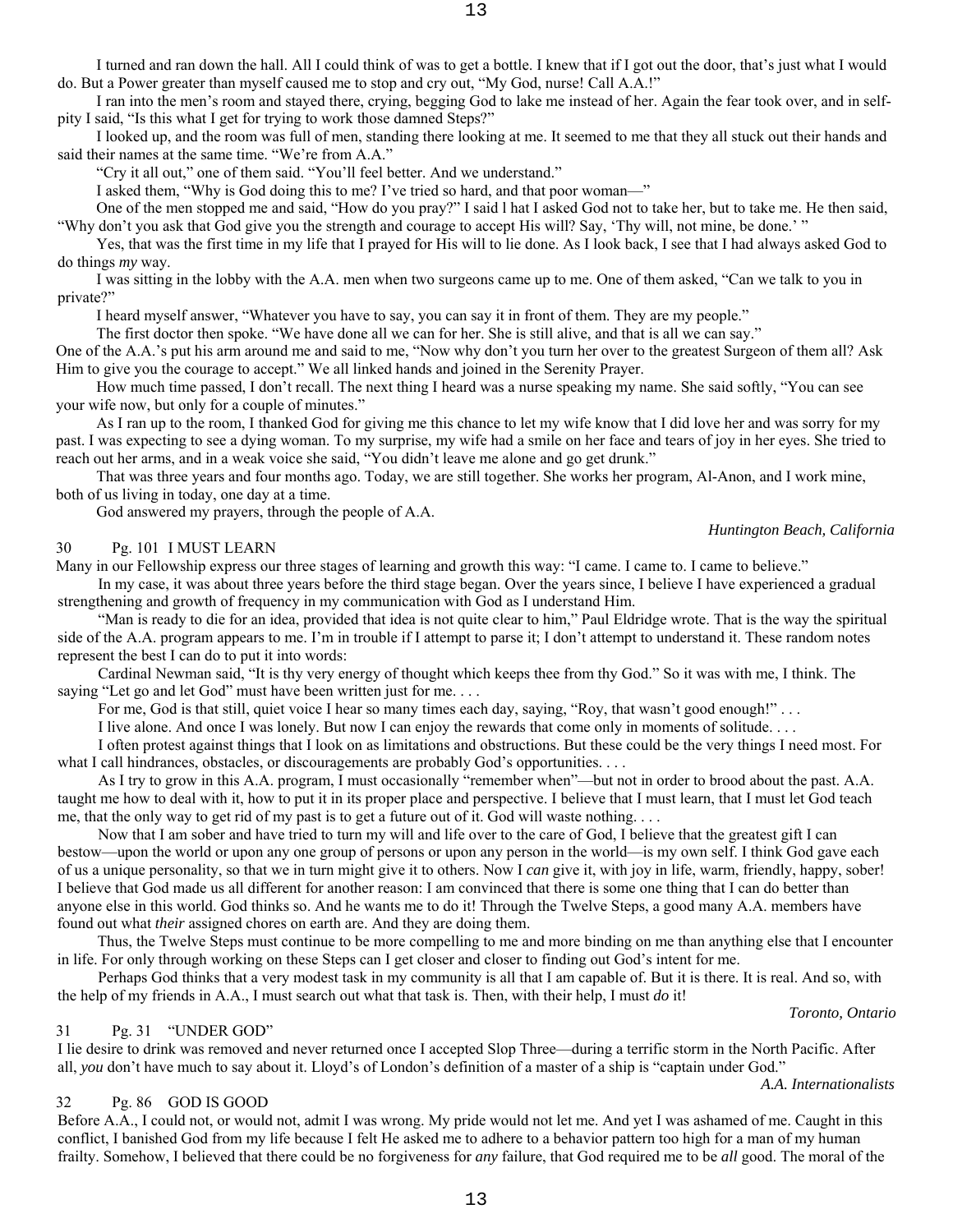story of the Prodigal Son eluded me.

Since I thought trying was not enough, I stopped trying. That made me feel guilty. For a while, alcohol blotted out the guilt. Then alcohol became the greatest cause of my guilt. I had to be beaten to a pulp physically, mentally, and emotionally, become bankrupt in all facets of my being, before I could give up my pride and admit defeat. Unfortunately, admitting was not sufficient. My situation got worse until I had to surrender completely. From the depths of my hell, I called out, "Oh God, help," and He led me to a place where I could find a way out of the maze and then sent me a group of people to lead the way.

I know that now. But at the time, I rejected God and claimed I did not believe in prayer. It took some time for my guides to get me to talk to God through prayer. Before then, I used the Fellowship of A.A. and the people in it as my higher power. They were real, compassionate, and understanding, and they made me feel welcome. But my distorted sense of justice told me there was no reason for God to forgive me, so I still felt ashamed and guilty when His name was mentioned.

When I gave up completely and accepted the nature of my disease, as well as the full meaning of the First Step, I had to have something bigger to tie to. The Fellowship as a higher power just was not enough. (I still use A.A. as a reminder that God exists, but I do not use it in place of God.) So, out of need, I came to believe.

To go along with this deep-seated belief in God, I have developed an enormous faith in God. He is good. My understanding is that *everything* He sends my way is for my benefit. But the growth of this understanding has taken time, as well as a relinquishing of my resistance to change. I needed the trials and tribulations I have had, so that I could surrender and give up self. Only in complete acceptance of the utter defeat of my pride and ego could I *begin* to win.

I am against goals which can be attained. People do not get married and live happily ever after. I could not dry out and live in Utopia. Each day, God gives us a new challenge. Sometimes, it is prosperity; sometimes, adversity. Prosperity can lead to complacency; adversity, to self-pity. Either one of these reactions is a luxury I cannot afford. I do not always fully accept my adversities as good while I am going through them, but the mere fact that I am now able to write these words proves the logic in my faith that God is good.

It is strictly my opinion, based on my experience, that one becomes richer in spirit as one grows in spirit. The more I accept God, the more He gives me. As I become more appreciative of the benefits received, I try harder to show my appreciation. My capacity to be content with life as it is has greatly increased. Therefore, as time goes on, I become more able to be at peace with my fellowman, with God, and within myself.

### *Deming, New Mexico*

# 33 Pg. 49 A TESTIMONY OF ONE LIFE

What a topsy-turvy life this is! As a Pharisee, I used to thank God I was not like the alcoholics I met. I always tried to be a metaphysician-priest; that was my line. (Someone described a metaphysician as one who stumbles into a dark room to look for a black cat that isn't there.) Instead, I became an alcoholic priest.

The progression of this disease catapulted me into outer space. An excess of chemical propellant overworked my sensory mechanism; like the crippled Apollo 13 spacecraft, I was almost stranded on the dark side of the moon. I could not manage the added power; I was not able to control this by myself. I needed a helping Hand, the spiritual reserve of a Higher Power. I felt like a man in a tunnel with no opening at the other end, or like a driver wearing sunglasses at night.

Today, my brain has cleared with the grace of clarity. I am more than clay, more than earth. In the Liturgy of the Eucharist, I daily read that He first blessed this bread, then "He broke it." He tested me with a personal affliction, a recognized disease. The sheath of a seed must be broken to open it to the nurture of the good earth and the warm sun; so 1 must lose my old self to grow into another, must die in a former life for a renaissance to a new future.

Sometimes I have failed, but I am not a failure; I have made mistakes, but I am not a mistake.

This, then, is a testimony of one life. I must amend crucial chapters of an inner odyssey, never written, never expressed. A vision cleared of fumes and foam can now choose the contents of the next chapter for this human envoy in the service of others. I must give to keep, and never take back.

Now I can dream. After each of us completes his given time here on earth, we will all gather together round the Lord's table in heaven. No one ever returns too late.

## *Worcester, Massachusetts*

# 34 Pg. 43 AN UNKNOWN PLAN

I did believe until about the age of thirteen, when my mother passed away, leaving me an orphan (I had lost my father when I was four). I had attended Sunday school; I had gone to church regularly with my mother; I had joined the church at age twelve. I can remember the stories my mother and Sunday-school teachers told about God, Jesus, and heaven, also those about the Devil and his house of hell.

After Mother died, two older brothers and I made our home with an uncle and aunt. For a while, I went on attending church services regularly, but I could not understand why my mother had been taken away, and the feeling of doubt started in; church and Sunday school were neglected.

I had my first drink in my teens, and from that day until the day I joined A.A., alcohol was in, and God and church began to go out. My doubt and disbelief increased until there was no God or heaven, Devil or hell so far as I was concerned. With the bottle, this kind of thinking seemed easy and right. I could have committed murder in a blackout and felt no guilt, no sense of wrongdoing whatever. There is no way for me to put in words the size of my resentment.

At last, sure that no one cared for me, knowing that I cared for no one, I decided to do something permanent about this thing called life—exterminate it. I placed a shotgun against my chest and pulled the trigger.

When I was taken to the hospital, the doctors stated (I was told later), "This man should have been dead hours ago." Can you imagine what they had being called a *man!* For days, I was in a coma with no hope for survival, according to the doctors and nurses.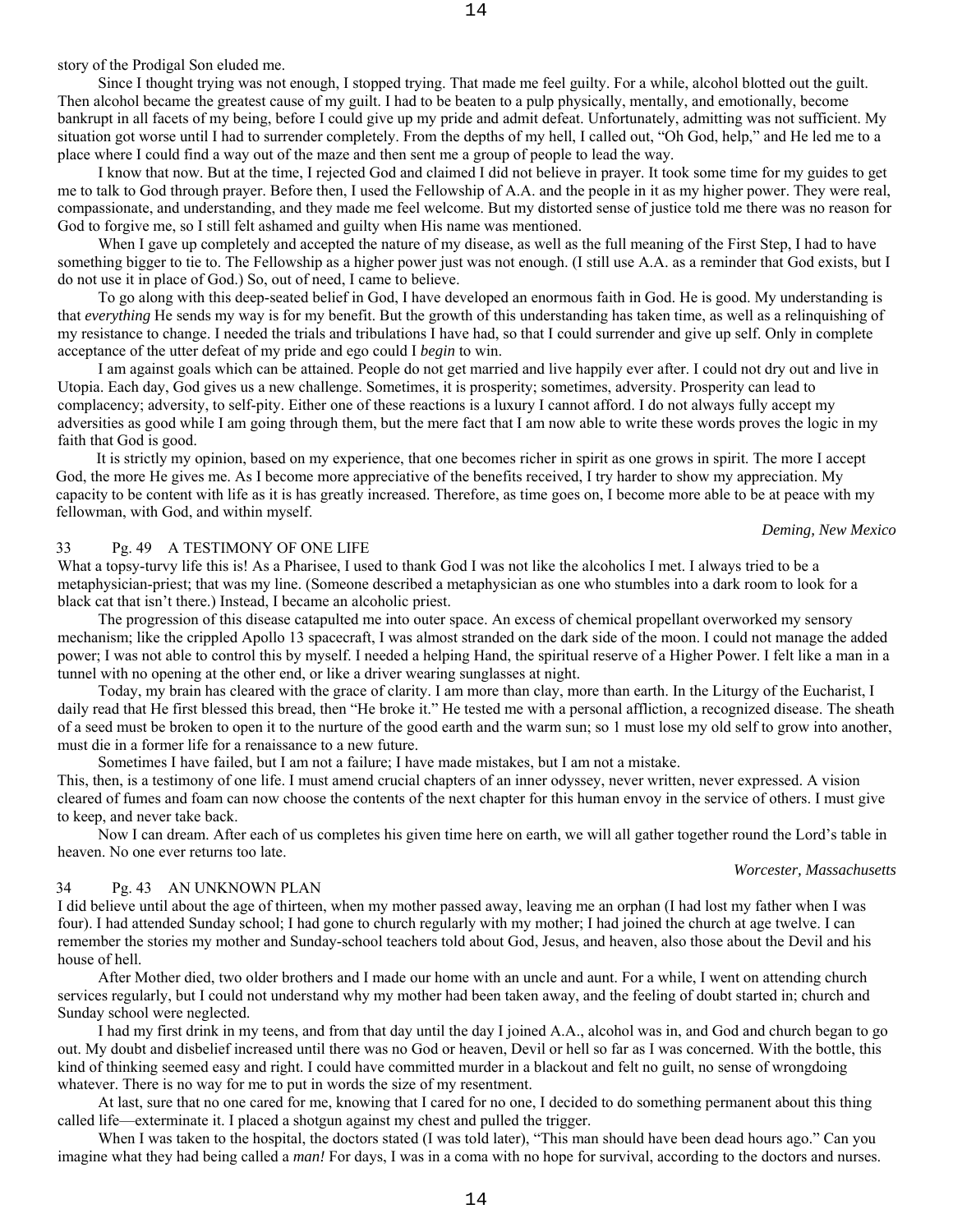At times, I would come to for a fleeting second, and then I believed once more in hell and its owner, the Devil. I could not believe that I was alive.

 I do not know how many times this coming to and relapsing into a coma occurred; but eventually there was a moment when I recognized people in the room. Sometime later, I realized that I actually was alive. Still later, I began to believe that something greater than I was had taken over. At that time, I could not associate this "something" with God; it was just something greater. But I could have told my doctors and nurses that I was going to get well, because a power greater than they were or I was had a plan. We were only tools in that plan, I felt; I had no idea what it was; I asked only that it be revealed.

A.A. came to me, in the person of a member, while I was in the hospital. After I was released, several A.A.'s took me to a rehabilitation center. When I had completed the program there, I returned to my hometown and was welcomed into the local A.A. group. I found a part-time job—from one hour up to a full day, as my physical condition would permit, according to the doctor's advice. This behavior was not like people I had known, and it was completely out of line with me. Work! For years, all I had known was drink, gamble, and drink, plus all that goes with that kind of living.

One day, after an hour at work, I had to leave. My boss took me home, to the A.A. clubhouse where I lived and had been appointed houseman, and this is what happened.

I was sitting in the most comfortable chair available, looking at the Twelve Steps and Traditions hanging on the wall, reading them over, with a little better understanding each time. The coffee was beginning to smell like it needed tasting, and that's what I did. Now the payoff. Something drew me back to the chair and my eyes to the Twelve Steps. I got the message—the meaning—like a flash of lightning. I recognized the Power whose presence I had felt in the hospital: God, as I understand Him. And the plan was revealed to me: "… to carry this message to alcoholics ... to practice these principles in all our affairs."

There's quite a difference between the person who did not believe, had no God, and wanted to die—and the person of today, who came to believe, is not afraid of dying, but wants to live. I've got a lot of message-carrying to do!

### 35 Pg. 57 A GLACIER MELTS

I had been sober eighteen months and felt physically and mentally in better health than I had for many years. I was very much involved in A.A. activities, but I remained agnostic about "the Higher Power bit." I considered that I had come to A.A. for sobriety, I had sobriety, and A.A. was all I needed to keep me sober. Occasionally, I wished that I could say, as most A.A. members did, that my Higher Power was God; but the need for honesty had made a strong impression on me, and I knew that I would be unable to admit to a Power higher than Alcoholics Anonymous until I was firmly convinced.

One weekend, I made special, personal plans (setting the stage), and the man included in those plans disappointed me (the actor didn't arrive onstage on cue). Without warning and apparently without any sufficient cause, I was plunged into a fit of hysterical crying and continued to become more emotionally unstrung. I had been hospitalized six years earlier as a psychotic, and now I was experiencing the same feelings of sliding into a pit of hellish torture. I felt as desperate as I had when I made my call for help to A.A. a year and half before. But this time *I was sober.*

My daughter, aged fifteen, became more alarmed than I had ever known her to be in my drinking years. She, too, began to cry from fright, and suggested that I call a doctor or some of my friends in A.A. I said to her, "Linda, no person can help me. I need God's help." That word "God" had come out automatically. Previously, I had been unable to say it aloud.

Through tears, my daughter replied, "Mother, I think God has forgotten us." This response caused me to weep even more violently, and I sank into a hopeless depression.

I had attended many, many A.A. meetings, and I had heard the ABC's in Chapter Five of "Alcoholics Anonymous" repeated so often that the answer to my problem was waiting for me in this time of need. I was convinced that God could and would help me if I would seek Him. During the next six weeks, at times when I could be alone, I made a concentrated effort to determine what or who God was and what my relationship was to Him.

Strange things began to happen. I had thought I was happy in that first eighteen months of sobriety, but now everything began to look brighter; people seemed nicer; and I had moments of tremendous insight. It was as if words and sentences I had heard all my life had a deeper meaning and were reaching my feelings, rather than my intellect. It was as if my head and my heart finally had gotten glued together. I no longer seemed like two people in one, engaging in a tug of war. I experienced within this six-week period a feeling of being totally forgiven, and never since have I felt the guilt that I had throughout my life prior to that time. More than once, I had a sense of Presence which I can describe only as being marvelously warm, uplifting, and comforting.

Though I no longer cried while awake during this period, I awakened many times at night because my pillow was wet and cold. It was as if all this weeping were melting a glacier of ice around my heart— a glacier which had cut me off, not only from the world of people, but from the real me. Afterwards, when I confided the strangeness of this time to others in A.A., I was told that I had had "the A.A. cry."

It was a time of confusion, but I was particularly helped by seeing an appendix footnote in the first edition of "Alcoholics Anonymous," acquainting me with the book "The Varieties of Religious Experience," by William James, whose philosophypsychology is a large part of A.A.'s pragmatic method of gaining sobriety and having a volitional spiritual awakening. As an example, James states (summarizing the views of Dr. E. D. Starbuck), "Now with most of us the sense of our present wrongness is a far more distinct piece of our consciousness than is the imagination of any positive ideal we can aim at. In a majority of cases, indeed, the 'sin' almost exclusively engrosses the attention, so that conversion is *'a process of struggling away from sin rather than of striving towards righteousness.'"* As James describes it, I no longer felt like a divided person. After this period of six weeks, I was unified. Gone from my solar plexus was the "time bomb" that had always been there, waiting to go off.

I believe that I had suffered, not only from alcoholism, but also from "grave emotional and mental disorders." Therefore, it was necessary for me to surrender, not just to alcohol, but to Something Else. No one has said it better than Harry M. Tiebout, M.D., in his

*Stuttgart, Arkansas*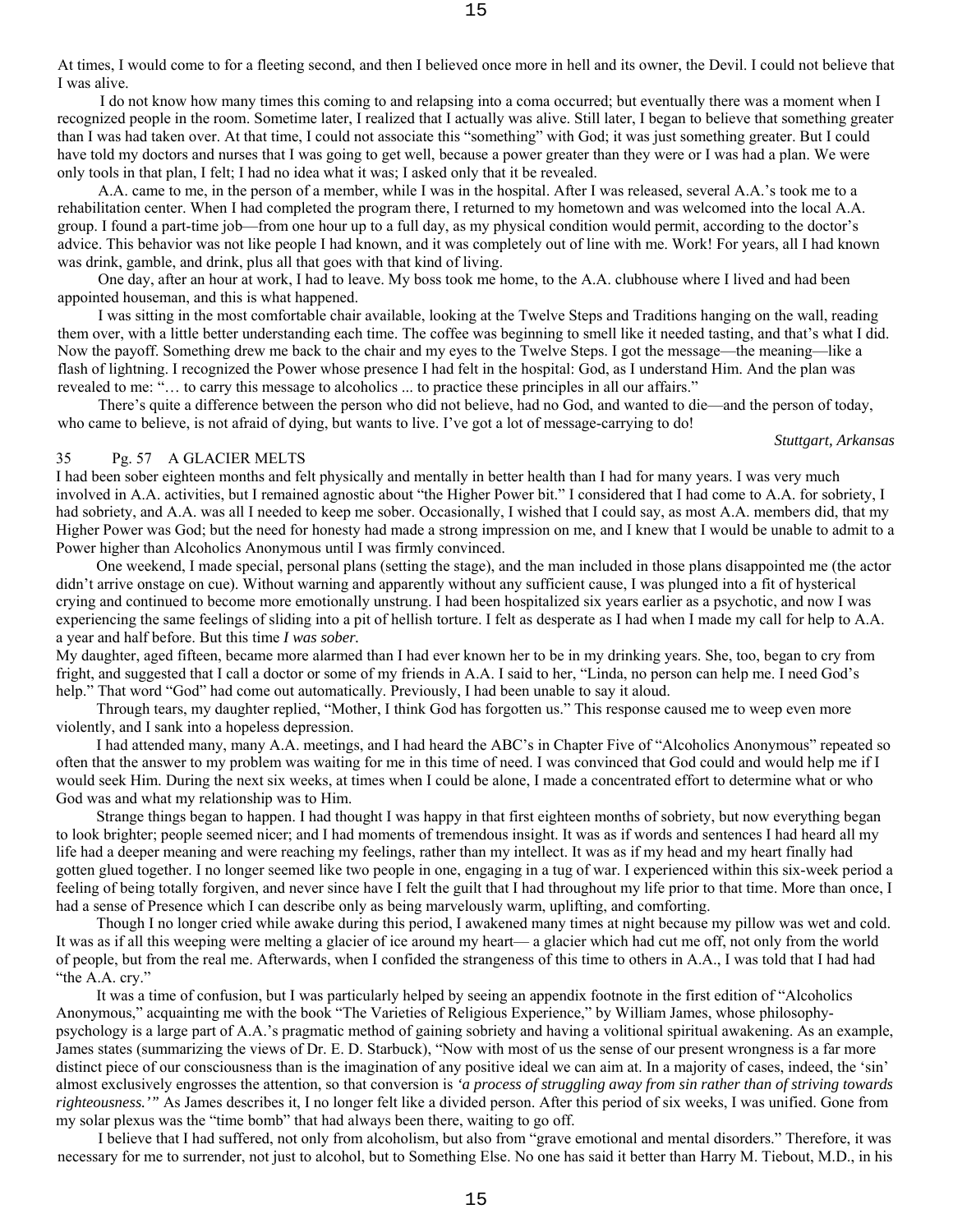pamphlet "The Act of Surrender in the Therapeutic Process": "For a few, there seems to occur a phenomenon of what might be called 'selective surrender.' After the effects of the initial surrender experience have worn away, the individual returns to pretty much the same person he was before, except for the fact that he doesn't drink and has no battle on that line. His surrender is not to life as a person but to alcohol as an alcoholic."

A.A. provided for me a means by which I could overcome the compulsion to drink and, more important, a means by which I could achieve a personality change or spiritual awakening—a surrender to life. Though I have had problems and deep troubles since that summer ten years ago, my faith has not been shaken. I cannot say that I have found God as I understand Him, but rather that I have faith in Something which remains a mystery to me and which I continue to seek.

# 36 Pg. 72 GOD WAS THE POSTMAN

It began on a somber October day, when I awoke with memories of Pat, my second wife. As I reflected, soberly, on our twenty months of marriage, I remembered her charismatic ways, her striking mind, her quiet charm, and her repeated, futile attempts to stay sober in A.A., where we had met. I had been sober for three years then. But I suppose that I had not truly experienced a spiritual awakening in A.A. For that basic reason, most likely, I returned to drinking after Pat died, and I plunged to a terrifying new bottom. There's always a new bottom, you know.

On that October morning, the second anniversary of her death, I was in my third week of renewed sobriety. I became more depressed as I recalled our life together, and I bolted to an A.A. meeting, where I described my returning grief and loneliness. There, I was given understanding and compassion that lifted my lagging spirits.

For almost a year, absorbed in my alcoholic oblivion and shame, I had not written to my two teen-aged children. I refused, in my irrational thinking, to admit that they could be aware I was drinking again. But now I had written to them twice—letters I had been capable of writing solely because of rejoining A.A. I had asked the kids to forgive me, bared my drinking, admitted my selfengulfed negligence toward them, and prayed they would somehow respond. For days, I had kept my eyes on the mailbox with anguish and fear—fear that neither of my children would reply.

On that October day, the mailman arrived with a letter from my fifteen-year-old son, who had had to undergo psychiatric treatment after his mother left me. His words are particularly thrilling when you realize that he hasn't been exposed to Alateen, but, rather, to the bitterness my first wife, his mother, still feels about me. His letter reads:

"I received your second letter today. I got your first letter a week ago, but I didn't get down to writing you till today. I'm very sorry.

"I love you very much. You don't know how glad I was to hear from you.

"I don't believe in condemning people. I have never condemned you, and the day I do will be the day I die. Condemnation is for people who are so small that they put other people down to make themselves feel big.

"I love you and I forgive you. I'd be a liar to say I wasn't disappointed. But that's all in the past. The past is gone. It's dead. We can't relive it or bring it back.

"I know how you must feel—guilty and ashamed. Don't worry. I'm on your side. You can count on me to try to understand and help you."

As I read the letter, I cried, softly and gratefully. Yes, Pat was dead; but her death was, like my drinking, a matter of yesterday.

My son's simple, love-infused letter had not reached me on that heart-trying day through coincidence. God was the postman. He made sure I would receive this inspiration, which in turn became my concept of His revelation. And He delivers each day (if I look for it) a fresh message of love, forgiveness, mercy, hope, and opportunity—the message that thousands, like Pat, cannot or will not see.

### *Southgate, Michigan*

*Fresno, California* 

# 37 Pg. 81 THE ONLY REALITY

I'm so tired of wandering around in my dreams, yet my "I" keeps driving me back to them. For me, the only way out of it is through God. He is the only reality there is, and everything else must start from Him.

*A. A. Internationalists* 

# 38 Pg. 94 THE WONDER OF DISCOVERIES

I wanted to be the most "successful" member of my A.A. group. But it was a long time before I could think clearly. I stayed sober largely through fear and the thrill of trying to carry the message. I would talk frequently and at length on the value of "working the Steps" and "living this new way of Life." Unfortunately, that's all I did about it—just talk. I did not really attempt to take the Steps.

Instead, I tried to find spiritual help and peace of mind through my church. For this activity, I felt certain that I would be rewarded with good health and happiness. It didn't work.

Although I never took another drink, my general health declined. I became highly nervous and tense. As a result, an ulcer, high blood pressure, and acute neuritis finally took me to the hospital, where I lay almost blind, crippled, and near death.

After my doctors had determined the chief medical cause for my illness, they predicted that I would live after all. Then I had much time to think and to meditate. I reviewed my entire life—the years before A.A. and the twelve years in A.A. Somehow, I felt free to look objectively at what I had been and what I had become. For the first time in my life, it grew quite clear to me that I was an utter, complete, 100-percent, dyed- in-the-wool louse. I was so self-centered, so full of ego, that I had all but destroyed myself. During the years in A.A., I had learned little more than to "keep the plug in the jug." I had neglected to try to work *all* the Twelve Steps of the program.

But it occurred to me that now God had twice saved me from self- destruction. I began to feel a sense of real gratitude, and I tried to thank Him. I had a strong feeling that God had spared me for a purpose. To express my gratitude, I wanted to spend the rest of my life trying to help someone else, and 1 knew that one of the best places to work was in the Fellowship of Alcoholics Anonymous,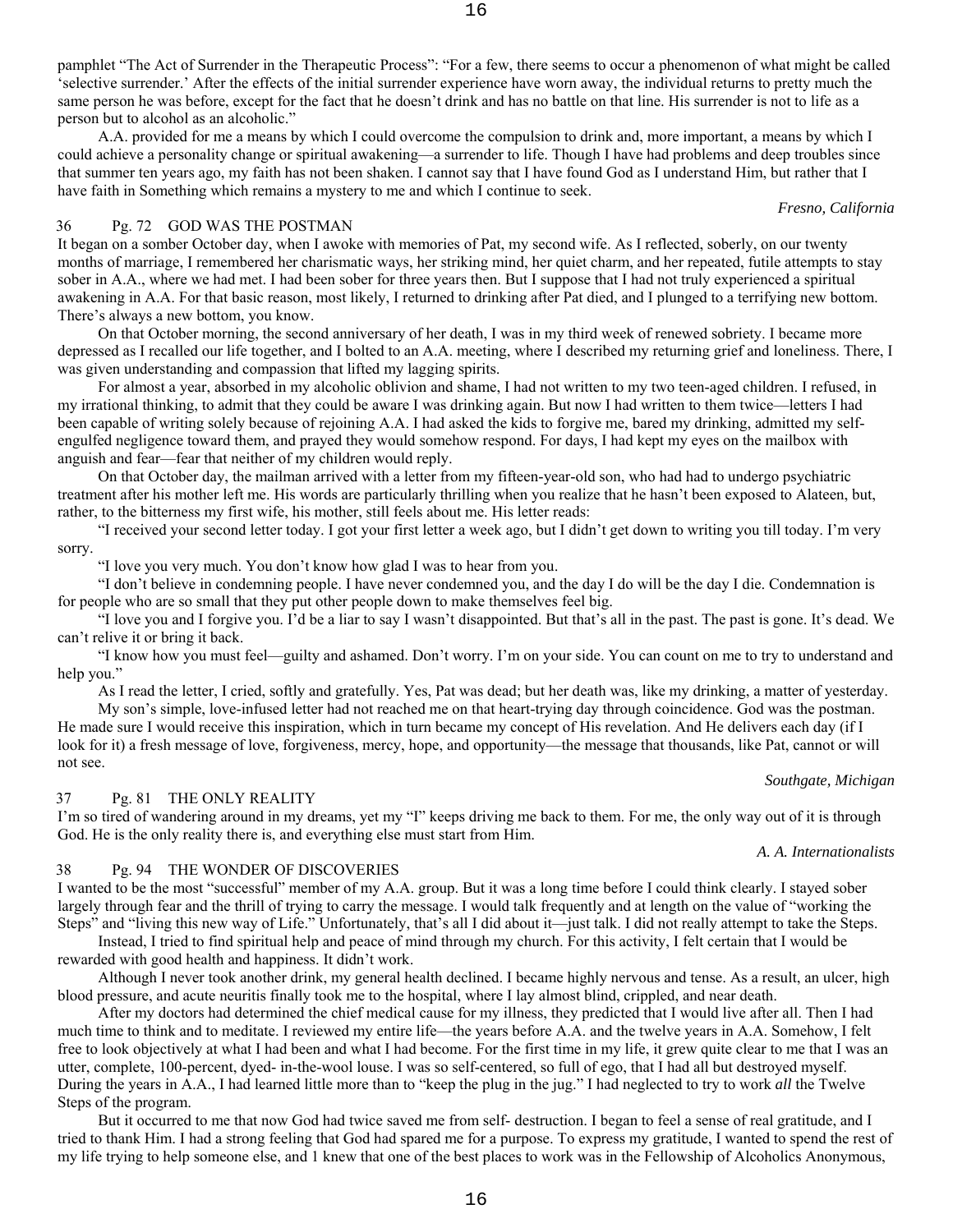without my old, shallow ideas of "success."

I discovered the satisfaction of helping to arrange the chairs for a meeting or of cleaning the ashtrays. Soon, I discovered that A.A. service work can be most rewarding, and I loved doing it. Yes, I did go back and start all over on the Twelve Steps, and I felt the wonder of other discoveries—about myself and my Higher Power. I would have felt this years ago had I but followed the program and had I been, as the Big Book states, "willing to go to any length to get it."

A.A. today affords me the privilege of being at ease in a world of "normal" people. It gives me the opportunity to try to live and work in my church and community, and perhaps in these areas, too, offer a small contribution toward making things just a little bit better for those yet to come.

### 39 Pg. 110 HAPPINESS

To arrive at a working definition of happiness in my attempts to apply the blueprint of A.A. to rebuilding a shattered life, I tried first to recall the happiness we chased in the old days. I suspect that for most of us happiness was equated with bliss.

In booze we reached for euphoria, release from even the faintest threat of responsibility. We wanted insulation against the urgent clanging of the world around us, a soft berth on a languid cloud. And for fleeting moments, just before the curtain of oblivion cranked down, we did drift into that never-never state.

Then they said, "Come into A.A. We'll help you maintain sobriety, and you'll know *real* happiness."

The sobriety was real, but suddenly so was the world—a harsh and pitiless place we had never fully faced before. Where was this highly touted stuff called happiness?

A latter-day philosopher has said that happiness is not something we experience; it is something we remember. Still, at the risk of sounding unfashionable, I'll say, "I *am* very happy." Let me hasten to add that none of what I now possess came easy. For me, it has been and is a tough grind. Relinquishing the prerogatives of chronic brattery never comes easy. But early in the game I needed definitions.

"Serenity," a word we've used from the moment we struggled into our first A.A. meeting, was from the start a tricky one. It seems to mean anything from Sanforized, snag-proof, fully guaranteed bliss to the ability to maintain a stiff upper lip when things don't go our way. I have heard the Serenity Prayer chanted as an incantation to wield a spell against temptation, a wand to wave away all unpleasantness. For what it's worth, my own definition of serenity evolved somewhat like this:

It appears to me that most of the wrenching turmoil in people's lives—whether or not they are alcoholic—derives from too stubborn persistence in trying to resolve *insoluble* problems. That is why the philosophy contained in the Serenity Prayer is one of the most important guidelines I've found in A.A.

Accept the things you cannot change. So simple. If the problem cannot be solved—*today*—why, simply drop it. I grant that this is not always easy; it takes self-discipline, a faculty infrequently found in newly sober alcoholics.

On the other hand, problems which *can* be solved provide the real excitement in life. The daily challenge to grapple with and master the conflicts encountered from dawn to dark is stimulating.

But the last line of the Serenity Prayer contains the clinker—the *wisdom* to know the difference between soluble and insoluble situations. As one who is most suspicious of his wisdom (since sobering up, anyway), I find that substituting the word "honesty" for "wisdom" often furnishes the clue to the answer I'm seeking.

The second tenet of the Serenity Prayer is too frequently slurred over. I am constantly amazed at the number of so-called obstacles I have overcome after giving them a *second* look, mustering what meager resources I have, then taking the hoe in hand.

Serenity to me, therefore, is *the absence of insoluble conflict.* And it is up to me first to determine whether, after an honest look at myself, I can cope with the problem, then to decide whether it is to be tackled, passed over to another day, or dismissed forever.

We can establish goals with realistic horizons—if we maintain rigorously honest recognition of our limitations. Winning the daily skirmishes involved in achieving these goals is exciting. These are the real kicks.

The Charles Addams house I am attempting to rebuild will never be the Taj Mahal, but it will be my own handiwork, with all its quirks of do-it-yourself and built-in bloodstains and bloopers of enthusiasm unrelieved by any real talent in this department.

I will never grow tomatoes the size of my neighbor's, but my puny little produce tastes better on my table than his beauties would.

For the first time, I am giving an employer a fair shake, and I know the warmth and satisfaction of working on a team, of contributing my tiny share to a successful whole.

The only gallery my paintings will ever adorn runs between our living room and the front hall, but dabbling in a new field is fun and the things are improving, even if I'm the only one who can see the change.

Our school budget was defeated, but at least I had the satisfaction of knowing we put up a good fight. (Imagine even being interested in such a thing in the old days!) Wait until next year.

I barely knew the family I lost to booze. My present wife and children, direct dividends of sobriety, give me the greatest joy. Never in my life, before A.A., had I really done anything/or anyone. Yet even today I can't quite catch up, for I still receive more than I can ever give.

There is only one thing as beautiful as the face of a four-year-old boy at story-telling time, and that is the face of his little sister. So happiness to me is fulfillment, the satisfaction gained from knowing that you did the best your honestly evaluated limitations would permit—in all phases of living.

Happiness is gratitude for the miracle which granted another go- around at a life once abandoned.

 Happiness is growing up. It is learning to recognize all the things you really have. Happiness is for experiencing, as well as remembering.

*Cordell, Oklahoma*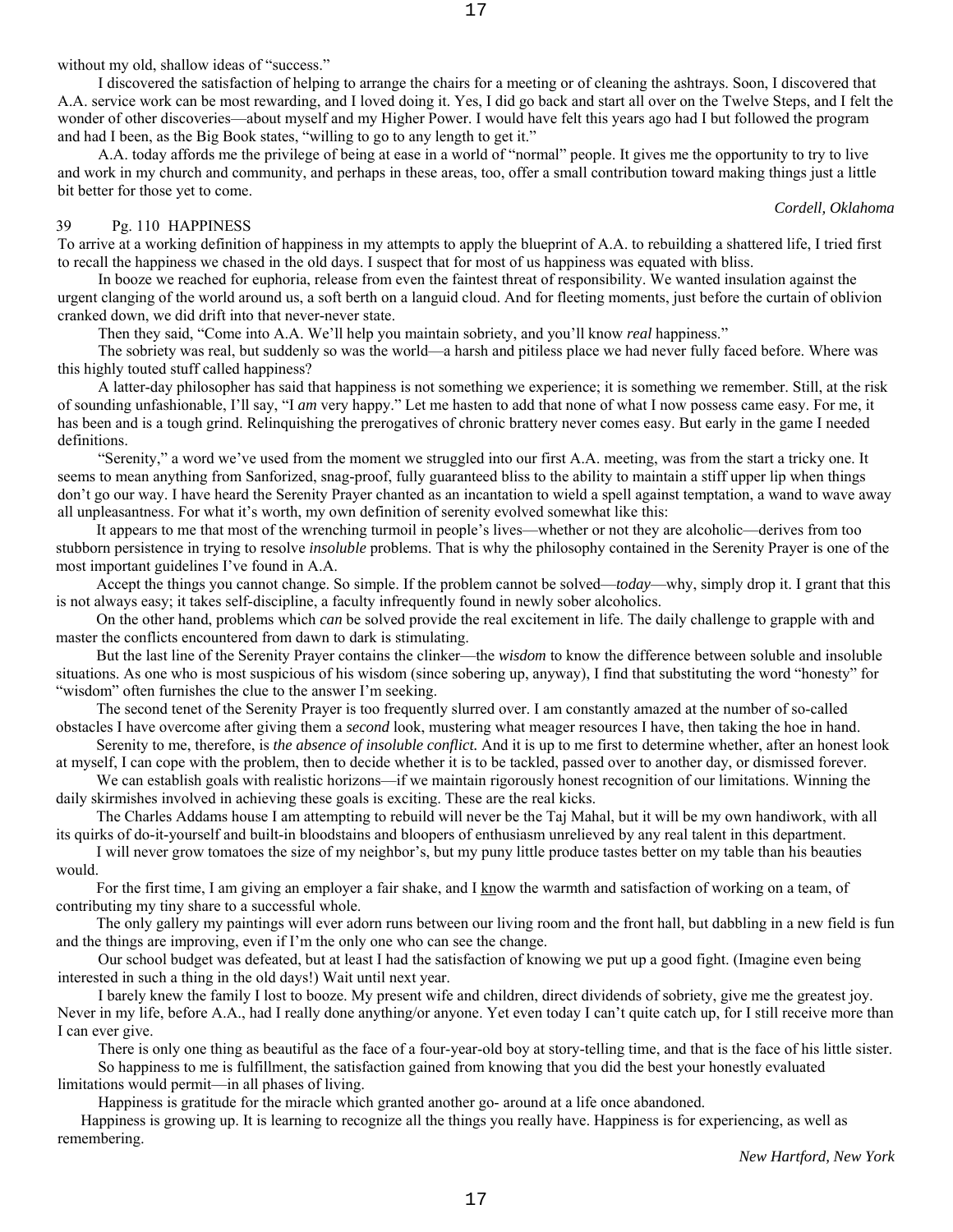# 40 Pg. 5 IN HIS OWN INDIVIDUAL RIGHT

Spirituality is an awakening—or is it all the loose ends woven together into a mellow fabric? It's understanding—or is it all the knowledge one need ever know? It's freedom—if you consider fear slavery. It's confidence—or is it the belief that a higher power will see you through any storm or gale? It's adhering to the dictates of your conscience—or is it a deep, genuine, living concern for the people and the planet? It's peace of mind in the face of adversity. It's a keen and sharpened desire for survival. It's a man or a woman. It's gratitude for every happenstance of the past that brought you to a moment of justice. It's the joy of being a young man in a young world. It's awareness—or is it realization of one's capabilities and limitations? It's concentration—or is it an easy sensing of the universe? It's seeing a mystical power for good in each and every human being. It's patience in the face of stupidity. It's feeling that you want to knock somebody's head off—and walking away instead. It's when you're down past your last dime, and you know you still have something that money can't buy. It's wearing dungarees that feel like a tuxedo. It's wanting to go home, yet being there. It's a rocket ride that goes far beyond the world your eye can see. It's looking at something that superficially is ugly, but radiates beauty. It's a majestic skyline or a western desert. It's a young child. It's seeing a caterpillar turn into a butterfly. It's the awareness that survival is a savage fight between you and yourself. It's a magnetic pull toward those who are down and out. It's knowing that even the bad times are good.

Don't look back—you haven't seen anything yet.

When people look at you and wonder what's with you, the look in your eyes will answer them: "Because I can cut it!" The singular thing that is spirituality cannot be given to a fellow- man by word of mouth. If every man is to have it, then every man must earn it, in his own way, by his own hand, stamped by the seal of himself, in his own individual right

*New York, New York* 

# 41 Pg. 13 I WASN'T ALONE ANY MORE

I was in and around the Fellowship for three years, sometimes staying sober, sometimes cheating (myself, of course) a little or a lot. I loved A.A.—shook hands with everyone at every door at all meetings I attended, and they were many. I was a sort of A.A. hostess. Unfortunately, I still had a lot of trouble with *me.*

One member of my group used to say, "If you would just take the Third Step . . ." He might as well have been talking Dutch! I couldn't understand. Although I had been an honor student at Sunday school, I had gotten far away from anything spiritual.

At one point, I did manage to stay physically sober for six months. Then I lost my job and, at fifty-four, was sure I would never get another. Very frightened and depressed, I just couldn't face the future, and my stupid pride wouldn't allow me to ask anyone for help. So I went to the liquor store for my crutch.

In the next three and a half months, I died a hundred times. I still attended a lot of meetings when I could, but didn't tell anyone of my troubles. The other members had learned to leave me alone, because they felt helpless, and I understand now how they felt.

One morning, I awoke with a decision to stay in bed all day—that way I couldn't get a drink. I kept that decision, and when I got up at six, I felt secure, as the liquor stores closed at that hour. That night, I was desperately ill; I should have been in the hospital. About seven o'clock, I started to phone everyone I could think of, in and out of A.A. But no one could, or would, come to my aid. As a last effort, I phoned a blind man. I had worked and cooked for him for several years, and I asked him whether I could take a taxi and come to his apartment. I knew I was going to die, I told him, and I was afraid.

He said, "Die and be damned! I don't want you here." (He told me later he could have cut his tongue out, and thought of calling back. Thank God he didn't!)

I went to bed sure I would never get up again. My thinking had never been clearer. I couldn't really see any way out. By three o'clock in the morning, I still hadn't slept. I was propped up with pillows, and my heart was pounding almost out of my chest. My limbs started turning numb—first my legs above my knees, then my arms above my elbows.

I thought, "This is it!" I turned to the one source I had been too smart (as I saw it) or too stupid to appeal to earlier. I cried out, "Please, God, don't let me die like this!" My tormented heart and soul were in those few words. Almost instantly, the numbness started going away. I felt a Presence in the room. I wasn't alone any more.

God be praised, I have never felt alone since. I have never had another drink and, better still, have never needed one. It was a long way back to health, and it was quite a while before people had confidence in me. But that didn't really matter. I knew I was sober, and somehow I knew that, as long as I lived the way I believed God wanted me to live, I never need feel fear again.

Recently, I was told that I had a malignant tumor. Instead of being afraid or depressed, I thanked God for the past sixteen years of borrowed time He had given me. The tumor was removed; I feel fine and am enjoying every minute of every day. There will be many more days, I believe. As long as God has work for me to do, I will remain here.

*Lac Carre, Quebec* 

*Nashville, Tennessee* 

# 42 Pg. 24 GOD FOUND ME

I believe that God found me, more than I found Him. It was similar to watching a child walk; he falls down again and again, but it is better not to try to help him until he comes to realize that he cannot do it alone— and extends his hand. I had gotten myself into a position where I had no other place to turn; I was at a point of almost complete despair. Then, and only then, did I honestly and simply ask God to help me. He came to me instantly, and I could feel His presence, even as I do this moment

## 43 Pg. 31 A NEW FEELING

Since childhood, I have believed in God, but I quit going to church when t lie booze took over. For eleven years, I did not have a sober day, except a few times when I was hospitalized or under a doctor's care. I prayed many times, but I felt I was not getting through to God.

One day toward the end of those years, I made the mistake of mixing liquor with medication given me by my neighborhood doctor. My wife was sure I was dead. The next day, the doctor said that if his phone had been tied up for just minutes when she called,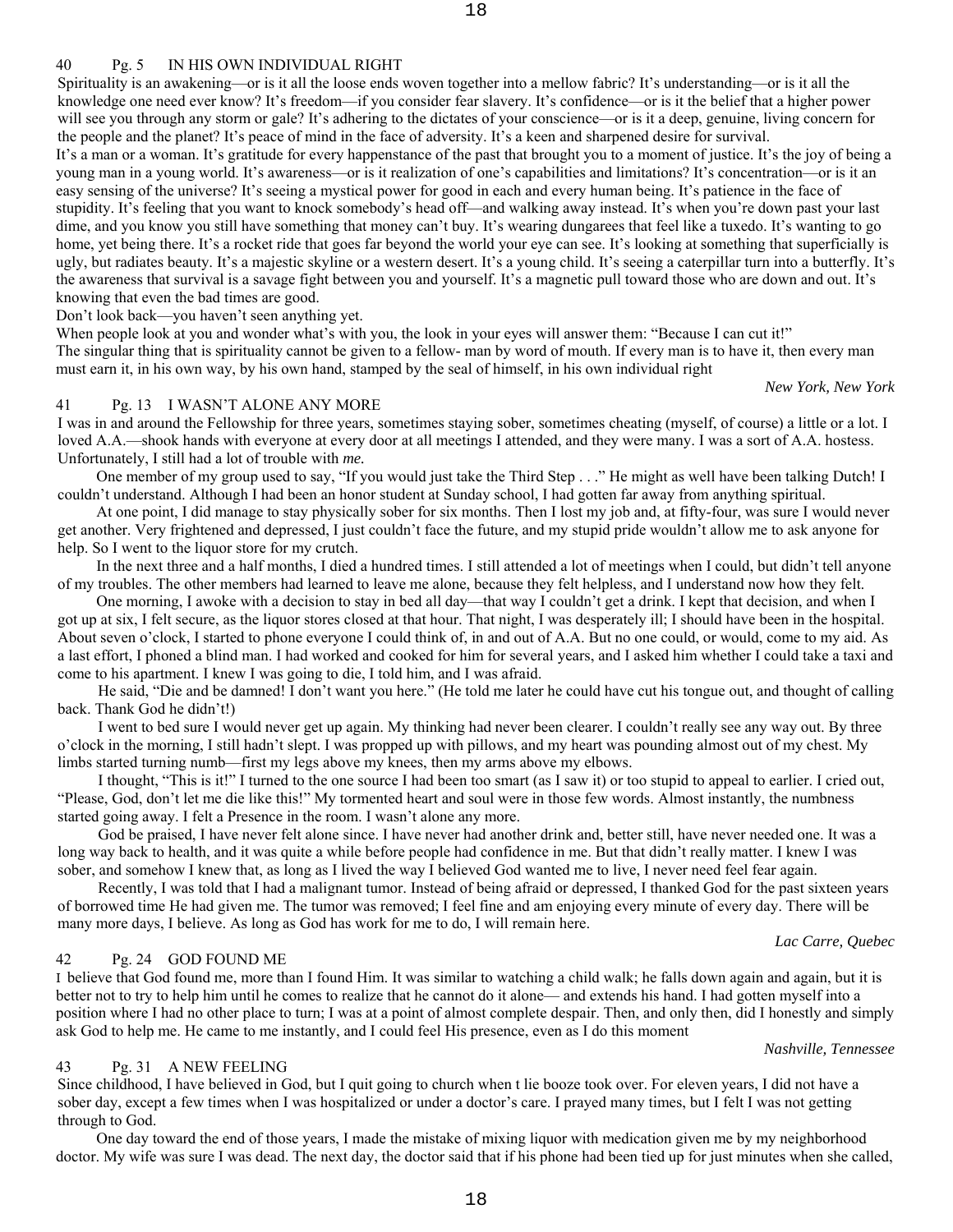he would have been too late—my heartbeat and pulse were gone when he arrived. Still, after two weeks of recovery in the hospital and then eight more weeks on the wagon, I began drinking again. Within two months, I reached a point where I wanted to die and could not.

Down in Texas, my sister had met an A.A., and after receiving a letter from her, I agreed to get in touch with a member in my town. I would have bet ten dollars to a plugged nickel it was a false alarm, but I did go to meet him. He lent me his Big Book and advised me to try to read it with a clear head and meet him the following Thursday night and attend an A.A. meeting.

I told my wife that I had never talked to a man who seemed to understand my problem as he did. About seven p.m., I went into the bathroom, to the medicine cabinet where I kept my liquor, and took a drink from a pint I had just bought. Now I was ready to read the A.A. book. After reading about an hour, I automatically got up to get another drink. But I stopped, remembering I had promised to read with a clear head. So I postponed the drink and kept on reading.

When I came to the chapter "We Agnostics," I read: "We needed to ask ourselves but one short question. 'Do I now believe, or am I even willing to believe, that there is a Power greater than myself?' " This impressed me very much.

All the same, I went to the bathroom to take one big drink before retiring, as I had done every night for years. As I reached for the bottle, the thought occurred to me that—just maybe—if I asked God for a little help, He might hear me. I turned out the light, and for the first time in my life I talked to God with all honesty and sincerity: "Dear God, if You will, listen to me. I am, as You know, absolutely no good to my family, my friends, and myself. This liquor has beaten me down to the ground, and I am unable to do anything about it. Now, if You will, let me get a night's rest without this drink."

I went to bed. The first thing I knew, it was six-thirty a.m., time to get up. When I sat on the side of the bed, for the first time in years I did not have the cold sweats and shakes. I decided I must have gotten up and drunk some more liquor in the early morning hours. But no—the bottle was there, just as I had left it the night before.

I shaved without having to take on six or eight ounces of liquor first. I went out into the kitchen and told my wife about this change and the new feeling I had. I even drank a cup of coffee holding the cup with one hand, instead of pouring it into a bowl and holding it with both hands. "If God *is* helping me," I said, "I sure hope He keeps on." She said he would if I tried to help myself.

Thursday night, I did meet the A.A. man, and we attended my first meeting, and I met the finest and most understanding people I had ever known. 1 was forty-three then. I am now seventy-one. I can honestly say dial I have never even come close to a slip, and with God as my silent partner, I am sure I can make it another twenty-four hours.

*Evansville, Indiana* 

# 44 Pg. 44 NEW SELVES UNFOLDING

In my own experience, a spiritual awakening was not found by seeking it. Others claimed spiritual belief came with sobriety, and I wanted that belief so desperately that I almost missed it altogether.

Then a series of adversities set in. It seemed everything I had was swept away. My emotional stability was so tested that a couple of times I considered suicide.

But at no time was a drink considered, even though craving for the taste of liquor hit me momentarily at times. However, the First Step and I have always been great friends. I repeated it every five seconds and thanked God each day for my sobriety—the only grace, maybe, for that day.

Gradually, I began to see another part of me emerging—a grateful me, expecting nothing, but sure that another power was beginning to guide me, counsel me, and direct my ways. And I was not afraid.

Then, as this power began to unfold new selves within me, a greater understanding of my fellowmen began. With a new awakening each day—new strengths, new truths, new acceptance of A.A. people and people not in A.A.—a new world opened up. And every day it still does.

The adversities, loneliness, sickness, losses, and disappointments mean nothing now. I'm happy, because I came to believe not only in God, but in the goodness in everyone.

# 45 Pg. 59 THE SEED OF GOD

No one could have been more happy than I, in my early days of A.A. Before that, my fears had become nightmares. If I slept, it was a tortured, restless sleep, and I would awaken to my own cries. Often, I could not sleep at all.

So, when I could once again awaken in the mornings with bright eyes, I felt like a young lad. Now I could laugh again, and I reached the point that I enjoyed this more than alcohol. Each day of sobriety was a testimonial of my attempt to become a human being.

A.A. was right for me—but not the spiritual side of the program. I had already had enough of forced religious training. I was suspicious of the discussions on this subject. A part of a quotation from the Bible, "visiting the iniquity of the fathers upon the children of the third and fourth generation," encompassed me with fear of God's wrath.

But my spiritual growth became stronger from the experiences of others. It was explained to me that I could freely choose a God of my understanding. At first, I thought I was committing a sin by trying to change God, but I soon realized that God was constant, and the only

changes that had to be made were in my sick mind. I learned that if you read that Bible quotation in its entirety, God promised "to show mercy to those who love and keep His commandments."

The decision whether to belong to the condemned or to the group enjoying mercy and compassion was mine. At that time, I didn't have the requirements for recovery. Instead of complete surrender, I set up forced rules for myself. I failed to ask God for help and guidance and tried to follow these self-imposed rules instead. But when I failed, I did ask God's forgiveness, and I promised to do better. My A.A. sponsor advised me that, to get help from our Higher Power, we ourselves must ask—in humility and sincerity. Another person, however good and wise, cannot plant the seed of God within us. God alone can do this. My problem was to find this

*Barberton, Ohio*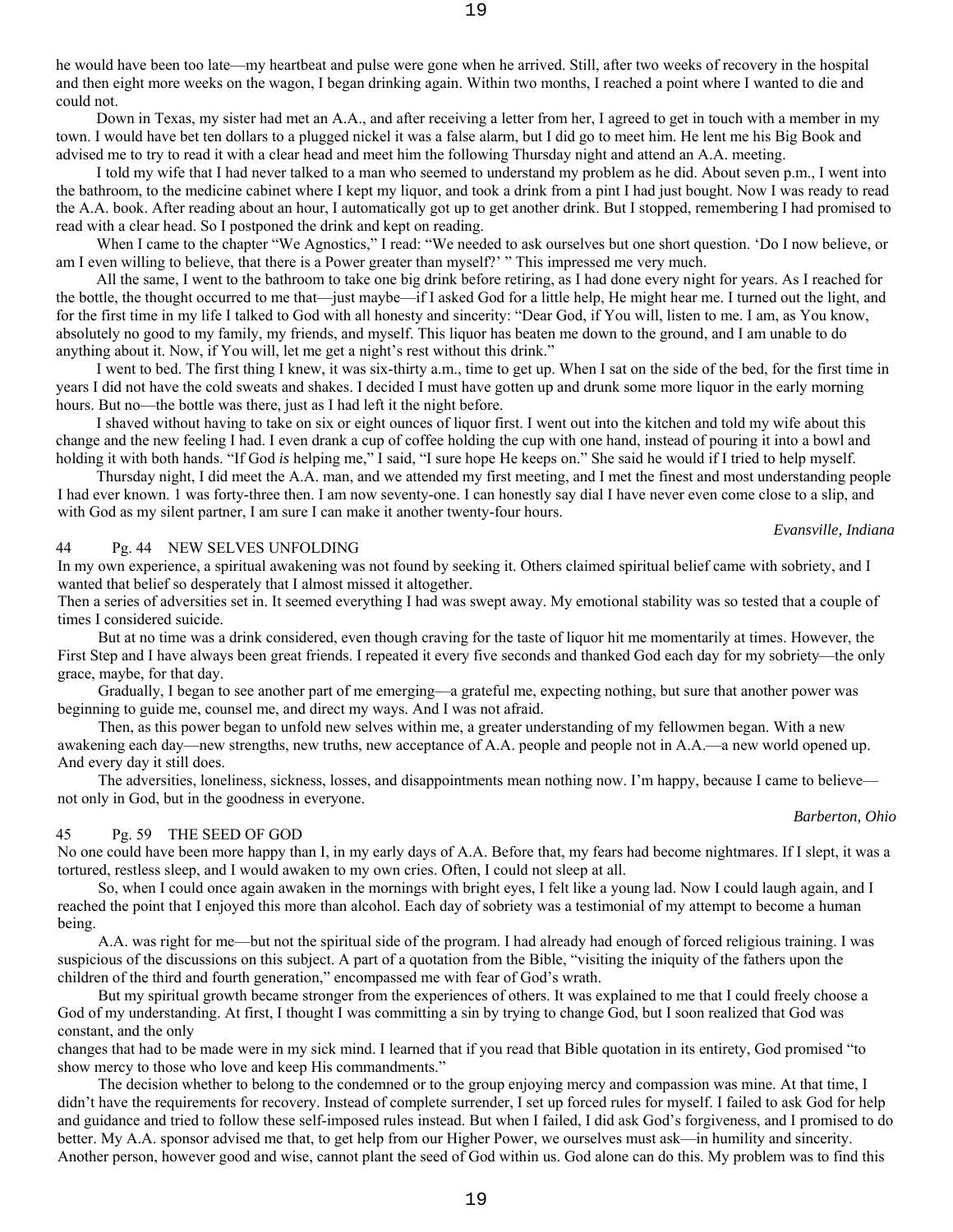sprout among the weeds in my mind. Is it not true that there is some good in each of us?

To me, God's creations are works of perfection. Even / am a miracle, developed from a tiny seed, which had concealed within it all of my own future qualities and even those of generations yet to come. A scientist is but a common laborer compared to the Higher Power. Science bases its knowledge on hypotheses; compared to God's wisdom, man's has only remotely touched the truth.

Still, I can believe in the scientific theories that all activity is electronic motion, and so it is very easy to imagine that we are governed by an even greater electronic force. God is alive, and the universe revolves around Him, even as the electrons do around the core of an atom. I cannot comprehend what is inside a tiny electron, any more than I can visualize what is beyond outer space. I know not how a cell is born, nor where I go in eternity. Scientists have said that the cells of the body are renewed every eight years. If this is true, then my body and I are separate entities, since I have survived the whole metamorphosis of my body over and over.

The world, too, is changing constantly, and I am no longer afraid of this change. I want to be a part of it and its new developments. I have been shown, and fully believe today, that faith can move mountains. I once encountered many blind alleys, but today, as long as I have faith, my path is clear.

This has all been slow progress for me. Like so many, I do not always surrender completely; I allow the cares and worries of the day to distort my thinking. But as soon as I get back on the right track, I realize that I have everything I need.

Whatever problems confront me, large or small, they can be solved wisely. Or they can be solved my way. The choice is mine. If I want to know God's will, I must pause and ask, "What would God have me do?" Why, then, is it so difficult for me just to pause, to meditate, and to allow God to guide me? The reason is my ego. I know—though sometimes I forget—that by myself my capabilities are nil. I could not, now or ever, develop the most minute electron.

When my days were filled with fears and I was trying desperately to hang on, I discovered that I could take the Third Step and be on firm ground. I have since taken this Step countless times. I actually experience a sense of physical freedom when I give up to the demands of life. "To leave all and follow Thee" means for me total acceptance, even of that which I would not desire for myself such as misfortune, poverty, illness, and even death. I completely surrender my life and my thinking to my Higher Power. After all, when the world comes to an end someday, it will do so without my permission.

*Helsinki, Finland* 

*Chicago, Illinois* 

## 46 Pg. 73 MATHEMATICAL MIRACLE

Some years ago, I heard a story which has been making the rounds in Midwest A.A. circles for years. I don't have any names to back up this story, but I have heard it from many sources, and the circumstances sound believable

A man in a small Wisconsin city had been on the program for about three years and had enjoyed contented sobriety through that period. Then bad luck began to hit him in bunches. The firm for which he had worked for some fifteen years was sold; his particular job was phased out of existence, and the plant moved to another city. For several months, he struggled along at odd jobs while looking for a company that needed his specialized experience. Then another blow hit him. His wife was forced to enter a hospital for major surgery, and his company insurance had expired.

At this point he cracked, and decided to go on an all-out binge. He didn't want to stage this in the small city, where everyone knew his sobriety record. So he went to Chicago, checked in at a North Side hotel, and set forth on his project. It was Friday night, and the bars were filled with a swinging crowd. But he was in no mood for swinging—he just wanted to get quietly, miserably drunk.

Finally, he found a basement bar on a quiet side street, practically deserted. He sat down on a bar stool and ordered a double bourbon on the rocks. The bartender said, "Yes, sir," and reached for a bottle.

Then the bartender stopped in his tracks, took a long, hard look at the customer, leaned over the bar, and said in a low tone, "I was in Milwaukee about four months ago, and one night I attended an open meeting. You were on the speaking platform, and you gave one of the finest A.A. talks I ever heard." The bartender turned and walked to the end of the bar.

For a few minutes, the customer sat there—probably in a state of shock. Then he picked his money off the bar with trembling hands and walked out, all desire for a drink drained out of him.

It is estimated that there are about 8,000 saloons in Chicago, employing some 25,000 bartenders. This man had entered the one saloon in 8,000 where he would encounter the one man in 25,000 who knew that he was a member of A.A. and didn't belong there.

### 47 Pg. 81 REASON OR CONSCIENCE?

When I first heard the advice "Listen to God," I looked around to see who was present. People who listened to voices were, I supposed, kept in some place at the expense of the state. Since I was already in one of those places, I figured that if I tried listening and someone in authority was watching me, I would not have a snowball's hope in the Other Place of ever getting out.

Then one day I did try listening to God, and found that He had been talking to me for some time. About those checks I had cashed, knowing that they would bounce. About those rotten lies I had told. About some relationships I would not have wanted made into a movie. About the selfishness of my ways and the grievous hurt I had inflicted on my friends and relatives.

That's right. God talked to me through my conscience. Of course, when I was knocking off the hooch in a manner calculated to create an acute shortage of the stuff, a Higher Power just did not exist for me, and the old conscience had a very thin time. When I came to believe, my conscience reasserted itself, and now (egged on by my conscience) I am endeavoring to make amends for all my wrongdoings in the past, as Step Nine suggests.

Reason (or common sense, if you prefer) is another method of finding out the will of God, but I prefer to rely on my conscience. During my drinking days, my reason told me that I was jeopardizing my health, my job, my bank balance, and a host of other things. Where did this ordinary human reasoning get me? It got me two slips of paper: one from my boss, saying that he thought he could manage without my services; the other from my bank manager, reminding me that, although he had lots of money, he thought I had had more than my fair share of it. My "reason" brought me to a mental and physical breakdown, which led me to that spell in an institution. Human wisdom had failed; I needed a wisdom greater—far greater—than my own. This I found when I found a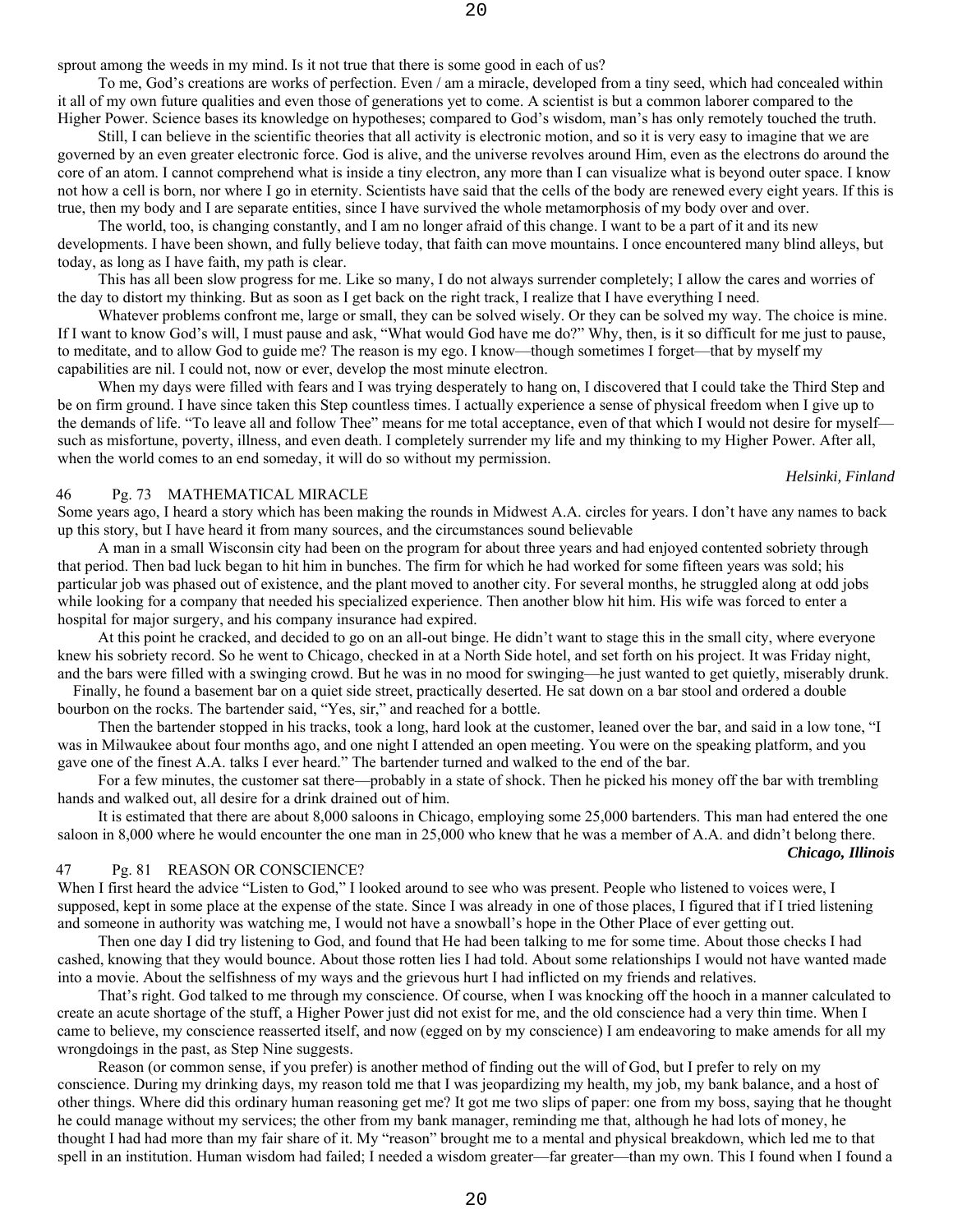Higher Power in my conscience.

All I have to do now is assemble all the facts as I see them, and let Him mold them to a conclusion. The conclusion at which I arrive is that God's power is shown through results. How many times have we followed a course of action on faith alone, and then told ourselves, when results verified the rightness of our action, that we must be psychic. Psychic? Nonsense! Have you ever been of two (or more) minds when trying to arrive at a decision, and then suddenly found something quite circumstantial popping up to show you the way? I have, and to me this is just one more item to be added to the long list of God's accomplishments for me—guidance.

I do not have to be guided to shave each morning, nor to have a bath (however occasionally), nor can I rely on supernatural intervention to help me slosh a golf ball the way it ought to be sloshed. But I have been guided to know that I must make amends for the grief and worry I visited on my loved ones during the dark days. When, in all humility, I try to pass our message on to other less fortunate alcoholics, I know that the plan of the Higher Power comes to us through the medium of people. To us alcoholics, this does not mean common or garden people, but special people, such as other alcoholics. And I am guided to include among the people from whom I might receive guidance, and to whom I must demonstrate the life of my conscience or Higher Power, those who married me, loved me, befriended me, and stuck by me, as others stuck by other alcoholics.

It matters not whether reason or conscience showed me the way. I came to believe in a Power greater than myself, and that has been my salvation.

# 48 Pg. 95 EVIDENCE OF A MIRACLE

My alcoholism was not far advanced when I first sought the help of A. A., but the effects of thirty years of drinking were there, and my spiritual life was at a low ebb. All desire to drink left me at my first meeting, and, believing, I took to the program with enthusiasm, minded the slogans, went to meetings, made friends, and carried the message as I understood it then. Shortly after joining A.A., I underwent a religious conversion. I had been a Christian just nominally—about as ill-informed on spiritual matters in general as one can imagine. Upon truly discovering Christianity, I studied theology in its many branches, became a lay member of a religious order, and was a daily communicant. I felt secure, so I drifted away from the Fellowship, no longer participated in meetings, lost track of my A.A. friends, and became extremely "busy."

When I took a drink, after thirteen years of sobriety, I am sure I had in mind that A.A. would still be there if the result proved dire. Surprisingly, the whiskey had no apparent effect. For a couple of years after that, I would have an occasional drink. My life situation was entirely different from what it had been fifteen years before; gradually, deceiving myself skillfully, I became convinced that I had been mistaken about my alcoholism. For a few years, I managed to appear to be a social drinker. There were portents to the contrary, but I ignored them. I cherished my illusion of control.

The deterioration of my spiritual life was slow; the physical and mental effects were not especially noticeable for quite a while. Inevitably, the time came when I faced the fact that I could neither cut down on the considerable amount I was drinking, nor could I stop. In desperation, I had myself hospitalized. My chart read "acute alcoholism," and I suffered all the symptoms, including hallucinations. Yet after release I continued to drink, completely obsessed.

One day, my doctor suggested that I go into the hospital again. I said I would think about it. A friend came for tea that day (my tea was more than half vodka) and said, just in passing, "You know, dear, it isn't worth it." Just that.

After she left, the words "It isn't worth it" kept running through my mind. The next morning, I phoned the local A.A. intergroup office and asked for a meeting list. I have not had a drink since that day.

Now I see how monumental my self-deception was. During that first thirteen years, my sobriety was not of the high quality it seemed to be. During the two years that followed, I actually convinced myself that it was a privilege to be able to drink. When I returned to A.A., its precepts seemed entirely new to me, particularly the full meaning of the First Step, the "atom bomb of the program." Instead of taking the Steps and forgetting them, this time I began living them daily, finding new meaning in each one.

What I have come to believe is profound, and my concept and understanding of the program are quite different from what they were before. My A.A. way of life now demands constant action—an active self-honesty and recognition of the necessity for living in day-tight compartments. Patience must be practiced. In gratitude, I must humbly come to believe every moment of every day. Each day, I must surrender and rededicate my life, or I shall lose all that I have gained, I have always believed in God, but I must never again forget how easy it is to lose contact and to become again "unsane." "I sought my soul, but my soul I could not see. I sought my God, but my God eluded me. I sought my brother, and I found all three." We find our brothers in the Fellowship, and therein lies spiritual strength. Your understanding of God may be quite different from mine, but we may agree, I think, that there is a Holy Spirit pervading A.A. meetings and that the sobriety of each and every one of us is evidence of a miracle.

A miracle is defined as an event that appears unexplainable and so is held to be supernatural in origin—an act of God. This I accept. David Stewart has written: "A miracle is an astonishing action, emerging from the concerted effort of God and a person." I agree—and in A.A. "a person" becomes many people. A.A. succeeds because, one and all, we have a common goal toward which we are working: mental, emotional, and spiritual growth, through love and service. Once we come to believe, we are given the opportunity to work toward this goal.

For me, coming to believe is not a one-time experience. It is an action to be performed daily as long as I live and grow.

### 49 Pg. 112 A LESSON IN HUMILITY

God, as I understand Him, has a sense of humor. One of the incidents that proved this to me happened in May, when I was asked to say a few words at our church service on Mother's Day.

As soon as I began thinking about it, "a few words" became a sermon. After a few short hours, the sermon (which still had to be written) became one of the best sermons ever heard in our church. In a few days, as I started working on the sermon, it became probably the best sermon ever heard in North Bay. And as the week passed, it was quite possible that I would be asked to give several

### *Bulawayo, Rhodesia*

*New York, New York*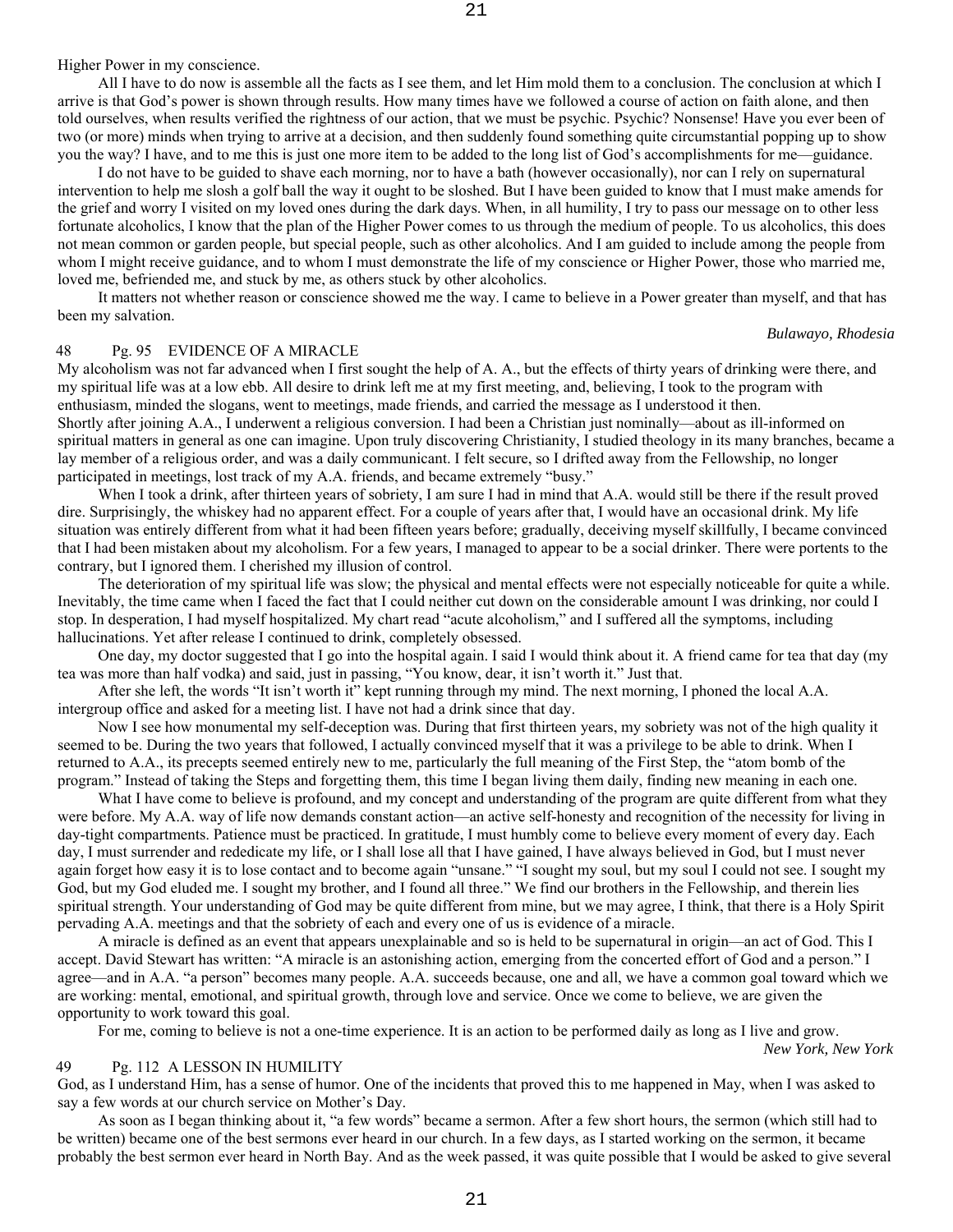other sermons in our church. As a result, of course, people from other churches would come to hear me. I thought it quite likely that later on people from other places—even as far away as Sault Ste. Marie—would be flocking to hear me!

Less than five years earlier, one of my major fears had been that I would die and not one soul would attend my funeral.

When the moment for my "sermon" actually arrived, God in His mercy and wisdom stepped in. I developed the most awful thirst, beyond anything I'd ever suffered when I was drinking. I started my talk, but had to keep interrupting it every second sentence or so to take a drink. The water didn't quench that thirst. And soon, as the thirst deepened, I was drinking more than I was talking. I felt an almost overwhelming temptation to toast the congregation with a "Here's mud in your eye" toss of the glass.

And then the light came on. Then the message came through. God was telling me, "You are an alcoholic. That is all you are. Not a preacher, not a teacher, not a speaker. Just an alcoholic, recovering by My grace."

And that was that. A lesson taught with humor. A lesson I must never forget: The important thing is not what I do or where I live or what my name is; the important thing is that I am a recovering alcoholic, by the grace of God, through membership in A.A.

### 50 Pg. 6 THE OTHER SIDE

During a meeting one day, I remarked that I was just tickled to death with this A.A. program—all but the spiritual side of it.

After the meeting, another member came up to me and said, "I liked that remark you made—about how you like the program all but the spiritual part of it. We've got a little time. Why don't we talk about the *other* side of it?"

That ended the conversation.

### *Modesto, California*

*Bernardsville, New Jersey* 

*North Bay, Ontario* 

# 51 Pg. 14 A NEW MAN

I tried to help this man. It was a humiliating experience. No one enjoys being a complete failure; it plays havoc with the ego. Nothing seemed to work. I brought him to meetings, and he sat there in a fog, and I knew that only the body was present. I went to his home, and either he was out drinking or he sailed out the back door as I entered the front one. His family was beginning to enter a period of real hardship; I could feel I heir hopelessness.

Then came the hospital episode, the last in his extraordinary record of hospitalizations. He went into D.T.'s and convulsions, so violent that he had to be shackled to the bed. He was in a coma and being fed in I ravenously. Each day that I visited him, he looked worse, impossible as that seemed. For six days, he lay unconscious, unmoving except for (he periodic shakes.

On the seventh day, I again visited him. Passing by his room, I noticed that the restraints had been removed and the intravenous feeding lubes had been taken away. I felt elated. He was going to make it! The doctor and the floor nurse dashed my hopes. He was slipping fast.

After I had arranged to have his wife brought there, it occurred to me that he was a Catholic and certain rites should be observed. It was a Catholic hospital, so I wandered down the hall and located a nun (The mother superior, it later turned out). She notified a priest and, with another nun, accompanied me back to the room.

While the priest entered the room alone, the three of us decided to sit on the bench in the corridor. Without any prearrangement, all three of us bowed our heads and began to pray—the mother superior, the nun, and I, a Presbyterian ordained deacon.

I have no way of telling how much time we spent there. I know the priest had left and gone about his other duties. What brought us back to I he immediate present was a movement we heard from the room. When we looked in, the patient was sitting on the side of the bed!

"All right, God," he said. "I don't want to be the quarterback any more. Tell me what You want me to do, and I will do it."

The doctors later said that they had considered it physically impossible for him to move, much less sit up. And before this, he had not uttered a word since entering the hospital. The next statement he made was "I am hungry."

But the real miracle was what happened to him in the next ten years. He began helping people. I mean helping! No call has been too hard, too inconvenient, too "hopeless." He founded the A.A. group in his town, and he is embarrassed if you mention this to others or comment on the amount of A. A. work he is doing.

*He is not the same man I was trying to twelfth-step.* I failed in all my efforts to help the man I knew. And then Someone else provided a new man.

# 52 Pg. 16 FIGURE OF EVIL

It happened about three in the morning. I had been in our Fellowship slightly less than a year. I was alone in the house, my third wife having divorced me prior to my entry into A.A. I awoke with a frightening sense of approaching death. I was trembling and almost paralyzed with fear. Although it was in the month of August in Southern California, I was so cold that I found a heavy blanket and draped it around my shoulders. Then I turned on the floor heater in the living room and stood directly over it, trying to get warm. Instead of getting warm, I began to feel numb all over and again felt death approaching.

I had not been a very religious person, nor had I become affiliated with any church after coming into A.A. But suddenly I said to myself, "If ever I needed to pray, now is the time." I returned to the bedroom and fell to my knees at the side of the bed. I closed my eyes, buried my face in the palms of my hands, and rested my hands on the bed. I have forgotten all the words I said out loud, but I do recall saying, "Please, God, teach me to pray!"

Then, without raising my head or opening my eyes, I was able to "see" the entire floor plan of the house. And I could "see" a giant of a man standing on the other side of the bed, arms folded across his chest. He was glaring at me with a look of intense hatred and malevolence. He was the epitome of everything evil. After about ten seconds, I "saw" him slowly turn around, walk to the bathroom and look inside, turn to the second bedroom and look into it, walk to the living room and gaze around, then leave the house by way of the kitchen door.

I remained in my original position of prayer. Simultaneously with his departure, there seemed to be coming toward me from all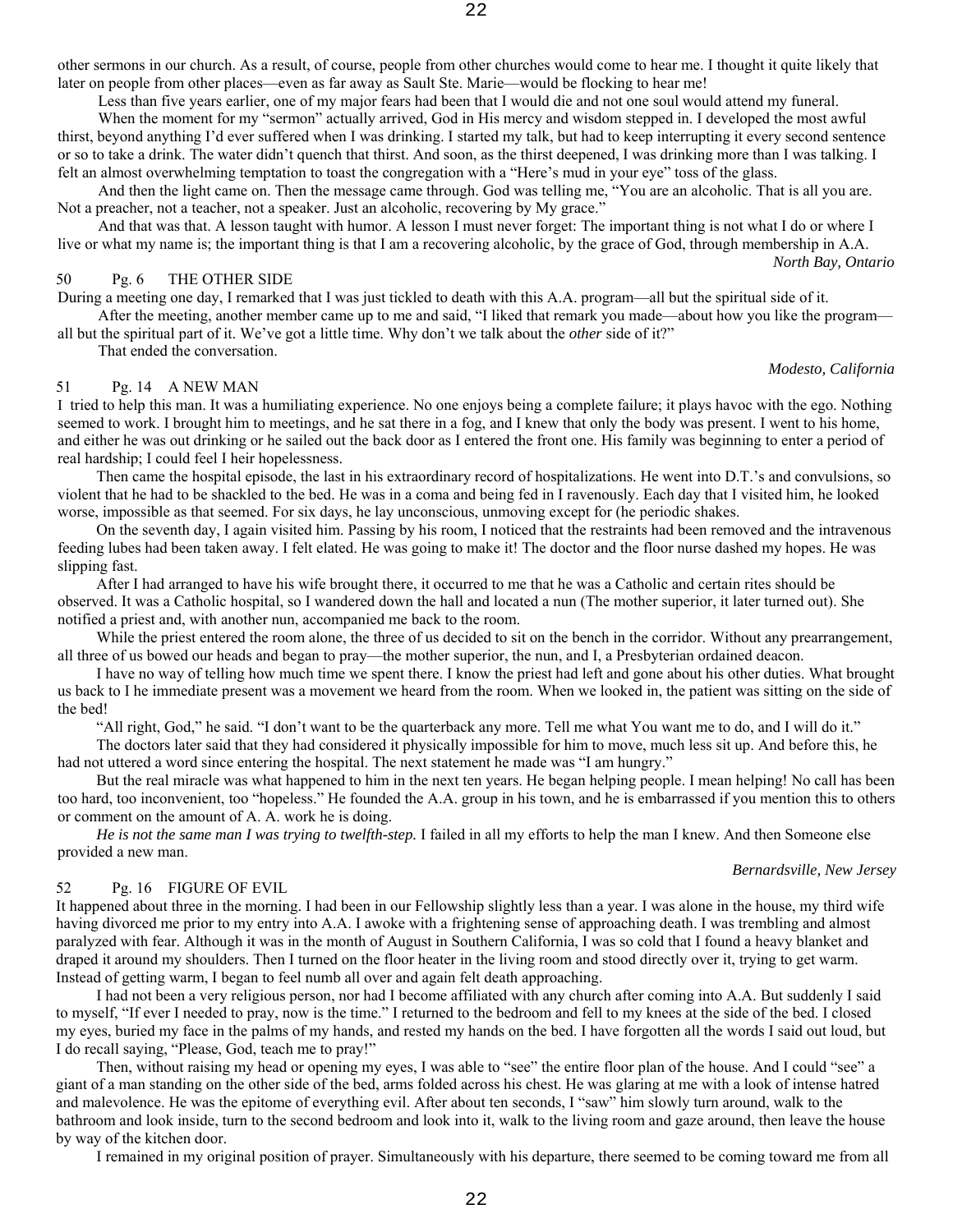directions, from the infinite reaches of space, a vibrating, pulsating, magnetic current. In probably fifteen seconds, this tremendous power reached me, stayed for some five seconds, and then slowly withdrew to its origin. But the sense of relief given me by its presence beggars description. In my clumsy way, I thanked God, got into bed, and slept like a baby.

I have not had the desire for a drink of anything intoxicating since that memorable morning twenty-three years ago. In my years in our Fellowship, I have had the privilege of hearing one other member describe an experience almost exactly like mine. Did the departure from my house of the personification of evil symbolize the departure from my life of the evils embraced by alcoholism, as some think? Be that as it may, the other part of my experience symbolizes to me the all-powerful and cleansing love of a Higher Power, whom I have since become happy to call God.

### *San Diego, California*

## 53 Pg. 26 HEARD AT MEETINGS

"Many people pray as though to overcome the will of a reluctant God, instead of taking hold of the willingness of a loving God."

"It is wise to pray for the future, but not to worry about it, because we can't live it until it becomes the present. The depth of our anxiety measures the distance we are from God."

"If we have the opportunity to help in some practical way when our loved ones or other people we are concerned about are in trouble— let's do so. If there is no such opportunity, let's pray for them and believe that, in so doing, we are helping to connect their minds to God's influence. But let's not expect same-day service. The important part is not to cancel our prayers by later worrying. (There is a vast difference between being concerned and worrying.) Long-distance, unconditional faith is the best kind."

*Sydney, Australia*

# 54 Pg. 33 "USE ME"

After joining A.A. in October, I drank on Christmas Day and again on New Year's Eve, and no disaster followed. I returned to my A.A. group feeing as smug as anything, because I had survived the holidays. I would Ink this thing yet. It hadn't gotten the better of *me!*

Two weeks later, I was suddenly taken drunk. I hadn't planned it; I hadn't even thought about it; I just started drinking, and I couldn't seem to stop until I passed out. Something was wrong with me. I was sick with a sickness that went deep into my very soul. I couldn't stand myself. I couldn't look my children in the face. I couldn't face anything.

I dragged myself back to the A.A. group. And I *listened,* and I heard for the first time. That night, I returned to my home in a state of numbness. I was up against something I didn't know how to cope with. My luck wasn't going to change. *I* was going to have to change. But could I? God, as I understood Him, surely was disgusted with me by now. 1 had bargained and cajoled and broken every promise that I had ever made to Him. How could I turn to Him now?

As I sat in that empty room, I could hear the words "For God so loved the world . . . For God *so loved* the world . . . "

The words that I finally uttered seemed to have been wrung from mi- "Oh, dear God, where am I going to find the strength to overcome my alcoholism?"

The voice that answered was calm and sweet beyond description.

You have the strength. All you have to do is use it. I am here. I am with you. Use *Me"*

I was born again that day. From that moment, the compulsion was lifted. In the eleven years since, I have found in sobriety what I was searching for in the bottle. I wanted peace; God gave me peace. I wanted acceptance; God accepted me. I wanted to be loved; God assured me that He loved me.

My children are grown now, and they are beautiful children, who daily, routinely practice the principles of the A.A. program— love and service and honesty. We all grew up together, and that makes us good friends.

### *Honolulu, Hawaii*

# 55 Pg. 45 ON A WINTER DAY

Nearly nine months had passed since I had taken a drink, and I was miserable. My wife and I attended A.A. meetings regularly, and I'd sit there cursing the "happy hypocrites" who were enjoying themselves and their sobriety. I felt sorry for myself because I had no job. (Of course, the type I wanted was at least the vice-presidency of a large firm.)

This particular day had dawned clear and cold, following one of the worst snow and ice storms Atlanta had experienced in many years. Trees, poles, and power and telephone lines were down everywhere; ice and snow blanketed everything in sight. As I moped around the house, my thoughts turned to the previous summer, when I had escaped the misery that surrounded me by helping with the Little League baseball team. I hadn't given much time or thought to my son until after A.A., and I was pleased when he asked me to take him to play with the Little League. The team coach turned out to be a man I had played ball with when we were kids, and he asked me about helping out with the team. Naturally, I was delighted.

That summer, we lost a little boy in our league. He was cycling home from the ball park, and a drunk driver ran him off the road and knocked him from his bicycle. When his head hit the curb, he was killed. This boy so loved the Little League that his parents asked and readily received permission to bury him in his uniform. They bought a lot on a hill in the cemetery overlooking the Little League ball park and buried Jimmy there, facing the field.

This icy morning, I got into my car and drove up that cemetery hill as far as I could go, then got out and walked the rest of the way to Jimmy's grave. This was one of the most beautiful days I have ever seen in my life. Not a twig was moving; the sky was clear blue; the quiet was disturbed only when a little dog ran across Jimmy's grave—and I thought Jimmy would have liked that.

As I stood there beside his tombstone, I remembered an old favorite hymn of mine, "In the Garden." Standing there, I felt God's hand was on my shoulder, and we had a wonderful visit of meditation together.

Then a sense of guilt and shame came over me. I had been a drunk. All I had to do was take one drink, and I could put another little Jimmy on the side of some hill like this one. I wouldn't have to stay drunk for a month or a week or a day; all I had to do was to take one drink, and I would be capable of killing a child.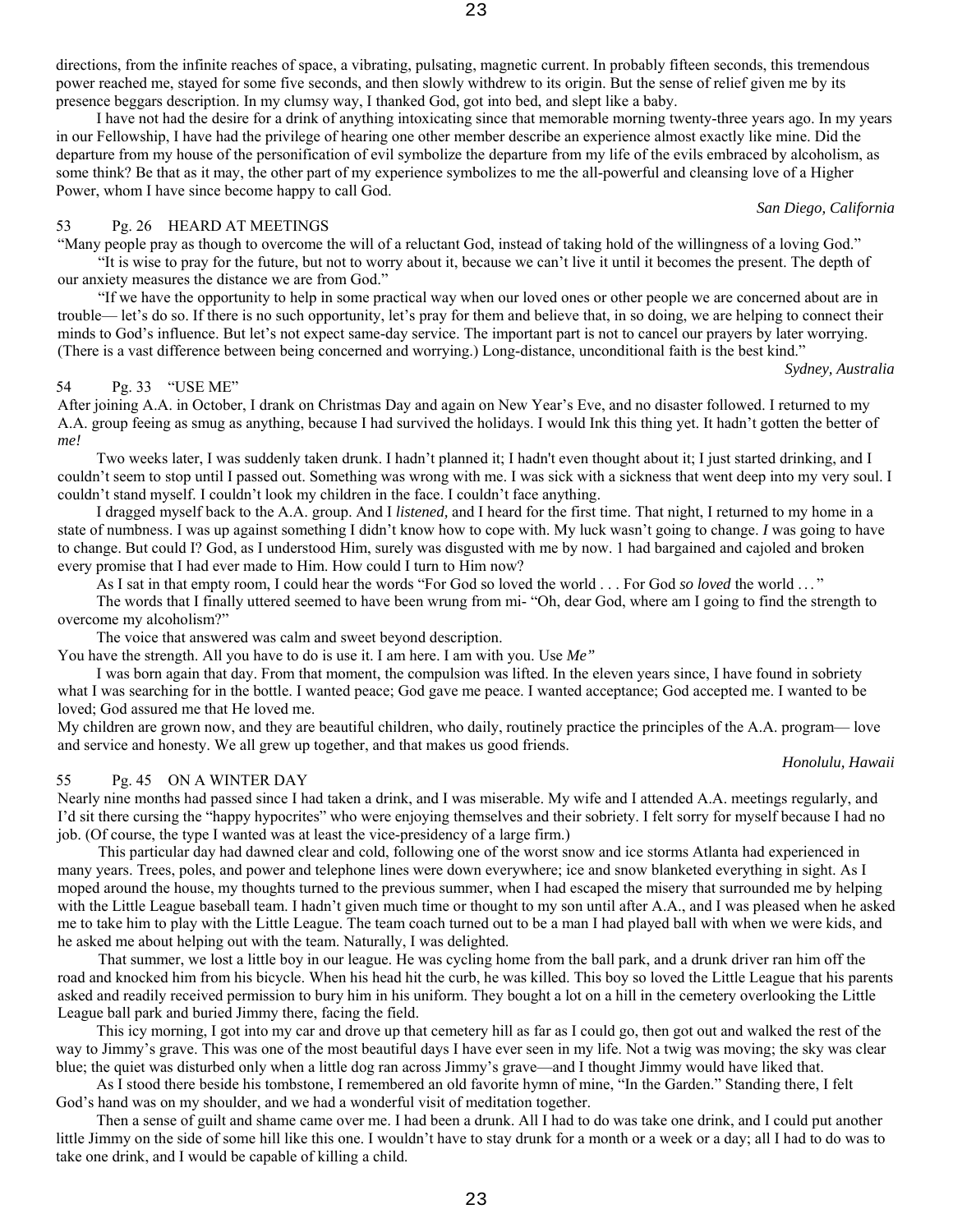I knew I had to have a new beginning, and this beginning had to be here. I could not start anywhere else. I had to let go of the past and forget the future. As long as I held on to the past with one hand and grabbed at the future with the other hand, I had nothing to hold on to today with. So I had to begin here, now.

The next time I went back to my A.A. group, the "happy hypocrites" looked different to me. I began to see love in their eyes, a greater warmth than I had ever seen before. I mentioned it to my sponsor, and he said, "The reason you see love in these people's eyes is because you are beginning to love them. The love that we see in their eyes is the reflection of our own love. We have got to love to be loved."

### *Decatur, Georgia*

## 56 Pg. 61 TO THE FOURTH STEP

Even at an early age, booze was no stranger to me. I remember crawling from one soused parent to another for a mouthful of beer. As I grew older, the craving for the stuff drove me to find more. Too young to get a good job, I turned to thievery. I was a good thief—I thought. The law soon deflated that balloon.

On my second trip to jail, I attended my first A.A. meeting, with strong recommendations from the authorities. All the members greeted me and talked about how the Twelve Steps had helped them and, in turn, should help me. For some mysterious reason, the conversation turned toward God, religion, and an unidentifiable "Higher Power." Oh-oh! I didn't want anything to do with something even remotely connected with religion. "Besides," I said, "I'm not an alcoholic." I had just turned nineteen.

Although I kept attending meetings, I couldn't accept the religious aspect. After I got out, booze went on flowing down my gullet until one morning I awoke in the strangest place—at home! That did it. That very night, my mother and I both attended an A.A. meeting.

Sobriety was a novelty, and for fourteen years I enjoyed it. The humble business I started grew and prospered. I had become part of the human race. It was great!

Then business pressure began to mount, and I suddenly couldn't face those simple problems. That was when my old enemy reappeared. I couldn't resist that one little drink, for old times' sake. Business profits took a plunge; alcohol gained steadily; once again, I found myself in court.

 I was horrified when the judge said, "You are charged with the theft of sixty-four bottles of whiskey. I have no alternative but to sentence you to a Federal penitentiary."

"You can't send me to a penitentiary!" I roared. "I haven't got the time!" The spectators laughed aloud until the gavel fell. I hung my head low in the realization that they were laughing at me. I don't know how long after that embarrassing day it was before I remembered the Twelve Steps and made the Fourth Step work for me. I asked myself questions and answered them truthfully. This done, I joined the prison A. A. group.

For me, that inventory is a higher power, God, and willpower all combined into one. Step Four was all I needed. This time, there was no mention of religion, much to my relief. We discussed the force, power, or object that for each one of us had been our higher power. You see, anything connected in any way with religion is frowned on, to say the least, by us. Yet I have seen many members of this group leave and never return to booze or prison.

Agnostic, you say? Certainly. But that, too, has been an advantage for me. My search for a God that I could not find led me to Step Four. This Step, I feel confident, will help me stay sober.

### *Waupun, Wisconsin*

## 57 Pg. 74 SOMETHING WAS WRONG

Let me stress straightaway that, although I come of a family with strong religious beliefs and attended church in my youth, I had no idea what it was all about and wasn't really concerned. I attended church merely to keep my parents off my back. When, as a teenager, I began to drift away from my parents, I also began to drift away from church, and I don't recall ever again going on my knees to pray—until I was introduced to Alcoholics Anonymous in a mental hospital in Glasgow, after eighteen years of sick drinking.

In this hospital, I begged God for help; my tormented mind would not allow me to pray for it. Each day, I asked God to ease this endless torment, only to awake each morning with the same pressure and endless despair. But I kept on asking God for help, and slowly my mind began to unwind. I realized that something wonderful was happening to me. As a person with little or no faith, I wasn't sure whether I was being helped by the hospital treatment, the A.A. meetings in the hospital, or God. So I clung tight to all three.

As time favored me, I began to realize that a Power much greater than anything I had known was helping to restore me to sanity. I put myself in the hands of this great Power, now known to me as God.

Shortly after this, I was released from the hospital, and I was at home when I experienced a very close but frightening conscious contact with the divine Power. It all started one Sunday afternoon, as I was sitting reading the newspapers. For no apparent reason, I got a very strange feeling that something was wrong with an A.A. friend who was in hospital after a slip.

I went to the hospital right away—and found my friend crying his heart out. He had just received the news that his brother had died, two hours earlier.

On leaving the hospital, after consoling my friend, I was walking down the road when I was suddenly filled by a very moving and frightening power, which seemed to take me over completely. I stopped and looked up into the night sky. I felt that I was up in a cloud, and God was inside me. I couldn't sleep at all that night; I was in very deep thought. The next day, I felt completely at peace with the world.

After a time, although I still maintained peace of mind, I began to experience a feeling of emptiness which I could not understand. It wasn't until I tried to be completely honest with myself and to practice the A.A. principles in all my affairs that this emptiness was replaced by joy.

It is my belief that the feeling of emptiness was my own doing. I had been so elated by that wonderful experience on the road at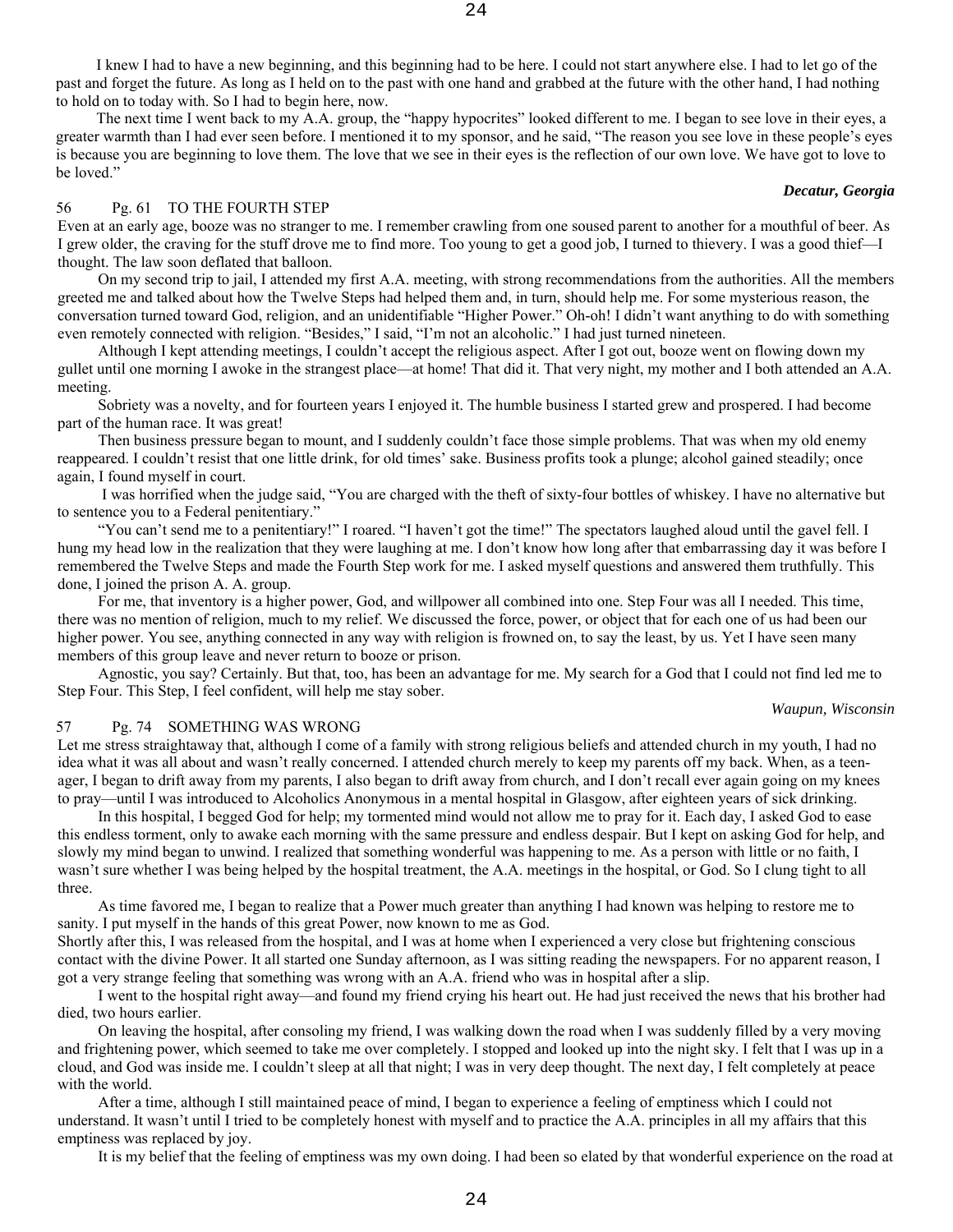night that I wanted to stay up in a cloud with God. But this was not to be. It was my place to be down among the suffering alcoholics, not up in a cloud. As long as I keep my feet on the ground, among the suffering, God will come down and remain always with me.

It is not my intention to reform anyone or to pretend to be a Holy Joe. I am just a grateful soul who hopes to help someone find peace and happiness and then share it with someone else. *Glasgow, Scotland* 

# 58 Pg. 83 INNER VOICE

Long before nagging and pressures from others concerning my excessive use of alcohol made any impression on me, the nagging voice o conscience—my own inner voice of truth and right—apprised me of th< irrevocable fact that I had lost control of alcohol, that I was powerless, know now that the inner voice was God, as I understand Him, speaking For, as I had been taught from earliest memory and as A.A. has emphasized, God—or good—emanates from within each of us.

# 59 Pg. 97 ONLY ONE REASON

I believe we are all sober and alive for only one reason: God has a job for us to do. I have also come to believe that I must please God first, myself second, and everybody else third. When I can live and feel that way—and it isn't all day every day—things seem to work out. When I try to run the show, everything goes to hell.

# 60 Pg. 113 GETTING AHEAD

Most alcoholics I have known, including myself, wanted to get ahead. If we didn't, well, there was nothing so rosy as the dreams of success and glory which subsequently came out of the bottle; such fantasies are the warp and woof of the active alcoholic's life.

I think that one of the main differences between an active alcoholic and a recovering alcoholic can be expressed as a matter of tense. The active alcoholic tends to live in the future or in the past. The sober alcoholic, using part of the philosophy he learns in his A.A. experience, lives or strives to live in the present.

The nondrinking alcoholic discovers in A.A. that you cannot Get Ahead until you learn to be Here. We discover from our Serenity Prayer that one of the things we cannot change is time. The Here-and-Now is the only reality, whereas in the unreal world of the drinking alcoholic there was only yesterday-and-tomorrow.

The grace of sobriety lies in accepting the fact that the past is nonexistent and the future exists only in the present.

I think of a certain morning on which I woke up and said to myself I would not take a drink that day. I had done this many times before, and each time I had failed. But on this morning, for some unaccountable reason, another voice told me I was a liar; that I could *not* take a drink that day. Immediately, the stage was set for what was, to put it mildly, the most unusual day of my life: the day on which my compulsion for alcohol was taken from me.

The explanation is simple. When I said to myself, "You are a liar," I was thinking in the present. I didn't say, "If you go through the morning and take a drink in the afternoon, you *will* be a liar." Right then, I was empowered to do something about my predicament, because I recognized it as a present predicament and not a future one. So I sought A.A. and found the help I needed. In the very moment of acknowledging myself to be a liar, I turned out not to be one (in that instance, anyhow).

Ever since I became extricated from the turmoil of alcoholic living, it has interested me to muse over this business of Getting Ahead. In the excesses of my alcohol-inspired ambition, I used to imagine that to Get Ahead I would need to be like some preternatural bulldozer, plowing its way upward and onward, plunging inexorably over the embankments of life, grinding, heaving, snorting, reckless of obstacles, impelled by the virtues of ambition and the seductions of success—the kind of success that comes effortlessly to us from a barroom bottle.

I did not know then that if you want to Get Ahead with any degree of peace, you must first learn to Stay Here. It takes guts to Stay Here; it takes self-discipline and resolution. Anyone with sufficient energy and a one-track mind can Get Ahead; witness the robber barons, the dictators, the demagogues. But to Stay Here, you must know where you are before you can know where you are going. You must seek before you can find, and you must ask before you really learn to seek. It takes humility to ask, patience to wait for the answer, and faith that the answer will come. These, it strikes me, are hardly bulldozer "virtues."

I like to think that Staying Here provides a clue to the practice of the Eleventh Step. We don't improve our conscious contact with God, as we understand Him, by projecting into the future. After all, even the Hereafter begins with Here.

*Manchester, Massachusetts* 

# 61 Pg. 17 DROWNING

Before my commitment to a state alcoholic center, I had had a dry stint in Alcoholics Anonymous. I know now that I had gone to A.A. to save my marriage, job, and liver, though no one could have convinced me at the time that I hadn't sought A.A. with all the proper motives. In seven months, my liver got well, and I got drunk for six weeks, winding up at the center.

On my eighth night there, I knew that I was dying. I was so weak that I could hardly breathe; my breath came in little gasps, quite far apart. If a drink had been put within an inch of my hand, I wouldn't have had the strength to take it. For the first time in my life, I was backed into a corner that I could not fight, cheat, lie, steal, or buy my way out of. I was trapped. For the first time in my life, I uttered a sincere prayer: "God, please help me." I didn't bargain with Him, nor did I suggest how or when He should help.

Immediately, I became calm and relaxed. There was no flash of lightning or clap of thunder, not even a still, small voice. I was scared. I didn't know what had happened. But I went to sleep and slept all night. When I awakened the next morning, I was refreshed, strong, and hungry. But the most wonderful thing was that, for the first time in my life, that dark, mysterious cloud of fear was gone. My first thought was to write to my wife about this experience, and I did. Imagine being able to write a letter after the condition I had been in the night before!

I am sure that some would classify this experience as an example of "letting go and letting God." Not this self-willed character! I had held on to the thin strand of my will until it just snapped, and then I was caught up by the "everlasting arms." I had to be

### *Lakewood, Ohk*

*Akron, Ohio*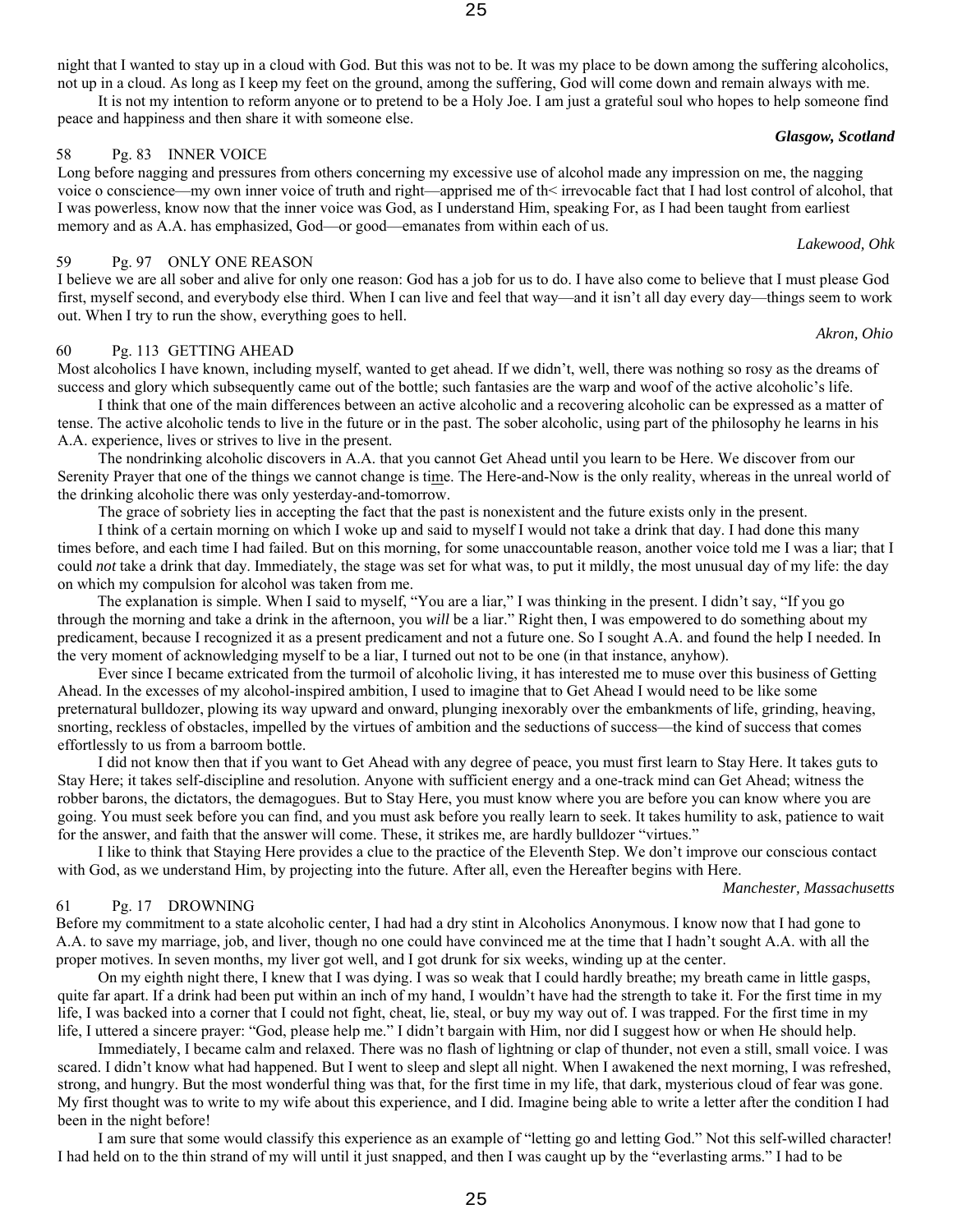26

rendered helpless, just like a drowning man who fights his rescuer.

I returned to A.A., but I was reluctant for a long time to tell of my experience. I was afraid that no one would believe me and that they would laugh. Later, I learned that others had had similar experiences.

A spiritual experience, I think, is what God does for a man when the man is completely helpless to do it for himself. A spiritual awakening is what a man does through his willingness to have his life transformed by following a proven program of spiritual growth, and this is a never- ending venture.

# *Raleigh, North Carolina*

# 62 Pg. 24 A SMALL WHITE CARD

When I came to A.A., I was a self-ordained atheist, a part-time agnostic, and a full-time antagonist—antagonistic toward everyone, everything in general, and God in particular. (This was due in part, I suppose, to my trying to hold on to my childhood concept of God.) A more bewildered, confused, powerless woman there never was. It seems that I had lost faith first in myself, then in other people, and finally in God. There was only one good thing about my refusal to believe that I had a Creator: It certainly relieved God of an embarrassing responsibility.

Yet I had a spiritual experience the night I called A.A., though I didn't realize it until later. Two angels came, carrying a real message of hope, and told me about A.A. My sponsor laughed when I denied that I had prayed for help. I told him that the only time I had mentioned God was when, in my despair at being unable to get either drunk or sober, I had cried out, "God! What am I going to do?"

He replied, "I believe that prayer was a pretty good one for a first one from an atheist. It got an answer, too." And so it did.

In a state more like rigor mortis than an acute hangover, I was taken to my first A.A. meeting, about sixty-five miles from my hometown. We visited a member's house on the way, and I caught my first glimpse of the Serenity Prayer, on a wall plaque. It was a shocker! I thought, I've really got myself into another big mess with my drinking, as usual. I hope this prayer has nothing to do with A.A., for heaven's sake!" And

I studiously avoided looking in that direction all afternoon.

Little did I know that, starting twenty-four hours later, the Serenity Prayer would be my companion and hope and salvation for five horrifying days and nights.

After we reached the closed A.A. meeting, in the evening, my whole attitude began to change in spite of myself. These people had something I lacked. And I wanted it! (Later, I learned that what they had was Power drive and Power steering, and that the source was a loving God as they understood Him.) They acted as if I was an answer to a prayer and they really wanted me there. (Eventually, the belief these A.A.'s had in me led me to believe in them, then in myself again, and finally in God.)

One of the women handed me a small white card with the Serenity Prayer printed on it. "What if I don't believe in God?" I asked.

She grinned and said, "Well, I believe that He believes in you. Didn't you say that you were willing to go to any lengths?" And she added, "Just hang on to this card for dear life! If you're tempted to take I hat first drink, read it. Or read it if you run into some other problem loo big for you to handle."

At home, just twenty-four hours later, I did begin hanging on to I hat little card "for dear life." My husband of twenty-five years went int0 D.T.'s. In his madness, he prevented me from phoning or going for help. For five days and nights, there was no sleep for either of us, and I here were times when I became part of his nightmares and my life was threatened.

All the while, I never allowed the card to leave my person. I read and reread the Serenity Prayer. Though the house was as well stocked with liquor as a small bar, the miracle of it all was that I did not take a drink! Me!—who had solved all my problems with strong drink. In- lead, I clutched that little card and murmured the words over and over for five days and nights. I do not recall making any decision to believe. I felt only that the God of these A.A. people might take pity on me and help me. But I certainly had come to believe that I was powerless. As our Big Book states, "The alcoholic at certain times has no effective mental defense against the first drink. Except in a few rare cases, neither he nor any other human being can provide such a defense. His defense must come from a Higher Power."

All this so soon after my first meeting! The whole experience caused me to listen intently to other members' stories of how they came to believe; it caused me to read and reread the chapter "We Agnostics" in the Big Book and the words on the same subject in "Twelve Steps and Twelve Traditions." At last, I came to the conclusion that there was "an easier, softer way"—easier than anything I had tried for myself before A.A. I came to believe.

And lest I forget... I still have in my possession a small, tattered, faded Serenity Prayer card, which saved my sanity and my sobriety and restored my faith in the God of my understanding.

*Brighton, Colorado* 

# 63 Pg. 34 STAY SOBER ON LOVE

I had been around A.A. for almost two years and had had little success at staying sober. One day, I found myself in a small room in downtown Toronto, having drunk myself out of the love and respect of a lovely wife, four healthy children, a mother, a father, other relatives, and friends. I was alone once again, with those terrible feelings of complete isolation and fear of impending doom. So once again, filled with hate, envy, lust, slothfulness, and, most of all, total hopelessness, I presented myself at the doors of Alcoholics Anonymous.

My A.A. friends were somewhat skeptical about my return to the fold—justifiably, having watched me bounce around and put together only six months of continuous sobriety. But I thank God for the compassion, the love, and the understanding of an A.A. husband-and-wife team, who helped me to live and breathe A.A. for the next forty-five days, through telephone conversations, open meetings, discussion meetings, long talks at the kitchen table, and, most important, prayer.

I had mocked the spiritual aspect of our program on many previous occasions, claiming that this God business was for sissies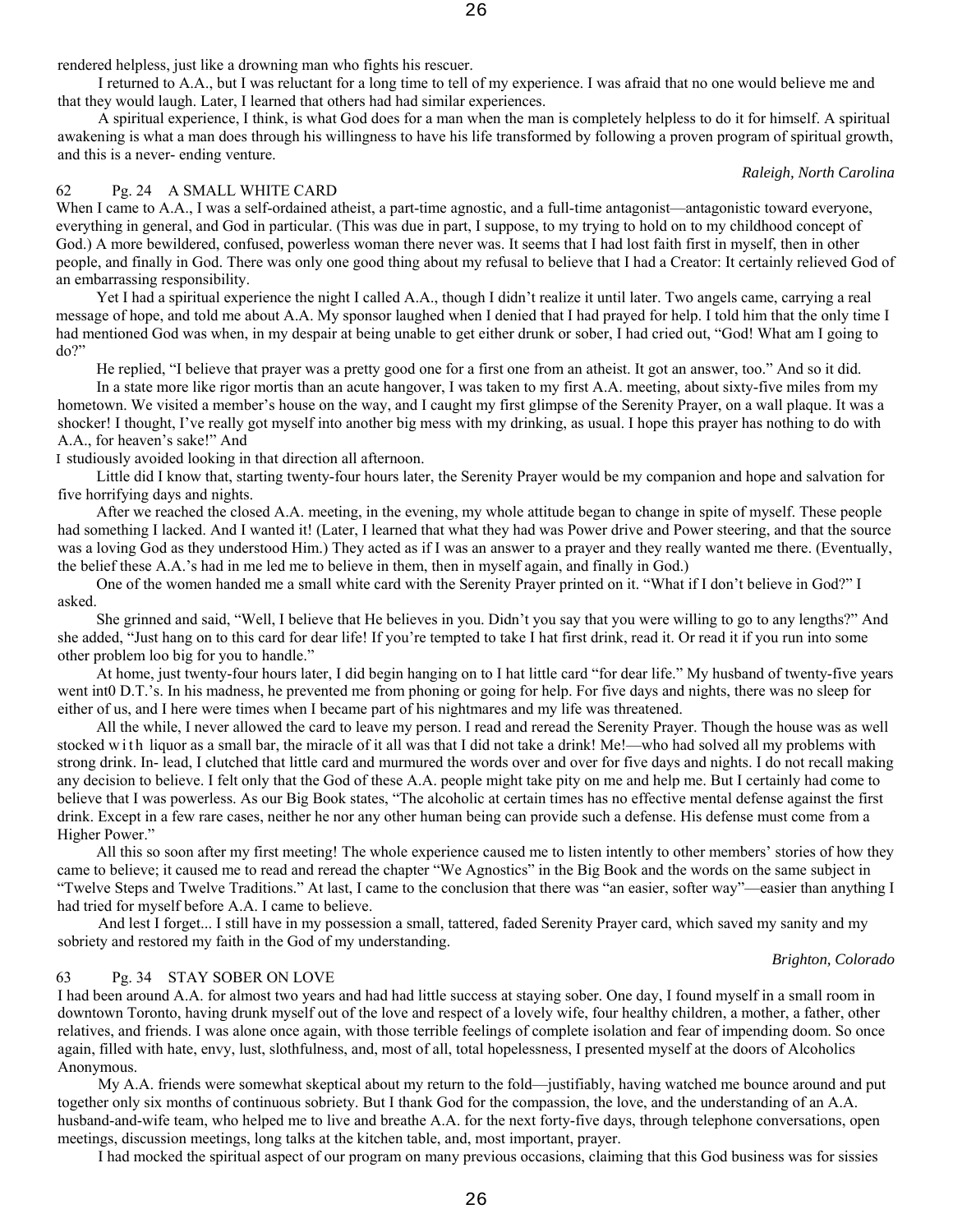and hypocrites. But this time it was different. After my last drunk, I knew that it would be death or insanity for me if I kept on drinking. This time, I prayed. I somehow felt that if there *was* a Power greater than myself who could relieve me of this suffering, then I had better try to find Him.

On my forty-fifth day of new sobriety, I returned to the small room in downtown Toronto and sank into a depression that no words can describe. It was as if my body and my soul were completely divided. I saw, as clearly as I will ever see, the complete futility of my existence and the destruction brought about by my stubborn, prideful delusion that I could have "just a few." I had reached a point in life where I could not go on alone, drunk or sober. That, my friends, was a loneliness I hope I never forget.

A very strange thing happened to me that afternoon. I refused to give in and take a drink. After almost three hours of agony, I cried out for God's help. And I left the room with a strength that I had never thought it possible to attain. For the next two weeks, I felt "turned on," with no booze and no other drugs. For the first time in my adult life, I was unmistakably aware of the living presence of God within myself and the universe. Seeing the beauty in a child's face or green grass or a tree and

feeling the joy of waking up in the morning with a clear head, looking forward to the day's activities, were new and wonderful experiences. The resentments, the hates, the fears all seemed to be lifted; I was able to forgive and forget

The things I thought I needed for so many years no longer seem Important, now that I have become aware of the spiritual resources God has given me. With these, I don't need alcohol to function. What a joy to stay sober on love instead of fear!

Since that time, I have enjoyed some seventeen months of sobriety I write this for the alcoholic who feels he or she has gone too far against ' mil's will in actions, words, and deeds ever to get well again. If you are sincere in your prayers, this wonderful gift is available to you, as it was to me.

## *Toronto, Ontario*

# 64 Pg. 46 "THE BELIEF WILL COME"

In the beginning, I rejected any part of the A.A. program that referred to God in any manner. I even remained silent when they closed the meetings with the Lord's Prayer. (I didn't know the words, anyhow.)

Looking back, I don't think I was an agnostic, nor do I think I was an atheist. But I do know this: I couldn't accept any of "the God bit," nor did I want to come to believe or have any spiritual awakening.

After all, I had come to A.A. to get sober, and what did all this truck have to do with that?

Even with all my stupid arrogance, you still loved me, held out your hand of friendship, and, I'm sure, used cautious wisdom in trying to reach me with the program. But I could hear only what I wanted to hear.

I remained dry for a number of years, and then, as you may already have guessed, I drank again. It was inevitable. I had accepted only those parts of the program that fitted into my life without effort on my part. I was still the self-centered egotist I had always been, still full of all my old hatreds, selfishness, and disbelief—just as lacking in maturity as I had been when I first arrived at A.A.

This time, when I came to in the hospital, I had absolutely no hope. After all, you had told me that A.A. was the last hope for the alcoholic, and I had failed—there was nothing else. At this very point, my sister chose to send me a clipping from a Sundayschool paper. No letter, just the clipping: "Pray with disbelief; but pray with sincerity; and the belief will come."

Pray? How could I pray? I didn't know how to pray. Still, I was ready to go to any lengths to get my sobriety and some semblance of a normal life. I guess I just gave up. I stopped fighting. I accepted that which I did not really believe, much less understand.

I started praying, not in any formal way. I just talked to God or, rather, cried out, "Dear God, help me. I'm a drunk." I had nowhere left to turn, except to this God I did not know.

I don't recall any immediate, dramatic change in my life. I do recall telling my wife how hopeless it all seemed. At her suggestion, I began rereading the Big Book and the Twelve Steps, and now I found in these much that I had never found before. I didn't reject any of it. I accepted it just as it was written. Nor did I read anything into it that wasn't there.

Again, nothing changed overnight. But, as time has passed, I have acquired a blind and, yes, childlike faith that, by accepting a God I don't understand and the program of A.A. just as it is written, I can maintain my sobriety one day at a time. If I am to have more than this, it will come as time goes by, just as other good things have come.

I no longer find it necessary, as I did for years, to prove my disbelief in God by my every thought and deed. Nor do I find it necessary to prove myself to others. No—the only accounting and the only proving I have to do is to myself and to God, as I understand Him (or don't understand Him). I'm sure that I shall err from time to time, but I must learn to forgive myself, as God has forgiven me for my past.

I think I have had a spiritual awakening, as undramatic as it may have been, and that it will go on and on as long as I continue to practice this program in my daily affairs. To me, there is no "spiritual side" to the program of Alcoholics Anonymous; the entire program is spiritual.

In my view, some of the evidences of a spiritual awakening are: maturity; an end to habitual hatred; the ability to love and to be loved in return; the ability to believe, even without understanding, that Something lets the sun rise in the morning and set at night, makes the leaves come out in the spring and drop off in the fall, and gives the birds song. Why not let this Something be God?

*St. Petersburg, Florida* 

### 65 Pg. 62 BACK TO THE FUNDAMENTALS

A.A. was asking me, of all people, to believe in God. Not only that, they were asking me to believe so thoroughly that I'd be willing to turn my life and my will over to God as I understood Him.

I didn't understand him. I didn't know anything about Him. In one way or another, I had been a Catholic, a Baptist, a Presbyterian, an Episcopalian, a Lutheran, and a Christian Scientist, and I'd even been exposed to some extent to the beliefs of Mormons, Mennonites, and Quakers. When I was in college, I specialized in ancient history and got very interested in the mystics.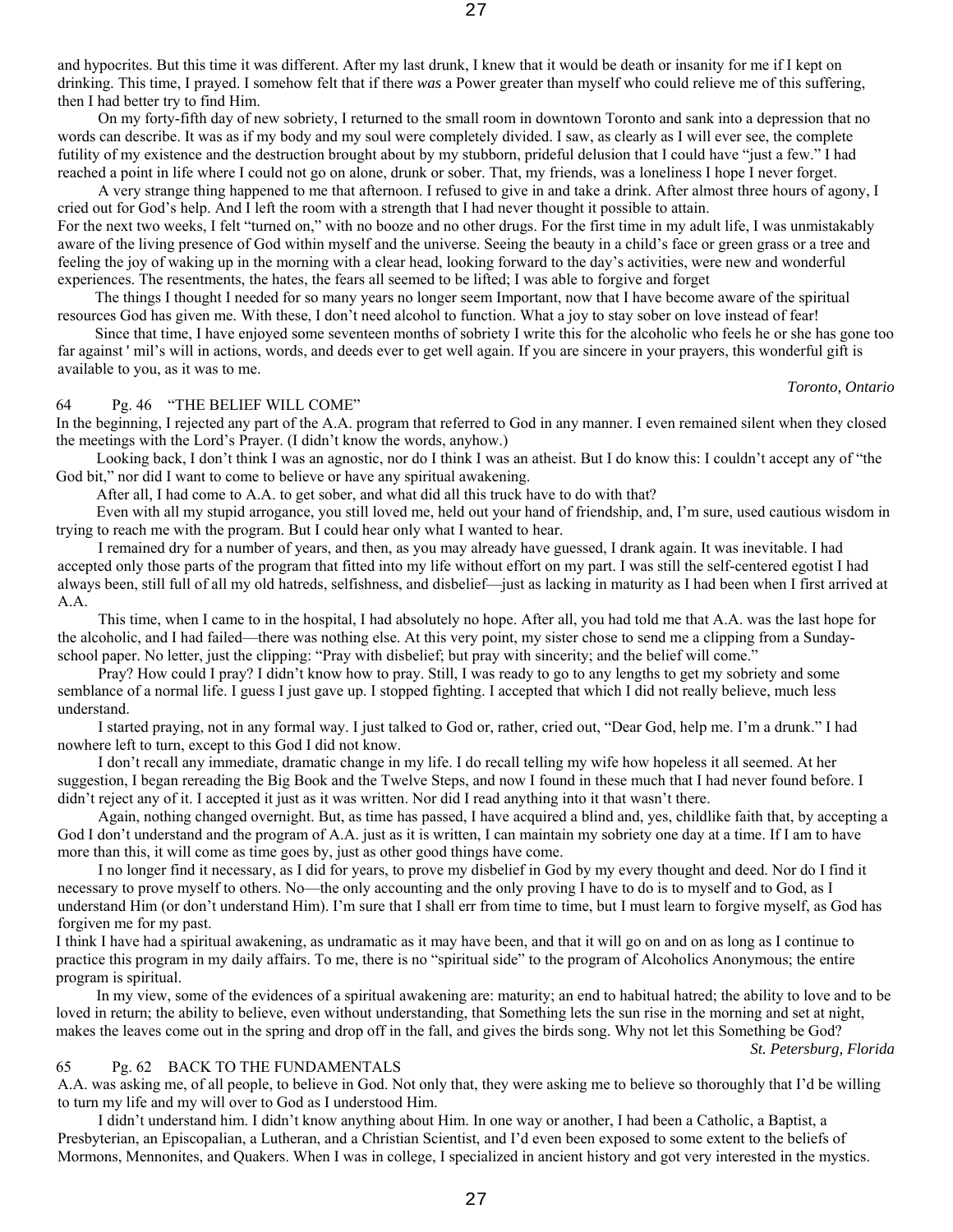Also, I learned something about Muhammadanism, Buddhism, the mythology of the Vikings, the Romans, and the ancient Greeks, and the original, primitive, pagan religions. But I still couldn't believe.

I tried reading the Bible, but I bogged down so hopelessly in the terminology that it was pathetic. So I turned to small books written by Bible scholars. "Maybe I'm learning something," I thought, "or maybe I'm just getting confused. But I've got to keep on with this, because at least I'm staying sober."

I was still going to A.A. meetings and talking to older members who had been sober for a long time. Many of them had a smile in their eyes while we talked—they had already been through this. One of them advised me to go back to the Bible, especially to the Sermon on the Mount, the condensation of Jesus' message. After we had discussed it, I was able to take from this reading three things that helped me—that I could relate to my A.A. life.

*Love your neighbor.* Where else but in A. A. could you find half a million people dedicated to love, and really loving each other? The love of one alcoholic for another is something never seen before in the history of the world.

*Do unto others as you would have them do unto you.* In A.A., we do unto others what's already been done unto us. We help others as we have been helped.

*As you think, so shall you be.* I grew to believe that every deed we perform in our entire lives is just the outward manifestation of an inward thought. If there was a glass of whiskey in front of me, my hand couldn't reach out and pick it up. My hand and arm are not capable of independent action. The only thing that could make my hand reach out and take that glass and bring it up to my lips would be a thought in my head: "Hand, reach out and take the glass."

While I was making some progress, I still didn't have a concept of God. So I went back to the Big Book, as I had done so many times before with other problems. The answer I was looking for was on page 12, in Ebby's words to Bill: *'"Why don't you choose your own conception of God?"'*

"I've tried everything else," I thought, "and I've got no place else to go. I might just as well." I sat down at my desk, got a pad of paper and a pencil, and asked myself, "If you could pick the kind of God that you *could* believe in, what would He be like?" I bore in mind the facts that I was an alcoholic and that I had been a perfectionist all my life. The world was never perfect enough for me. Everything that I ever believed in, every ideal that I ever followed turned out to have feet of clay. Here was my chance. For the first time in my life, I could create something perfect. All right!

I wrote across the page, "God is the perfection I've been searching for all my life. He is too perfect to have human characteristics and faults." That was the start.

Then I wrote, "God is the ultimate perfection. He is the perfect love, the perfect truth, the perfect goodness, the perfect understanding, tolerance, mercy, forgiveness. God is so perfect that no matter how evil, how unclean we may be, He'll forgive us if we ask, and grant us strength to overcome our shortcomings."

I sat back and told myself, "You're a brain! You've come up with something brand-new here." And then I realized that I was no big brain —just a dunce. This was the God that Jesus was talking about two thousand years ago, when He stood on the hillside and said He had a Father in heaven who loved all human beings. Then I thought, "What is the one theme that will pull all this together in my mind?" I had a strange feeling that I was getting close.

At one time, the great jurist Oliver Wendell Holmes was asked what his religion was. And he answered that his whole concept of God could be found in the first two words of the Lord's Prayer.

So I got out a copy of the Lord's Prayer and looked at it. The first word was "Our." It didn't say "your," "my," "her," or "his." It said, "Our Father … He is the Father to all of us. He created every one of us.

I happen to be a father myself—one of the world's worst, but no matter how sick or how bad I got in my days of drinking, I never once wished any harm to my own children. Nothing but the best for them! And I have to assume that this is what our Father wishes for us. He created us, and He cares what happens to us. He didn't create me to die a drunk in an alley.

We're not just some higher form of animal that's got a little better brain and a thumb that can meet the first finger to grasp a weapon or light a fire and so make us superior. We're a different breed entirely. We're unique because of the universal law that like begets like—a rosebush can't produce a lily of the valley, and a cow can't produce a colt. If God is a spiritual being, then we are spiritual beings.

# 66 Pg. 83 FAITH IN PEOPLE

*Warren, Pennsylvania* 

My parents gave me a faith that in later years I lost. No, it was not s religious faith, though I was exposed to the teachings of two sects. Neither was forced upon me; I simply drifted away through boredom, and my fragile, superficial belief in God vanished as soon as I tried thinking about it.

It was a faith in people that my parents gave me—both by loving me and by respecting me as an individual, entitled to make my own choices. This love I accepted and returned unquestioningly, as a fact of nature.

Out in the world on my own, I still had a feeling of being under benevolent protection; my immediate bosses (of both sexes) seemed to regard me as kindly as schoolteachers had. Oddly, my good fortune sometimes annoyed me. "What is this?" I asked myself. "Do I arouse the maternal impulse?" For there was inside me an element at war with my faith in people. It was a furious, stiffnecked pride, an urge for total independence. With my contemporaries, I was always painfully shy, and even then I interpreted this handicap correctly as a symptom of egotism —a fear that others would not agree with my own high valuation of myself.

That valuation certainly did not include a picture of myself as a drunk. Often, I suspect that pride kills as many alcoholics as liquor does. I could very easily have been one of the victims, because my reaction to fast-progressing alcoholism was chiefly a frantic effort to hide it. Ask for help? What an idea!

The day came when my pride was squashed flat (temporarily), and I did call for help. I called on people—strangers. But my pride, expanding as health returned, blocked my first two approaches to A.A. (During this interlude, nonalcoholic friends helped me, too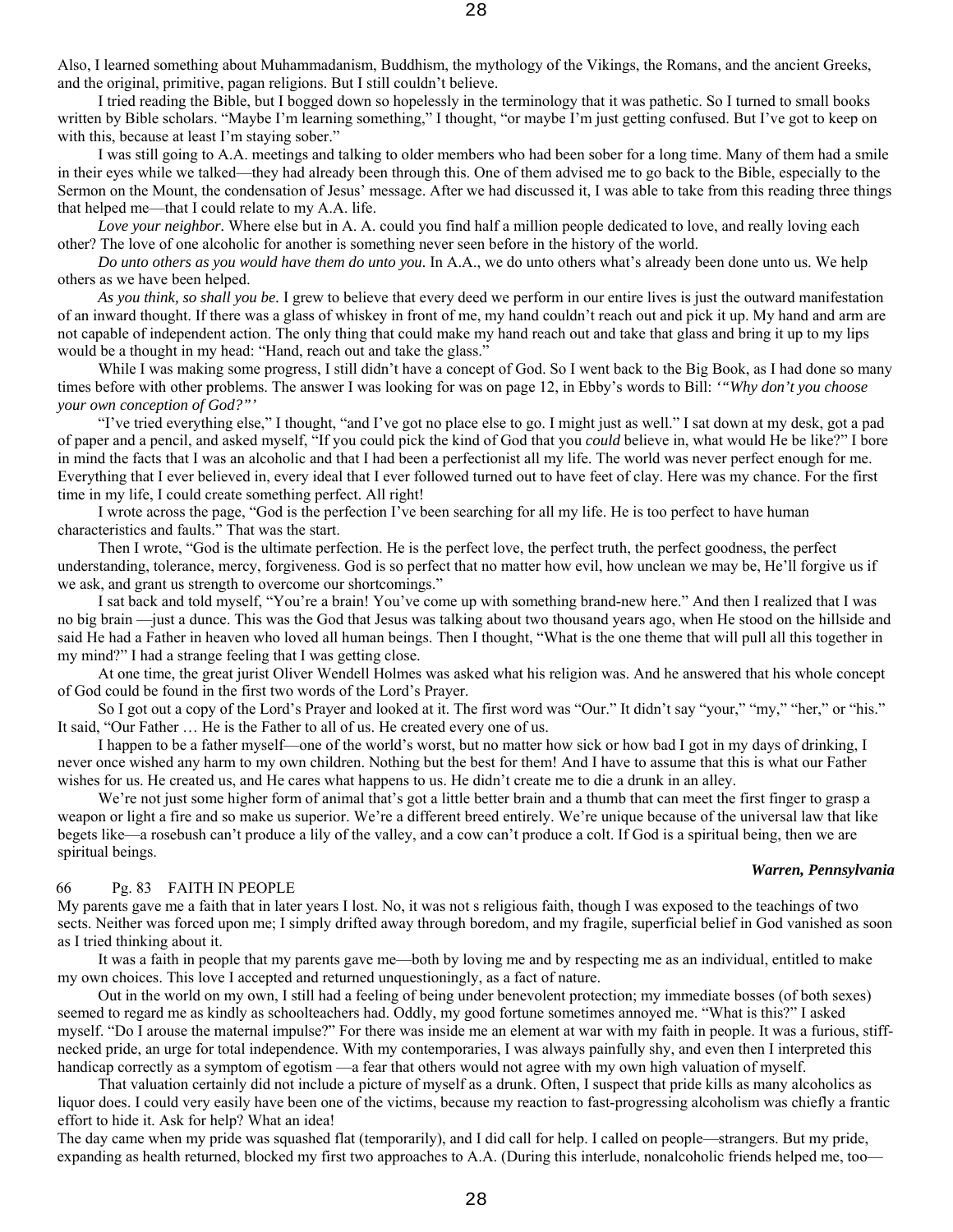unasked.) After one more failure to regain my skill as a social drinker, I was convinced, and I began my A.A. membership in earnest.

Fortunately, I joined a group that devotes its closed meetings to Step discussions. Most of the members had their own concepts of a personal God; the atmosphere of faith surrounding me was so marked that I thought at times I was on the point of joining in it. I never did. And yet I found the Steps revealing new depths of meaning with each discussion.

In Step Two, the "Power greater than ourselves" meant A.A., but not just the members I knew. It meant all of us, everywhere, sharing a concern for each other and thereby creating a spiritual resource stronger than any one of us could provide. Another woman in my group believed that the souls of dead alcoholics, including those of times before A.A., contributed to this fountainhead of goodwill. The thought was so beautiful that I wished I could believe it, too.

At first, Step Three was simply the way I felt on no-hangover mornings of early sobriety, sitting by my window on days that always seemed sunny, having no immediate prospect of employment, and feeling perfectly happy and confident anyhow. Then the Step became a cheerful acceptance of my place in the world: "I have no idea Who or What is running the show, but I know I'm not!" And I could also see Step Three as a good attitude, an effective approach to life: "If I am swimming in salt water and I panic and start thrashing around and fighting it, it will drown me. But if I relax and have faith in it, it will hold me afloat."

Though Step Four does not mention a Higher Power, to me the word "moral" carried an implication of sin, which in my book translates as an offense against God. So I regarded the inventory instead as an attempt at an honest description of my character; on the red side went qualities that tended to hurt people. By trying to live in the world, rather than escape from it, by trying to open myself up to other people, rather than withdraw from them, I hoped that this contact with my fellow human beings would somehow rub off the sharp, hurtful corners of my personality—Steps Six and Seven.

I am not sure that I was consciously working the Steps, but they were surely working on me. In about the fourth year of sobriety, a trivial incident suddenly made me realize that my old bugaboo of shyness had disappeared. "I feel at home in the world!" I said to myself in astonishment.

Now, some ten years later, 1 still do. In the whole measure of my life, the benefits of the A.A. experience have far outweighed the damages of active alcoholism. What was it that overcame my pride (for the moment) and made me reachable? The best answer I can find is what my father used to call "the life force." (He was an old-fashioned family doctor, and he had seen that force springing up or failing many times.) It is in all of us, I believe; it animates all living things; it keeps the galaxies wheeling. The salt-water metaphor applied to Step Three was not chosen by accident, for to me the ocean is a symbol of this force; I come closest to Step Eleven when I can contemplate an unbroken horizon from the deck of a ship. I am cut down to size; I feel serenely that I am a small part of something vast and unknowable.

But isn't the ocean rather a cold symbol? Yes. Do I think that its eye is on the minnow, that it is concerned about any individual's fate? Would I talk to it? No. Once, near the end of my drinking, I did address three words to Something nonhuman. In the darkness before morning, I got out of bed, knelt, folded my hands, and said, "Please help me." Then I shrugged and said, "Who am I talking to?" and got back into bed.

When I related that incident to one of my sponsors, she said, "But He *did* answer your prayer."

That may be. But I do not feel it. I didn't argue with her, nor do I attack the mystery with pure logic now. If you could prove to me logically that there is a personal God—and I don't think you can—I still would not be inclined to talk to a Presence I couldn't *feel.* If I could prove to you logically that there is no God—and I know I can't—your true faith would not be shaken. In other words, matters of faith lie entirely outside the realm of reason. *Is* there anything beyond the realm of human reason? Yes, I believe there is. Something.

In the meantime, here we all are together—I mean all of us people, not just alcoholics. We need each other.

*New York, New York* 

# 67 Pg. 97 THE CENTRAL EXPERIENCE

I make no claim that I know God in all His fullness. And I certainly don't feel that I understand God to any extent. But that there is a power

beyond my personal will which can do wonderful, friendly things for me that I can't do for myself—this I know beyond all question. I have felt this marvelous healing power at work in my own being, and I have seen the miraculous effects of this mysterious, indefinable power in the lives of thousands of recovering addicts who arc my friends in Alcoholics Anonymous.

For over twenty years, I was an atheist or an agnostic. During that time, I became a helpless alcoholic and an amphetamine addict and a complete failure in all areas of my life. All of my horrible suffering was self-induced. And during those proud years, I often said, "If God exists, let Him give me a sign." I had quite forgotten that I was the one who had broken off communication, when I became very clever during my seventeenth year. At that time, I set out to prove that there was no God, and for over twenty years, the confirmations of my opinion kept pouring in. So the first thing that I came to understand about God is that He is very cooperative. It took me twenty years of suffering to learn this!

The second thing I learned is that *God is love.* One of the saints says, "Every man that loveth is born of God." It was my good fortune to spend my first day in A.A. with such a man. He attended three meetings with me that day, and took me to his home for both lunch and dinner. I was bewildered and confused; I felt that if he had really known me, he would not have had me in his home. His love and acceptance alone did not bring me into the program. I had been offered love and encouragement and advice and understanding many times before. But this time I responded! We are not healed by love alone, but by our response to love. *Our understanding of God grows through our willing response to Him.*

My sponsor said, "Pray if you can." Having no faith whatever, thinking that prayer must be a kind of autohypnotic play-acting, alone in my apartment I got down on my knees like a little child and prayed to the unknown God. I said, "God, take away my compulsion to drink." And my compulsion to drink was removed, and it has not returned from that day to this. Without knowing how I had done it, I had surrendered to the Power, and the Power did for me what I could not do of my own will.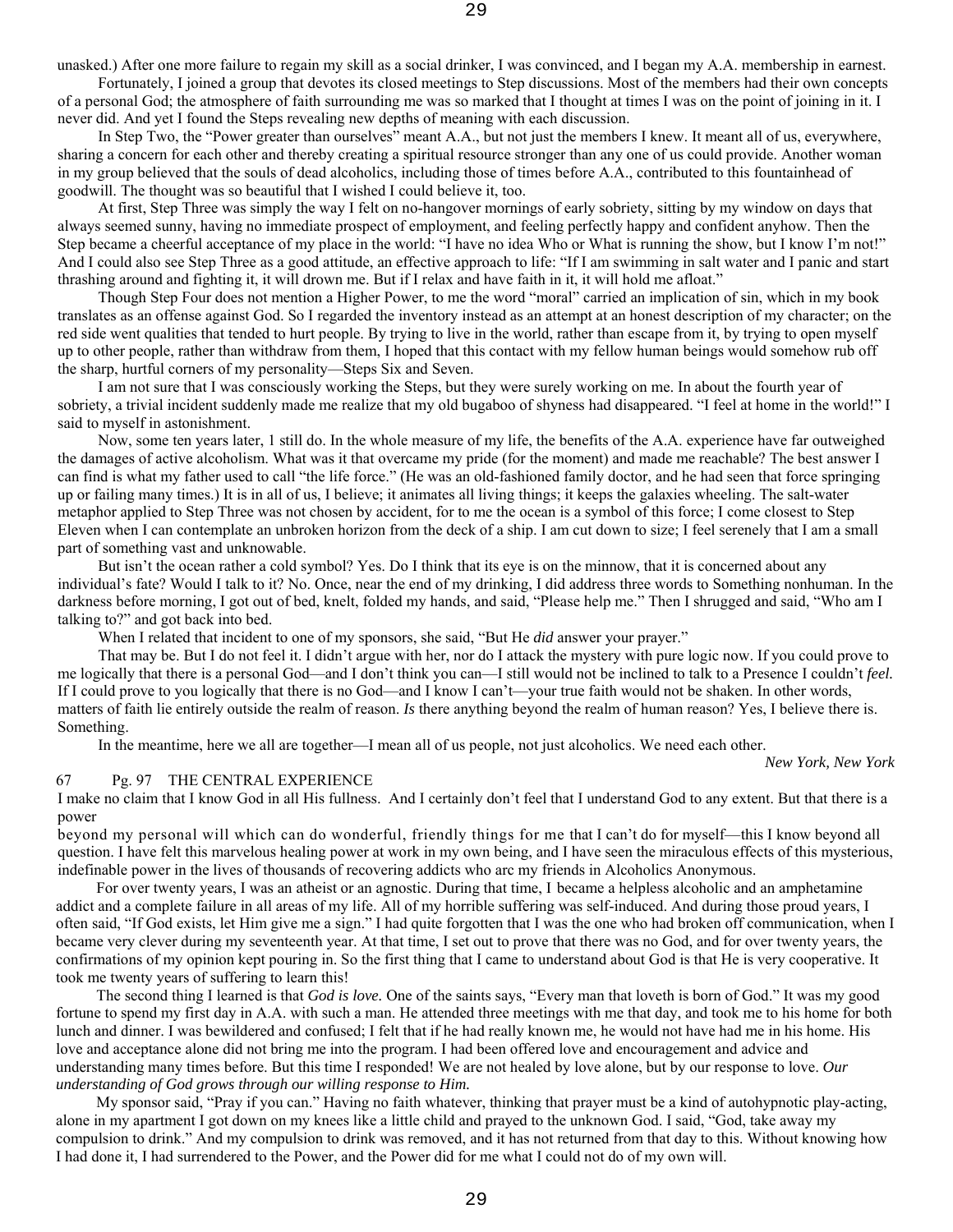I went to an A.A. meeting every night, and every night I prayed, and every night I had long, wonderful dream conversations with God. "The central experience," as I now often call it, was enfolding me and drawing me in as perfectly as my disordered mind would permit. I had been given great gifts—the gift of faith and the confirmation of faith— and I became so excited that I couldn't make up my mind whether to found a new religion or run for pope.

For about three months, I went to meetings and prayed and dreamed and procrastinated. The pink cloud faded, and I began to feel very uncomfortable at times, and I was told that I was ready to do something about tidying up the refuse from the past. The next thing I learned about God is that *"Faith without works is dead."*

Gradually, I began applying myself to Steps Four through Nine, and after about four years, the power of the past to hurt me was largely removed. *I came to believe in a God who was merciful and forgiving, but not forgetful.* And *I* have no desire to forget the past. My memories no longer fill me with shame and remorse. On the contrary, they fill me with gratitude and joy. My whole story is a sort of divine mystery to me. I don't know how an intelligent human being ever could have got into such a mess, and the more firmly established in sanity I become, the more amazed I am that I ever got out of the mess.

Very early in my A.A. life, I realized that the experience of God and the concept of God had not been invented by A.A.'s. For me, it was not enough merely to rely upon my own experiences and continue to repeat the words "God as I understand Him" at meetings. I rediscovered the God of the Bible largely through the practice of techniques described by Norman Vincent Peale in his "The Power of Positive Thinking." I became confirmed in the church of my choice and made my peace with the God of my childhood. I learned that the fearful God I had imagined as a child was really a God of love.

But the record of religious institutions generally began to appear to me more and more like my own: very high in promise and very low in performance. So I became interested in Christian mysticism, which led me into the study of techniques of deep meditation and of comparative religions. I began to realize that the so-called mystics of whatever tradition—Christian, Jewish, Buddhist, Hindu, Taoist, or Muhammadan — all ultimately talked the same language. In one way or another, they all described the same blissful One behind the Many, who could be directly known in deep prayer and meditation.

I began to meditate morning and evening, and the results were so startling that I felt the need for personal guidance. Vivid waking dreams and strange inner experiences made me a bit anxious about proceeding alone. I investigated the organizations in Toronto which taught meditation techniques, and I chose the society which appealed to me most.

What opinions I may hold, what techniques I may use one year or five years from now, I have no way of knowing. But I have noticed, during the past seven years, that I have always been happiest when my commitment to A.A. and its Twelve Steps has been greater than my involvement in any other activity or group.

In my present life from day to day, I attempt to improve my understanding of God by responding to Him in three basic ways: by moving outwards into positive action, by exercising my ability to choose positive thoughts, and by allowing myself to be drawn inwards to positive being.

For me, positive action means consciously trying to act towards other people in accordance with the scriptural teachings in which I believe, whether I feel like acting that way or not. I have found that it is much easier to act my way toward belief than it is to believe my way toward action. One of my daily action paths toward God is the path of fellowship in A.A. The great tragedy of the addict is that, of all the personality types, his is probably most in need of love, but gradually, through his addiction, he becomes totally unlovable. The loving fellowship of A. A. began my recovery, and I maintain daily contact with those who love me and understand me, for I need it almost as much now as when I attended my first meeting.

Another sort of path toward God which I try to follow every day is the process of positive thinking. A.A. taught me that it is actually possible—though not always easy—to stop a negative or despairing train of thought and, by the use of a repeated slogan, recover a sense of gratitude, which permits me to begin a positive train of thought. The ultimate positive thought, of course, is "God," the word which affirms our faith that the universe is friendly to our being.

Through prayer, I take the path of faith toward God. Every morning, I turn my will and my life over to the care of my God as I understand Him. His integrating power within me has gradually led me into a state of serenity and happiness which I had always considered impossible.

Through deep meditation, I take the effortless path toward God. I meditate for half an hour every morning and evening. The purpose of transcendental deep meditation is to allow the attention to be led deep within the mind to the source of thought, which is experienced as blissful being, and to bring the blissful nature of that state out into normal waking consciousness for enjoyment throughout the day.

I have become more and more aware of the infinite expansion of happiness which is accessible within. The Upanishad, part of the Hindu scriptures, concludes: "From Joy all things are born; by Joy all things are sustained; to Joy all things return." The more thoroughly I can surrender to this proposition, the more thoroughly I enjoy my life. Ultimately, my God as I understand Him is joy and the expansion of joy.

### *Toronto, Ontario*

# 68 Pg. 114 A PRACTICAL PHILOSOPHY

By being in the environment of A.A., I've been sober for over eight years. And I've received help from a lot of practical philosophy a way of thinking that produces real results.

"Made a decision to turn our will and our lives over to the care of God *as we understood Him."* The Third Step can be a tough order, particularly if one is not very religious or if one has some problems in the "God" area, as I do. Rephrasing helped me quite a bit: "God as I *don't* understand Him" and "turn my will and my life over to the care *of Good."*

These two ideas let a heathen like me dismiss the religious question and begin to experience the spiritual benefits of A.A. For many of us, our understanding of God ends at the frustrating point of *not* understanding Him. It was a great relief to me to learn that I simply didn't have to understand. After all, you don't have to know how a tree grows to make a fence out of wood. And A.A. *is*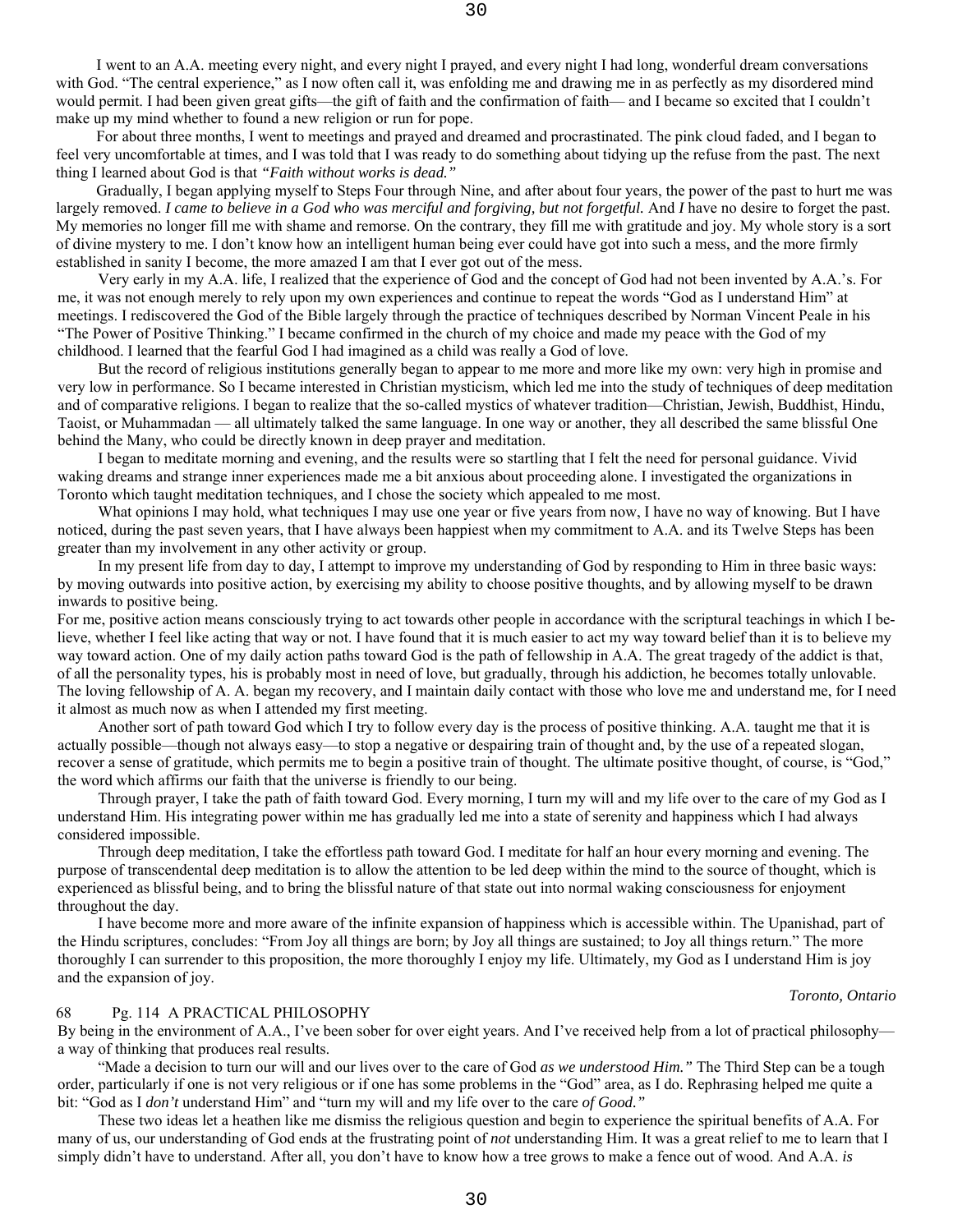Practically, then, how can one work this Step? My suggestion is that it's helpful to *stop trying* to work it. Why? Because trying to work Step Three may be nothing more than another way of trying to understand God. Again, that's impractical.

31

Many people are determined to make work out of things that require no work. We have come to believe that nothing good comes without effort and that self-indulgence is always bad. My opinion is that Step Three requires no work at all and that it can best be implemented by the most pleasurable self-indulgence.

Let me illustrate with a little experience that happened to me after I had been in A.A. for about a year. My job situation was, I thought, quite bad. I could barely get by on what I made. Suddenly, a new opportunity presented itself. The new job would require a move, and it was with a company well-known for hiring and firing people without regard for them. Yet the starting salary would be more than one-third greater than I was getting. My old job had been a constant and powerful worn to me from the moment I got sober; at the time of the new offer, I had been stewing and fretting over it night and day for many months.

I had, in effect, been trying to change the job situation by force of my own will, writing memos, complaining, attempting to mold the company to my way of thinking. Well, there were forty people there beside: me. I couldn't change them all. Now that offer came and complicated m; thinking even more. I didn't want to move; I was becoming part of a great A.A. group and had found many A.A. friends. I was torn between the chance for a big salary and the security of an existing job; between moving to a strange city and remaining with the A.A. friends I had recently acquired. It may not seem like much of a worry to someone in prison, for instance; but to me, at that time, it was enough to send me to the doctor' for stomach pills, to ruin my mood, and to totally disturb my life.

Finally, I went to see a friend in A.A. who had many years of top quality sobriety. He didn't talk to me about Step Three—at least, not b; name. What he said was "Why don't you just do nothing for a year? I asked him what he meant. He advised me to stay at my present jot He suggested that I simply stop worrying about whether I was making enough money or not, that I just go to work every day, enjoy the luxury o not worrying about my situation, take each day as it came, and do what seemed best that day under the circumstances—and do this for one year. Think of that! A year off from worrying! Better than a paid vacation.

Well, I did it. I was so tired of worrying about that lousy job that it was a pleasure just to go to work each day and not worry. In other words, I gave up—but in a very healthful way. My mood improved and so did my work. By the end of the year, I had been promoted twice and had twice been given a salary increase. I have since moved to another company, but with good feelings between me and my former associates.

That was the most valuable year of my life. I learned in the most practical way the truth of that old cliche that you can change only yourself, not the rest of the world. I learned that you can work Step Three by not trying to work it. You can work it by taking a year off from worrying. At the end of the year, if you've enjoyed not-worrying enough, take another year off. Each of us has to do something each day—work in an office or a factory, soldier, take care of a house, or whatever. None of us has to understand God or worry about things beyond our control. We can indulge ourselves in the luxury of not-worrying. Any of us can handle just one day; all each of us has to try at is our own job, our own family life. We don't have to try fixing up the whole world or understanding what no theologian of any faith has ever understood.

We simply stop messing in God's business. And in my opinion, when we stop messing and stop worrying, we *have* turned our will and our lives over to God (or Good) as we understand (or don't understand) Him.

*San Jose, California* 

## 69 Pg. 36 SHATTERED GLASS

"It was the best of times, it was the worst of times . . ." With these words begins Charles Dickens's novel "A Tale of Two Cities." In my life, 1968 was just such a year. As it opened, every move was driving me nearer to despair. My family had long since ceased to say anything to me except that they hoped I would find myself soon. Fortunately, they let me work it out alone. Few alcoholics have this chance. I could have been brought home and hidden, committed to an institution, or told I was no good and abandoned. Instead, love and faith in a Higher Power told my family to watch and wait.

My first call to A.A. was to have some literature sent. When it came, I devoured every word and continued to drink. Finally, I called A.A. again. I was afraid to call home to ask to be sent to an institution, though I was convinced I was insane; no sane person would continue to drink if she didn't want to.

For about three months, I attended meetings four times a week. Rewarding as each encounter with the program was, there still seemed to be a large loophole in my achieving the serenity we prayed for so often. (During this time, the Big Book was not mentioned to me.) One evening, m a very low mood, I poured myself a drink. It seemed as if someone else were acting in my place. I dropped the glass.

As I poured another drink, I found I was praying for help. The second glass fell and shattered as the first had. Undaunted, I poured another, held on to it with both hands, and drained it. Suddenly, it became dear that this was not what I wanted.

Fear trembled to the surface, and I raced to the phone and shakily dialed the number of a new A.A. friend. She came at once and spent the entire evening with me. We discussed the First Step, and I felt at home with the words. When we got to the Second Step, I admitted complete confusion. Late that night, she left me with those 575 pages of inspiration called the Big Book.

I sat down at once to read. About Chapter Four, the word "hope" prang from the pages with the vividness of neon. I read and reread the sentences until I realized that laughter and tears were intermixed and I was no longer seated, but pacing around the room like a madwoman. It was as if a great load had been lifted from my shoulders. For the first nine, I began to understand that I couldn't drink like other people, that I wasn't like other people, and that I no longer had to try to be. I felt like Scrooge in another Dickens classic, "The Christmas Carol," when he awakes to discover he hasn't missed Christmas after all. He dances, cries, and laughs aloud, just as I was doing. Scrooge and I had been reborn to live life as we had never known it.

The crest of this experience lasted several hours. When I fell into HI exhausted sleep, it was with the knowledge that I had at last begun my adjustment to life as an alcoholic. From that moment, things seemed lo change from within. Gradually, I could

31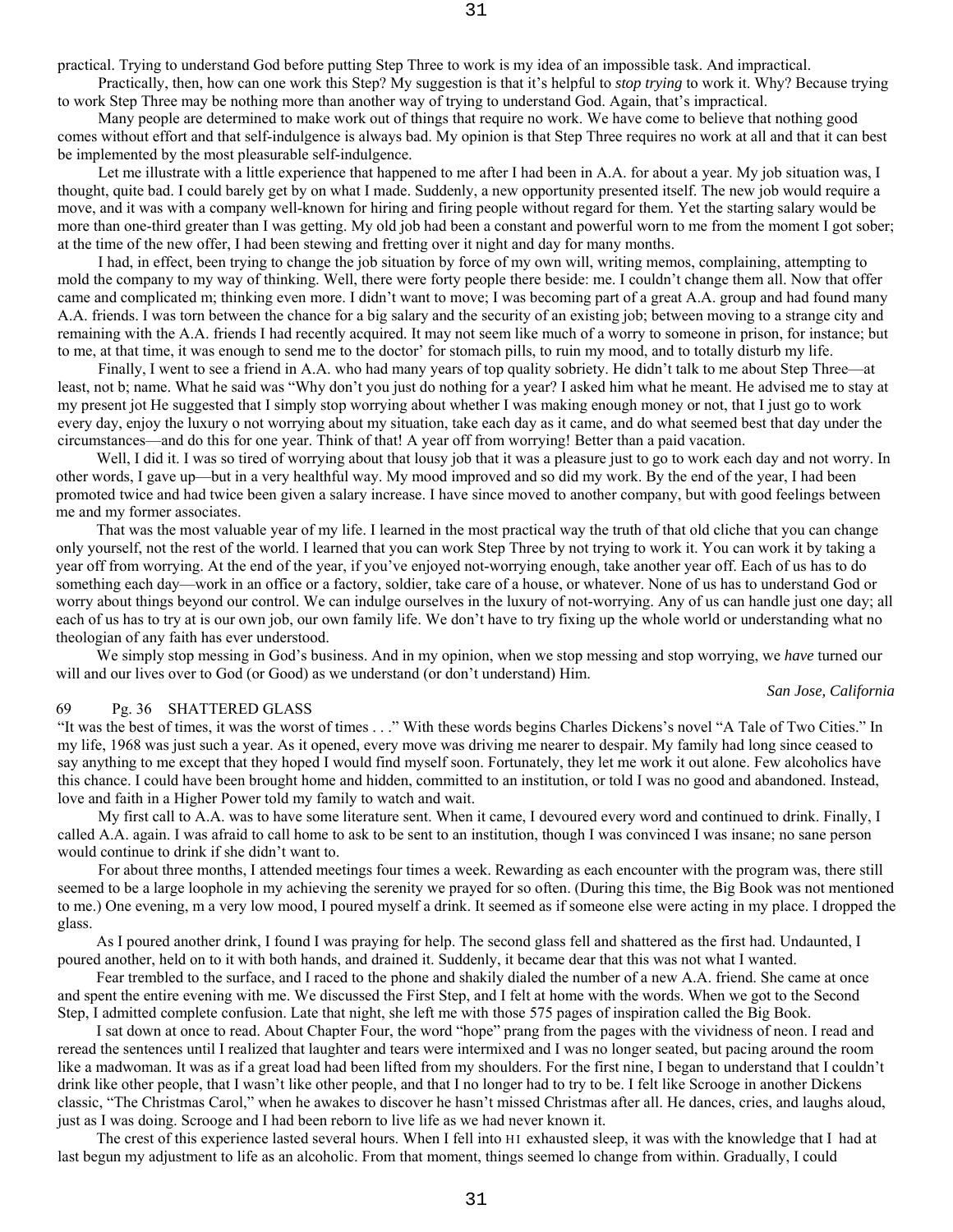recognize when I was getting in my own way, and I could step aside, for "Thy will, not mine" had become more than mere words. There have been many times when this revelation has been hard to hold on to, but, little by little, it seems easier every day. My course has become two steps forward, one step backward, two more forward, instead of always complete retreat. The days are too short, and they are seldom dull. Each day is a new challenge to stay sober and to keep moving straight ahead.

## *Charleston, West Virginia*

# 70 Pg. 48 ON A BIG SCREEN

I drank for about twenty-eight years, starting out as a social drinker, becoming a periodic drunk, then a compulsive drinker. My drinking cost me my home, my first wife, my children, and just about everything I had ever worked for all my life. I was arrested for being drunk in public; I developed TB, and I knew that my heavy drinking had probably brought it on; in four months, I was in and out of four alcoholic wards in different hospitals. On my release from the last one, I stayed drunk for three solid weeks—and woke up in jail again. I thought I was there, as before, for being drunk in public. But after asking, I found that I had committed a felony.

On a cold morning, I entered the penitentiary to begin a five-year sentence. After being processed and taken to my cell in the receiving unit and hearing that iron door slam behind me, I thought this was the end for me. I had gone just about as far down as I could go, and I felt there was no hope.

In the next five weeks, I sat in that small cell and blamed everyone but myself for all my past and present troubles. No one could be more full of resentment, hate, and self-pity than I was at that time.

One night, while I was in my cell looking at the four walls, my whole past life seemed to open up before me, as if on a big screen. I could plainly see for the first time all the heartaches and misery and pain that I had brought on everyone in the past: my mother and father, my first wife and my children, my present wife, and all my friends. For the first time, I realized none of these people were wrong. I was the one who was wrong. All of the things that had happened to me, I had brought on myself while drinking. I believe this moment was the first time I had been honest with myself in many years.

Soon after that, I received a letter from the clerk of the prison A.A. group. I had a faint idea what A.A. was, but that was all. The letter invited me to come to the meetings if I thought I might have a drinking problem. The next Sunday, I attended my first meeting, and when I left that room I had an open mind and an honest desire to stop drinking for the first time in my life.

I have again accepted God as I once knew Him, and once again I ask for His help each morning when I wake up and give Him my thanks each night when I go to bed. I have my loving second wife back again, and she also is an A.A. member now. Last February, I had my first anniversary in A.A. Today, I am living in a minimum-security prison on a farm. I have a parole hearing coming up, and with the grace of God I will be home soon with my wife and family. If it had not been for the spiritual awakening I had that night in my prison cell, if I had not once again come to believe in a Power greater than myself, none of these things I have today would be possible.

### *Jefferson City, Missouri*

# 71 Pg. 50 AN OPEN HEART

One of those rare moments of insight came to me one Sunday afternoon, as I was trying to read the paper. I was terribly hung-over from a week of round-the-clock drinking. Suddenly, the words on a page hit me: "The number of times that you win or lose is not important. The only thing that matters is the number of times that you try." For several years, I had tried to get someone else to solve my problem for me, but I had not realized I was doing so until that moment of insight . That *you* try." I was exhilarated. Now I knew that I was an alcoholic and that I had the only qualification for membership in A.A., a desire to stop drinking.

It seemed that I could see a wall crumbling before me—a wall that had separated me from other people. I had never known it existed until I saw it crumbling. Even though I had been considered friendly and gregarious, now I saw that I had really never had a close relationship with anyone. I was not unhappy about this revelation, because, now that my attitude was different, I could remember things people had said at the A.A. meetings I had been attending off and on for three years, and for the first time they had full meaning. Mainly, I remembered and came to understand the words "Keep an open heart."

Prior to this gift of insight, I had not known that my heart was closed. Now I knew—because it was opened. I could now ask and receive help, and I hoped that someday I would have something to give. I felt free and light and good. I would no longer block out love if I kept my heart open.

The next evening, I went to an A.A. meeting with an open heart and a desire to be sober—life's two greatest and most valuable gifts to me. I became a part of that miraculous stream of living known as the Fellowship of A.A. True friends, always available for help, relieve the tensions of my everyday living with myself. They help me, not always with a pat on the back, but sometimes with a warning (like "Take it easy") and always with a sharing attitude (not "You do this," but "I'll do that").

Many spiritual insights have come to me through A.A. since t rare, beautiful moment on a Sunday afternoon, but that was the gift that made it all possible. Each day that I try to have a desire to be sober and to remember to keep an open heart, love and help flow in to me. These bounties are unlimited in A.A. if we are fortunate enough to have t desire. After several years, that moment is still vital—the most vital my life—and its effect is growing to include non-A.A.'s, as well as A.A in my world of help.

I had nothing to do with this gift coming to me, so my gratitude beyond description. It did not take me back to the person I was before drinking or in my active Sunday-school days. It gave me a new life rather, life itself, because I had attempted suicide and had been hospitalized in private and state mental hospitals. It must have been spiritual was neither intellectual nor physical, that's for sure. I believe it was G as I understand Him, working through the love and understanding available in A.A. May I keep my heart open. The joy which can come to open heart is unlimited.

### *New York, New York*

# 72 Pg. 64 THIS SPIRIT TOUCH

After nine months of Alcoholics Anonymous and a few slips, I had a terrible bout with resentment, self-pity, and two bottles. The next morning—a beautiful, fresh spring morning—an alcoholic awakening came: "This I never have to do again!" I was free, ready to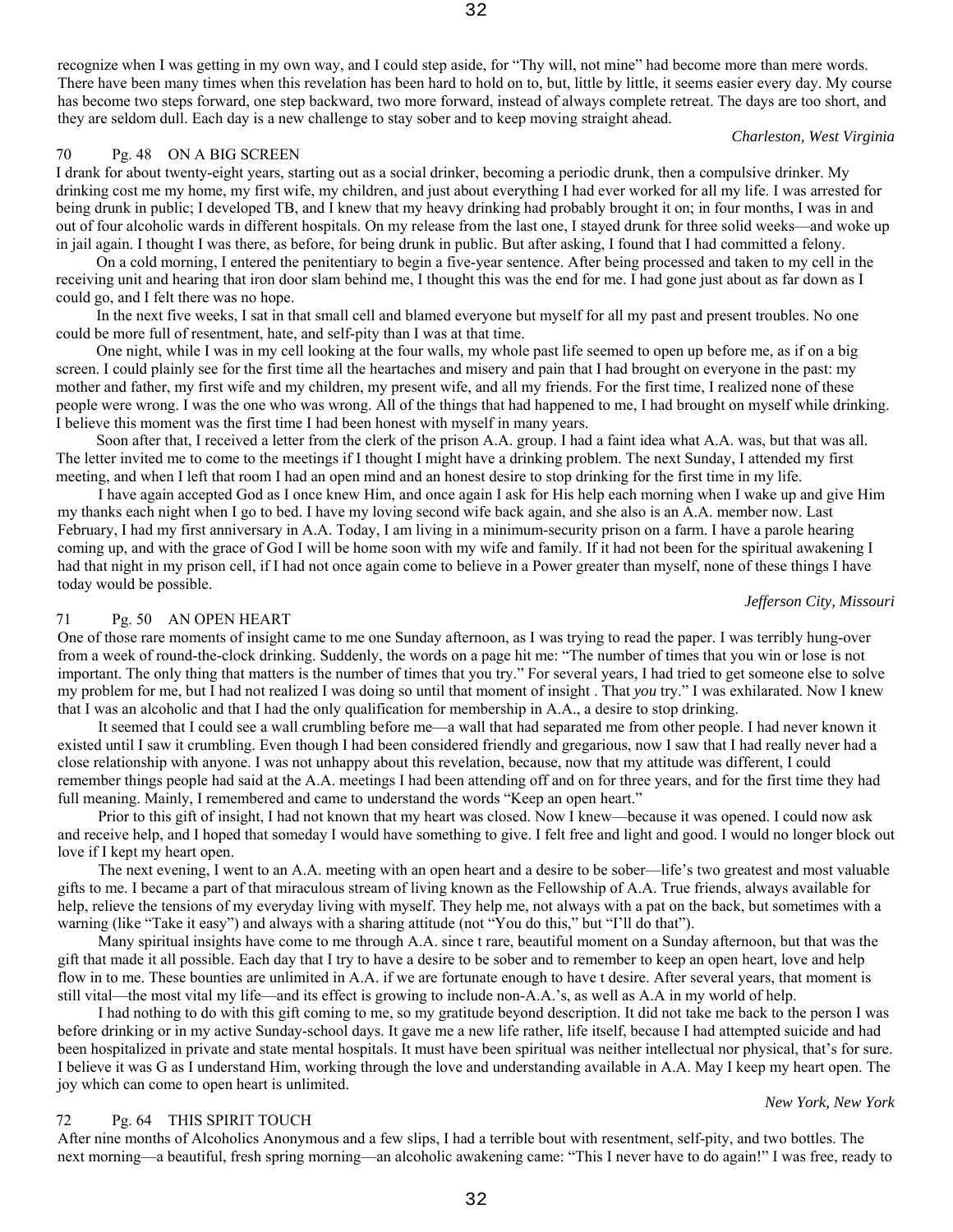learn what A.A. was all about—the marvelous way of life, so simple in structure, so profound in practice. We must never let a newcomer know before he is ready how God springs His magnificent trap and teaches us that love means responding.

Four years later, vicissitudes came close together in our family—a disappointment, a long terminal illness, and three deaths. During those sad times, friends lent my husband and me their apartment at a southern beach. It was in this quiet interlude that a "moment electric" occurred in my life—a God-given new awareness. The wings of the spirit were unfurled, and ever since I have been learning to use these wings.

I have learned that others grow these wings more slowly, without a "moment electric," and that theirs still are strong and beautiful. I have also learned that others have been given this experience and then have thrown their wings away, because they mistakenly thought that the Absolute would sustain them automatically. I weep for them, because they did not gather that half the beauty of a gift lies in the manner in which it is received. They did not respond.

At some time, perhaps in a more moderate way, nearly everyone has experienced this spirit touch of God—the fleeting feeling of insight, love, joy, and "The world is right." Once, I thought that only unusual circumstances made these moments possible. Actually, I now think, they are forecasts of what one can have if one is willing to take the time and make the effort. Peace, love, and joy can be sought through quiet thinking and honest prayer. The wholeness, the new awareness, that is produced affects one's relationship with God and man to a degree greater than would seem possible in ordinary life. The clamor of now is reduced; understanding is increased. Feelings become something to explore, rather than to suppress. These moments are not ends in themselves, but strengthening links in a chain of events. A deepness within is opened— calm, restful, glorious depths. There is a joining of inner forces with outer forces. The Power greater than ourselves puts us in tune with the world. Of course, there are times when the instrument is out of key, and then we have an insatiable desire to find the key again.

Undoubtedly, this way of life is different for each person, because each becomes his true self in relation to others, as well as to himself. Everything becomes filled with purpose, whether it is small or large, ugly or beautiful. In the life of the spirit, there is no small, there is no ugly. Paradoxically, inwardness increases the importance of other people and of one's surroundings. All five senses are more alert. The feeling is one of completeness.

Sometimes, I am at ease in the world for days at a time. Then this serenity goes away, but the understanding continues. My shortcomings have not disappeared—anger, self-pity, hastiness, envy, selfishness, resentments. But they have lessened, because now I know that when I do not exert control over these shortcomings, the harmony of completeness vanishes.

My talents have not improved particularly, but I take more enjoyment in those I possess, through immersion in each moment of doing. My relationships with others are more involving, especially in one-to-one encounter.

There is a marvelous sense of timing during these days of completeness. A watch isn't necessary; each action dovetails with the next. No one moment seems more important than another; each moment is full. This, perhaps, is real prayer. / have nothing to do with the joyance that comes forth; it is as though I spoke with other tongues. How this happens is a mystery, but it is remarkable to see the surprised reactions of others and to know that their lives, too, may be changed for a moment.

I believe completeness is waiting for anyone who will take the time to make the effort, through quiet thinking, honest prayer, chosen reading, and exercise. These are the ingredients. It is an adventure so worthwhile that all else fades in comparison, yet it makes all else worthwhile.

# 73 Pg. 85 CONVERSATION

I believe that the A.A. program is simply the will of God being put to practical, everyday use. And I think that the spiritual awakening is the realization that God will help the individual—if the individual is completely honest in his efforts.

If God were to enter my prison cell for a brief talk, our conversation might be as follows:

God: "I've had My eye on you for a long time, and I'm glad that you are finally trying to help yourself."

Myself: "I'm trying hard, but, truthfully, I am scared."

God: "You keep trying, and listen to the people that I have working for Me in A.A., and heed their advice. I have to leave now, for I have a busy itinerary. But if you need Me, I will always be near."

### 74 Pg. 87 GUIDING PRESENCE

In my early boyhood, reciting "Now I lay me down to sleep" and learning to sing "Jesus Loves Me" were part of my everyday life. Attending Sunday school and then church became an accepted one-day-a-week activity.

How much these things affected my life as a small boy, I really don't know, but at any time when I experienced fear or trouble, I always turned to a live adult for comfort and reassurance.

No doubt, some of these childhood teachings remained with me through the years, even after I came to depend on the bottle instead, for comfort in time of trouble and for an answer to my problems. But with increasing dependence on the bottle and the anguish, heartache, and loneliness that went with it, there seemed to be a sharp and total decline in all spiritual beliefs and feelings. I became a human paradox; in desperation, I would cry to God to help me out of this terrible mess; in the next breath, I would damn him for not helping me. On occasion, I would expound at great length to others that I was an atheist and did not believe there was a God—if there was, how could he let one of His own creations suffer so much and live in the hell that I was living in?

Each day became so painful that at last I turned, as a small, terrified child, to a living, sober, sane adult for comfort and help. He took me to a place where I had vowed I would never go, a meeting of Alcoholics Anonymous. When the meeting was opened with a moment of silence, I wondered why, but I was impressed. At the close of the meeting, I was shocked when they stood and began to repeat the Lord's Prayer. I tried to join them, though I had long ago forgotten the words. And again I was impressed. In spite of having been thoroughly inebriated a few hours earlier, I returned home feeling good. I seemed to understand that here at last was the hope and help I had been searching for. I fell into a deep, peaceful sleep that night while trying to recall the words of the Lord's

33

*Waupun, Wisconsin* 

# *Richmond, Virginia*